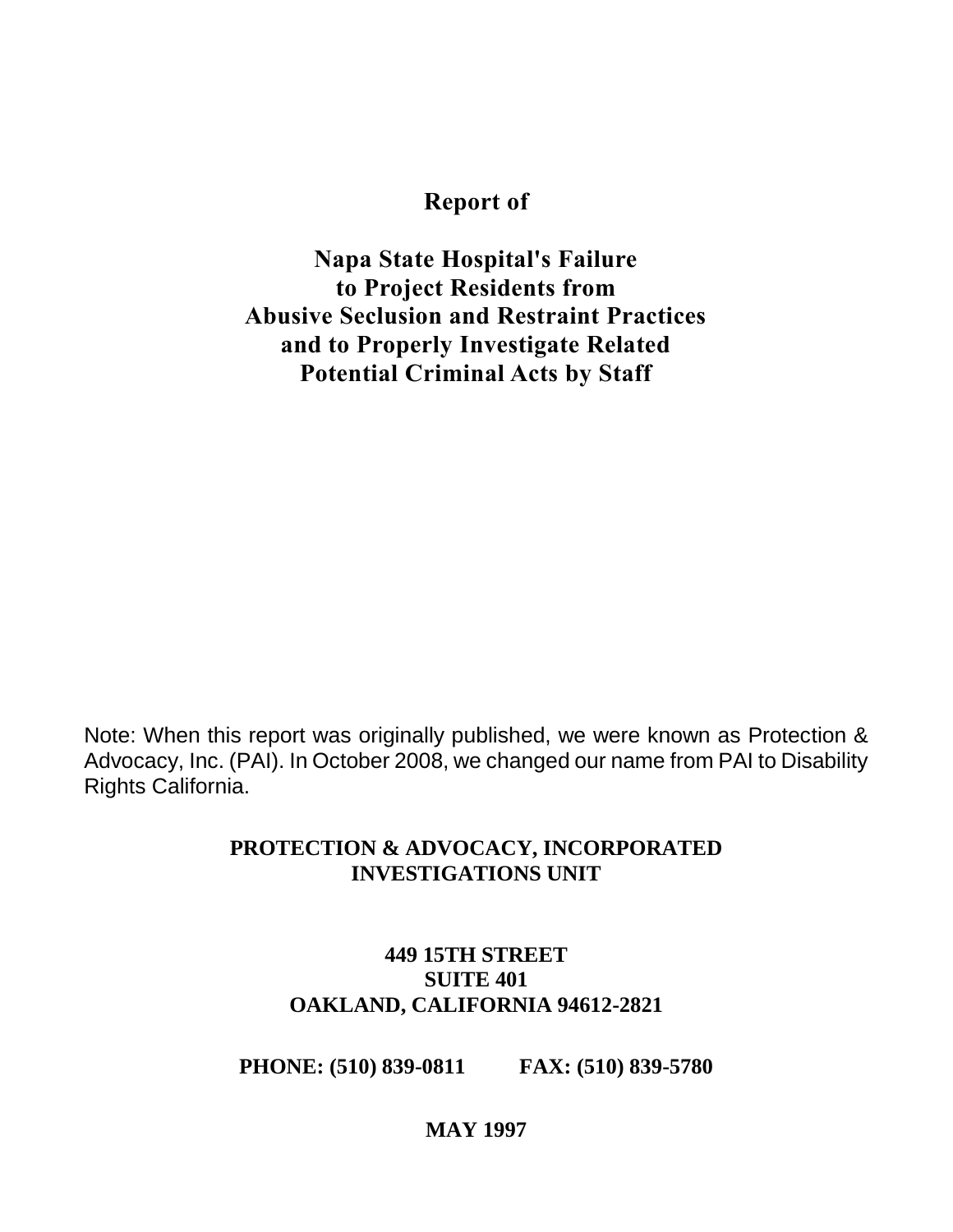#### *INVESTIGATIONS UNIT STAFF*

#### **COLETTE I. HUGHES, Supervising Attorney, Investigations Unit; Managing Attorney - Oakland**

**PAUL B. DURYEA, Senior Investigator Los Angeles**

#### **GRETCHEN M. VAN DUSEN, Investigator Sacramento**

#### **LESLIE B. MORRISON, Staff Attorney Oakland**

#### *STAFF ACKNOWLEDGMENT:*

**REGINA J. KENDRICKS, Legal Secretary; Editing and Production - Oakland**

*Protection & Advocacy, Inc. (PAI) encourages and gives permission to copy and distribute this report so long as such publication is not done for profit; and if the report is not published in its entirety, PAI is acknowledged as the source of the material.*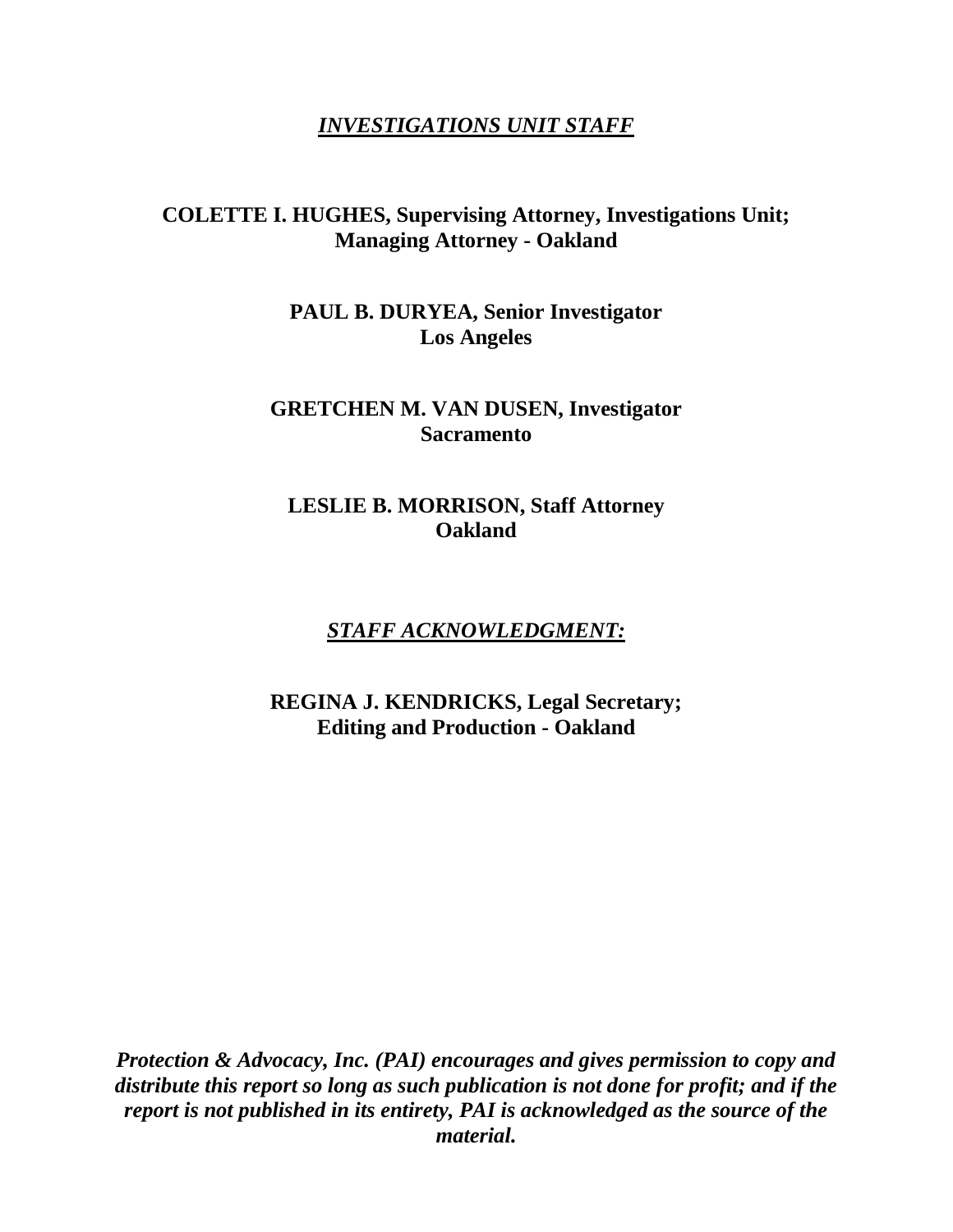# **Table of Contents**

| I.  |                                                  |                                                                                                              |    |  |  |
|-----|--------------------------------------------------|--------------------------------------------------------------------------------------------------------------|----|--|--|
| II. |                                                  |                                                                                                              |    |  |  |
| Ш.  |                                                  |                                                                                                              |    |  |  |
|     | A.                                               |                                                                                                              |    |  |  |
|     | <b>B.</b>                                        |                                                                                                              |    |  |  |
|     | $\mathcal{C}$ .                                  | STATE HOSPITAL POLICIES AND PROCEDURES REGARDING<br>PATIENT SECLUSION AND RESTRAINT ABUSE 15                 |    |  |  |
|     |                                                  | - CALIFORNIA DEPARTMENT OF MENTAL HEALTH 15                                                                  |    |  |  |
|     |                                                  |                                                                                                              |    |  |  |
|     | D.                                               | ETHICS FOR PSYCHIATRIC TECHNICIANS AND REGISTERED                                                            |    |  |  |
|     |                                                  |                                                                                                              |    |  |  |
|     |                                                  |                                                                                                              |    |  |  |
| IV. | PATTERN OF ILLEGAL SECLUSION ON UNIT A-8 AT NAPA |                                                                                                              |    |  |  |
|     | A.                                               |                                                                                                              |    |  |  |
|     |                                                  |                                                                                                              |    |  |  |
|     |                                                  |                                                                                                              |    |  |  |
|     |                                                  | UNIT A-8 RESIDENTS SUBJECTED TO ILLEGAL                                                                      |    |  |  |
|     |                                                  |                                                                                                              |    |  |  |
|     |                                                  |                                                                                                              |    |  |  |
|     |                                                  |                                                                                                              |    |  |  |
|     |                                                  |                                                                                                              |    |  |  |
|     | <b>B.</b>                                        | UNAUTHORIZED SECLUSION OF A-8 RESIDENTS 25                                                                   |    |  |  |
| V.  |                                                  | <b>INVESTIGATIONS BY NAPA STATE HOSPITAL INTO THE</b><br><b>CIRCUMSTANCES SURROUNDING THE ILLEGAL USE OF</b> | 27 |  |  |
|     | A.                                               | AUTHORITY FOR INTERNAL CRIMINAL INVESTIGATIONS                                                               |    |  |  |
|     |                                                  |                                                                                                              |    |  |  |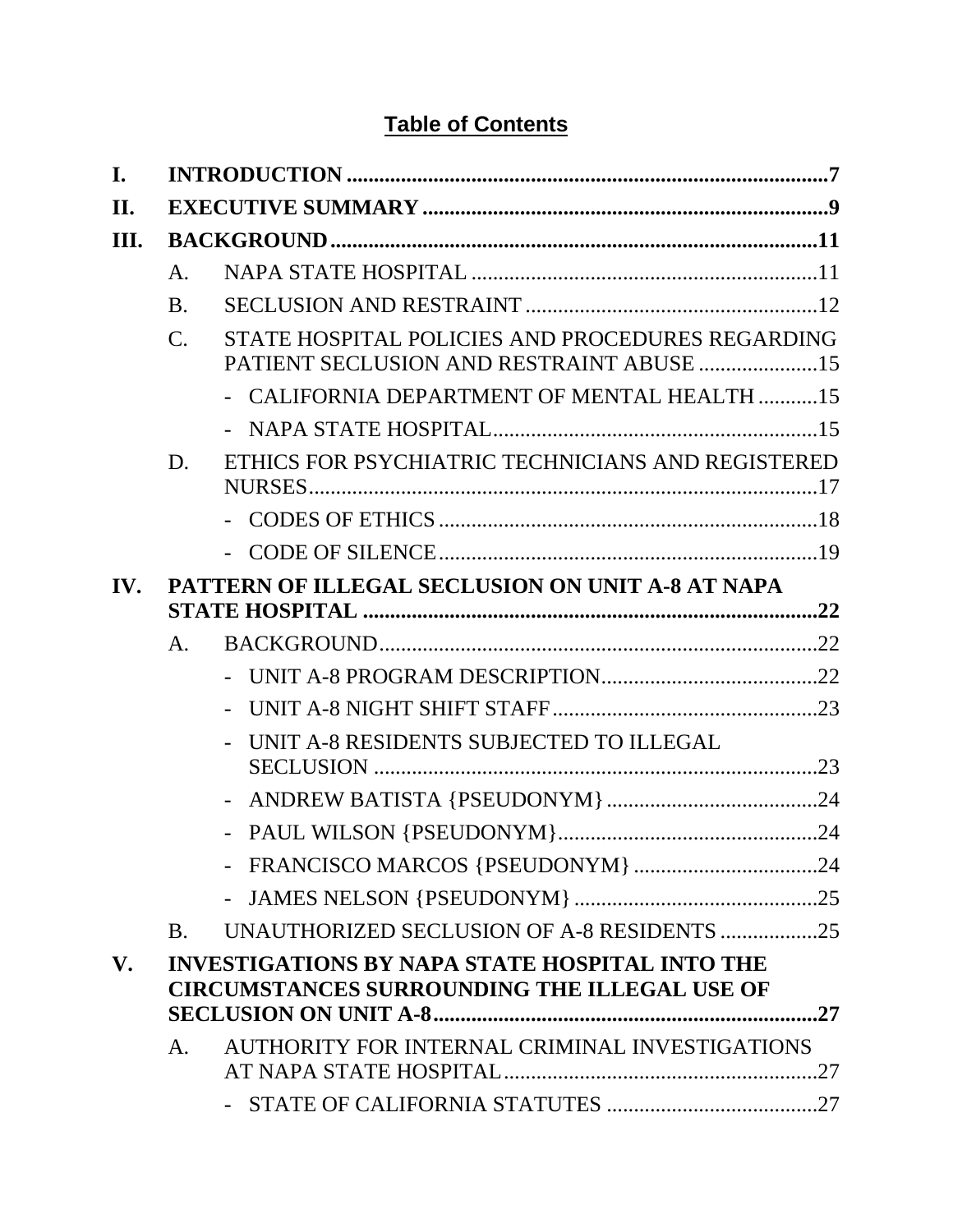|      |                                                                    | NAPA STATE HOSPITAL POLICIES AND PROCEDURES<br>FOR INVESTIGATING POTENTIALLY CRIMINAL PATIENT |  |  |  |
|------|--------------------------------------------------------------------|-----------------------------------------------------------------------------------------------|--|--|--|
|      |                                                                    |                                                                                               |  |  |  |
|      | <b>B.</b>                                                          | INADEQUATE INTERNAL INVESTIGATIONS INTO THE<br>ILLEGAL USE OF SECLUSION ON UNIT A-830         |  |  |  |
|      |                                                                    | - NAPA STATE HOSPITAL'S FIRST INVESTIGATION30                                                 |  |  |  |
|      |                                                                    | NAPA STATE HOSPITAL'S SECOND INVESTIGATION32                                                  |  |  |  |
|      | $\mathcal{C}$ .                                                    | DENIAL OF REASONABLE ACCESS TO EFFECTIVE LAW                                                  |  |  |  |
| VI.  |                                                                    | <b>INVESTIGATION CONDUCTED BY LICENSING IN RESPONSE</b>                                       |  |  |  |
|      |                                                                    | TO THE ILLEGAL USE OF SECLUSION ON UNIT A-839                                                 |  |  |  |
|      | A.                                                                 |                                                                                               |  |  |  |
|      | $\mathbf{B}$ .                                                     |                                                                                               |  |  |  |
| VII. | <b>RESPONSE BY NAPA STATE HOSPITAL ADMINISTRATION41</b>            |                                                                                               |  |  |  |
|      |                                                                    | MEMORANDUM FROM ADMINISTRATION TO PROGRAM 4                                                   |  |  |  |
|      |                                                                    | NAPA STATE HOSPITAL'S RESPONSE TO CITATION FROM                                               |  |  |  |
|      |                                                                    | NAPA STATE HOSPITAL ADMINISTRATION CHALLENGED<br>TO CORRECT PATTERNS OF PATIENT ABUSE ON A    |  |  |  |
|      | VIII. PAI'S INVESTIGATION INTO THE ILLEGAL USE OF SECLUSION<br>.46 |                                                                                               |  |  |  |
|      | A.                                                                 | PATTERN OF ABUSIVE SECLUSION PRACTICES ON UNIT A-8<br>46                                      |  |  |  |
|      |                                                                    | - A-8 RECORDS CONFIRM UNAUTHORIZED USE OF                                                     |  |  |  |
|      |                                                                    |                                                                                               |  |  |  |
|      | <b>B.</b>                                                          | RAMIFICATIONS OF ILLEGAL USE OF SECLUSION ON UNIT                                             |  |  |  |
|      |                                                                    |                                                                                               |  |  |  |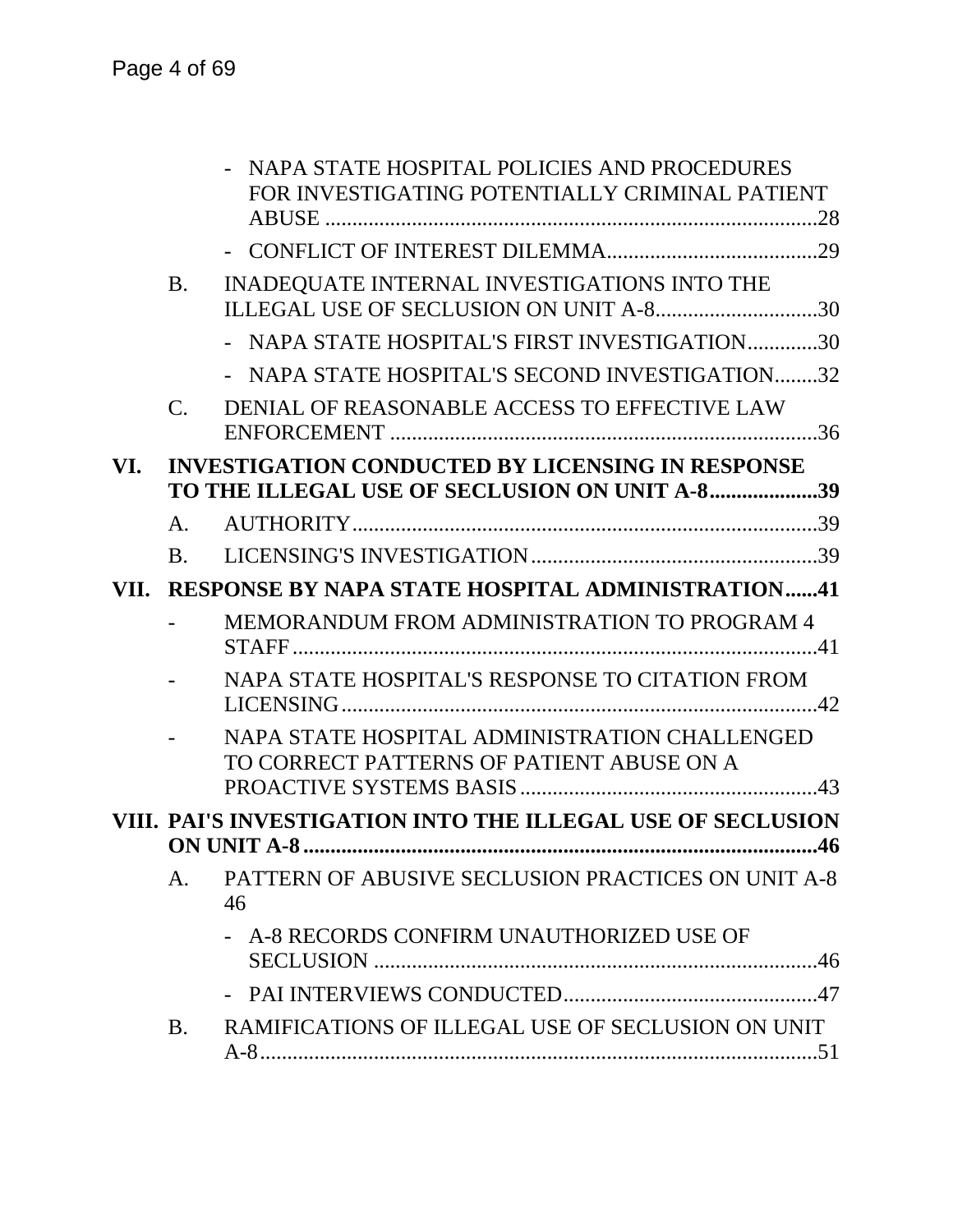|                |                                                  | INTERFERENCE WITH TREATMENT AND THE "TEAM"                                                                                                           |  |  |  |
|----------------|--------------------------------------------------|------------------------------------------------------------------------------------------------------------------------------------------------------|--|--|--|
|                |                                                  | POTENTIAL INTERFERENCE WITH MEDICATION                                                                                                               |  |  |  |
| IX.            | OTHER SECLUSION AND RESTRAINT VIOLATIONS AT NAPA |                                                                                                                                                      |  |  |  |
|                | $\mathsf{A}$ .                                   |                                                                                                                                                      |  |  |  |
|                | B <sub>1</sub>                                   | UNSAFE AND INAPPROPRIATE USE OF RESTRAINT ON UNIT                                                                                                    |  |  |  |
|                | $C_{\cdot}$                                      | ILLEGAL SECLUSION, RESTRAINT, AND PATIENT ABUSE ON                                                                                                   |  |  |  |
|                | D.                                               | DELIBERATE INSTIGATION OF SECLUSION ON UNIT T-4  59                                                                                                  |  |  |  |
| $\mathbf{X}$ . | POSSIBLE CRIMINAL CONDUCT RESULTING FROM THE     |                                                                                                                                                      |  |  |  |
|                |                                                  |                                                                                                                                                      |  |  |  |
|                |                                                  |                                                                                                                                                      |  |  |  |
|                |                                                  |                                                                                                                                                      |  |  |  |
|                |                                                  |                                                                                                                                                      |  |  |  |
|                |                                                  |                                                                                                                                                      |  |  |  |
|                |                                                  |                                                                                                                                                      |  |  |  |
|                |                                                  |                                                                                                                                                      |  |  |  |
|                |                                                  | REPORTING REQUIREMENTS FOR HEALTH PRACTITIONERS<br>64                                                                                                |  |  |  |
| XI.            |                                                  |                                                                                                                                                      |  |  |  |
|                |                                                  | NAPA STATE HOSPITAL STAFF AT ALL LEVELS FAILED TO<br>TAKE TIMELY AND APPROPRIATE ACTION TO PROTECT<br>RESIDENTS FROM ABUSIVE SECLUSION AND RESTRAINT |  |  |  |
|                |                                                  | THE INVESTIGATIONS CONDUCTED BY NAPA STATE<br>HOSPITAL'S SENIOR SPECIAL INVESTIGATOR CONCERNING<br>THE ABUSIVE SECLUSION PRACTICES ON UNIT A-8 WERE  |  |  |  |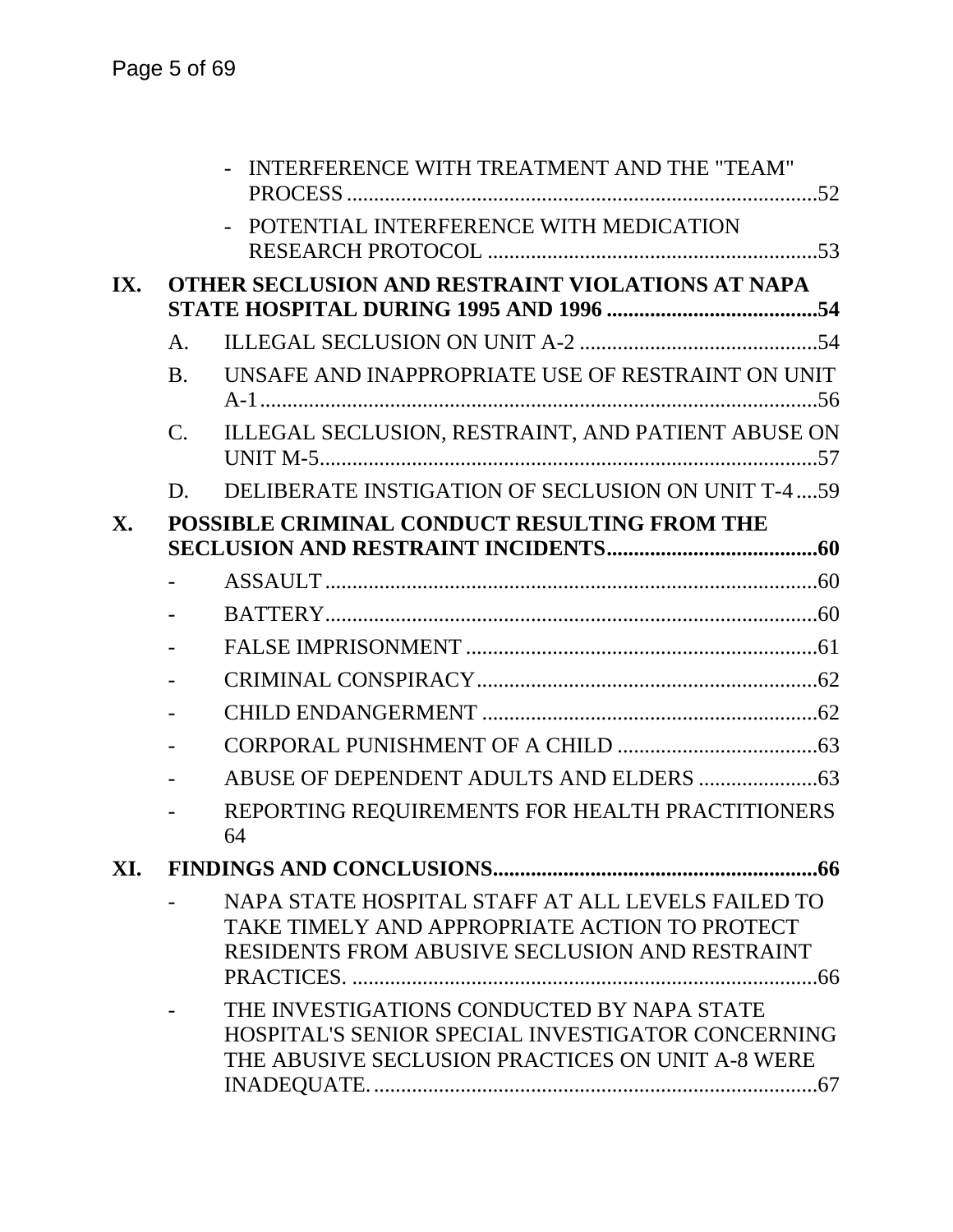### **XII. RECOMMENDATIONS ............................................................................68** THE STATE DEPARTMENT OF MENTAL HEALTH SHOULD BE ACCOUNTABLE AND ENSURE THAT ALL OF ITS HOSPITALS FULLY IMPLEMENT A PROACTIVE SYSTEMS APPROACH TO ABUSE-RELATED SPECIAL INCIDENTS........68 - NAPA STATE HOSPITAL AND THE CALIFORNIA DEPARTMENT OF MENTAL HEALTH SHOULD TAKE PROMPT ACTION TO ENSURE THAT ALLEGATIONS OF STAFF-TO- RESIDENT ABUSE ARE THOROUGHLY AND COMPETENTLY INVESTIGATED AND APPROPRIATE FOLLOW-UP ACTION TAKEN. ......................................................69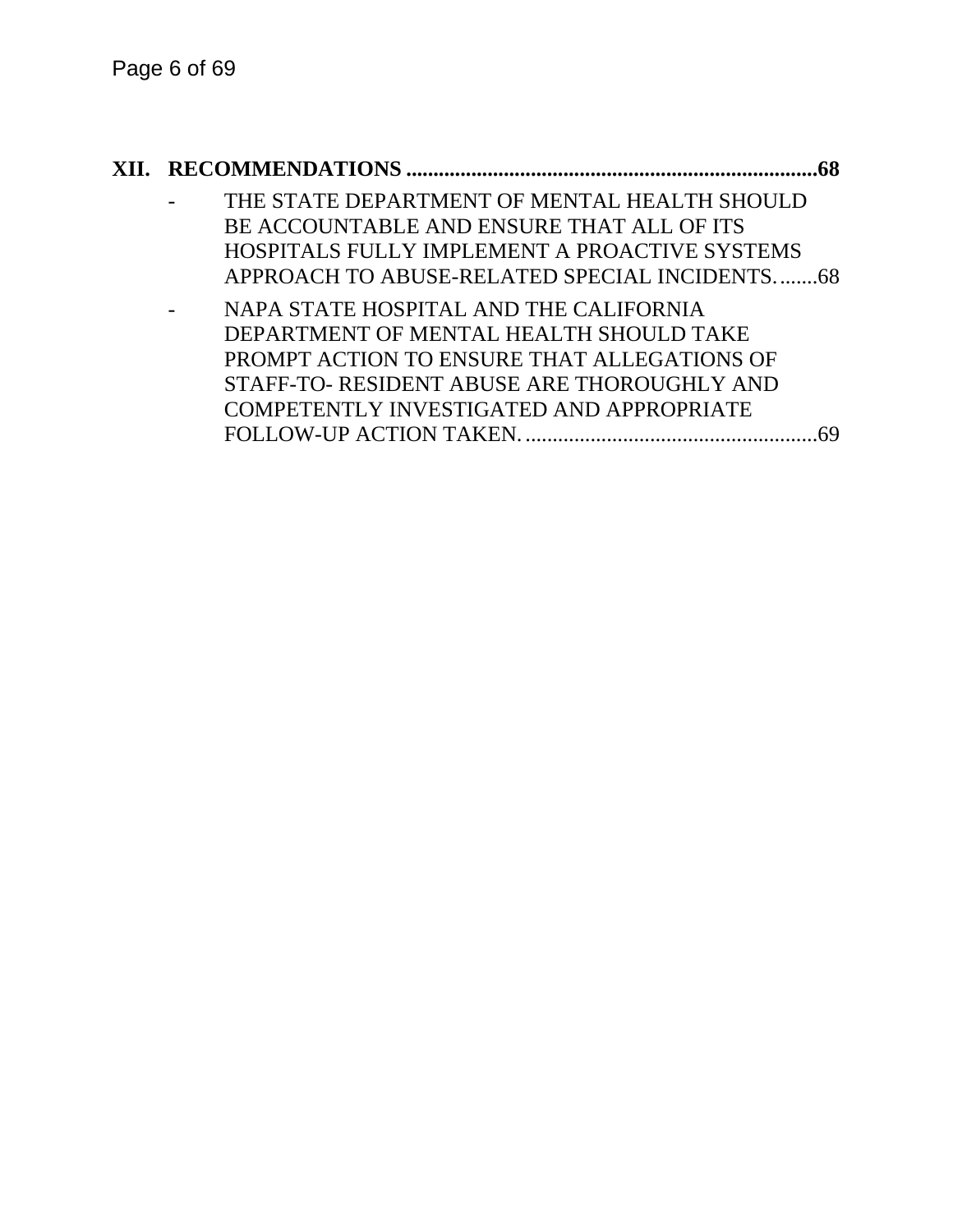# **I. INTRODUCTION**

This report presents Protection & Advocacy, Inc.'s (PAI's) investigation into the circumstances surrounding a pattern of abusive seclusion and restraint practices at Napa State Hospital (NSH). PAI releases this report as part of its ongoing effort to protect people with psychiatric and developmental disabilities from abuse and neglect. In releasing this report, PAI seeks:

- To prevent similar abusive seclusion and restraint practices from recurring;
- To encourage the further development and permanent implementation of NSH's recently adopted proactive systems approach for responding to and preventing patient abuse;
- To call attention to the problem of inadequate and inherently compromised investigations of potentially criminal staff-to-resident abuse at state hospitals; and
- To hold accountable the California Department of Mental Health (DMH) -- the state agency responsible for ensuring the safety and well-being of disabled residents at state-run psychiatric hospitals - for its failure to exercise needed leadership in implementing an effective, state-wide special incident reporting system for addressing the kind of abusive practices detailed in this report, and to ensure adequate internal investigations of such practices.

PAI is an independent, private, nonprofit agency which protects and advocates for the rights of persons with disabilities. Under federal and state law, PAI has the authority to investigate incidents of abuse and neglect of persons with mental and developmental disabilities. 42 United States Code (U.S.C.) §§ 6000 and 10801, et seq.; California Welfare & Institutions Code (Welf. & Inst. Code) § 4900, et seq.

PAI's investigation, which was initiated in March of 1996, included:

 $\Box$  Interviewing over 30 people, including current and former NSH direct care, professional, and administrative staff; NSH residents; California Department of Health Services, Licensing and Certification (Licensing) evaluators; conservators; and mental health professionals.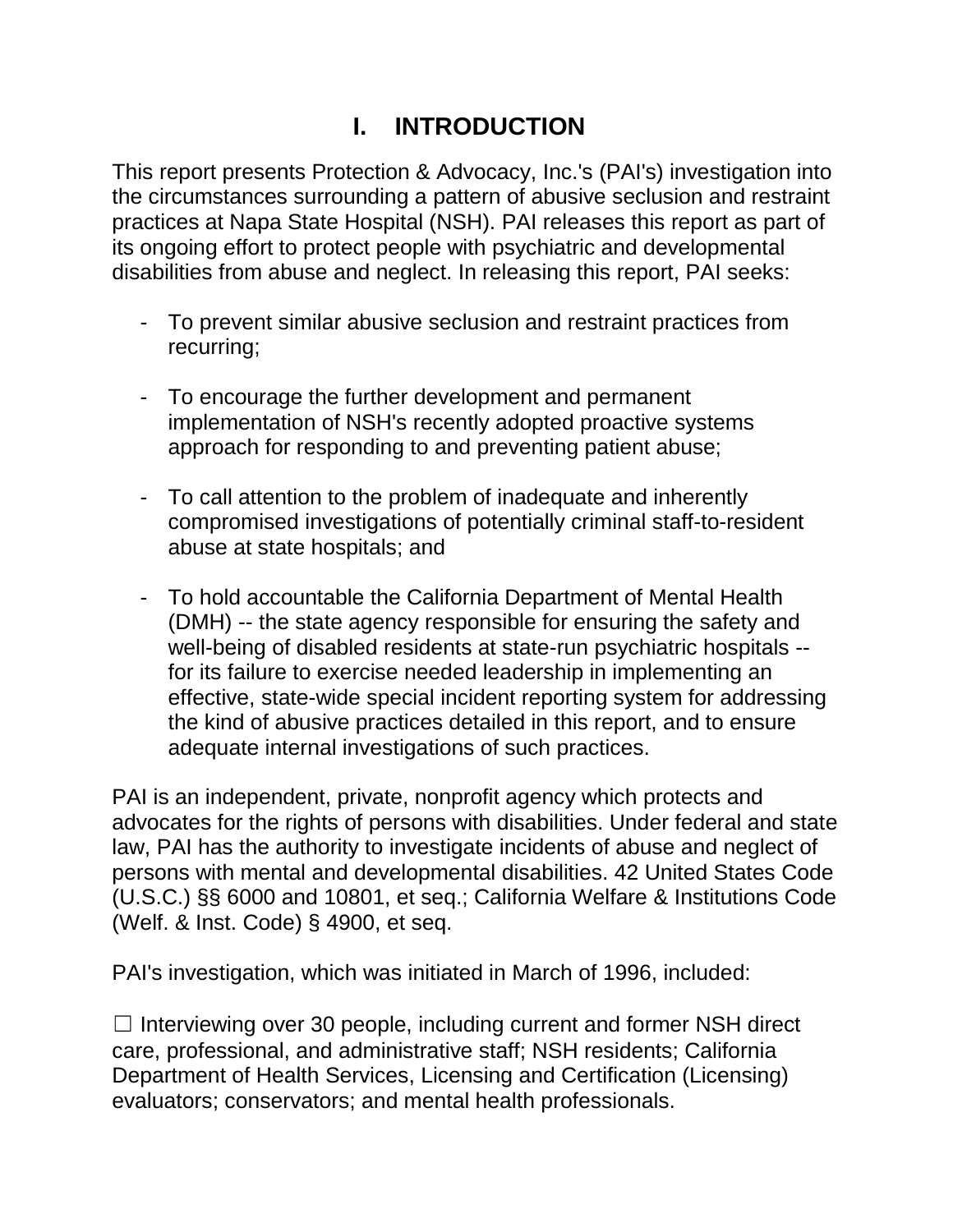$\Box$  Reviewing 1994 and 1995 special incident reports, special incident briefs, daily logs, daily time records, and monthly attendance records from Unit A-8.

 $\Box$  Touring and photographing Unit A-8.

 $\Box$  Reviewing NSH's internal investigations into the illegal seclusion and/or restraint incidents that occurred on Units A-8, M-5, and A-2.

 $\Box$  Reviewing the clinical records of four NSH Unit A-8 residents and one NSH Unit A- 2 resident.

 $\Box$  Reviewing Licensing documents.

 $\Box$  Reviewing relevant program descriptions, administrative and patient care policies, procedures, and directives from NSH and the California Department of Mental Health.

 $\Box$  Reviewing NSH employee job performance rating materials and duty statements.

 $\Box$  Reviewing current medical literature pertaining to seclusion, restraint, and patient abuse.

A copy of this report has been forwarded to the United States Department of Justice, Civil Rights Division; the California Board of Consumer Affairs; the California Department of Mental Health; the California Office of the Attorney General, Bureau of Medi-Cal Fraud and Patient Abuse; the Joint Commission on Accreditation of Healthcare Organizations; and the Napa County District Attorney's Office.

PAI has elected to use pseudonyms throughout this report.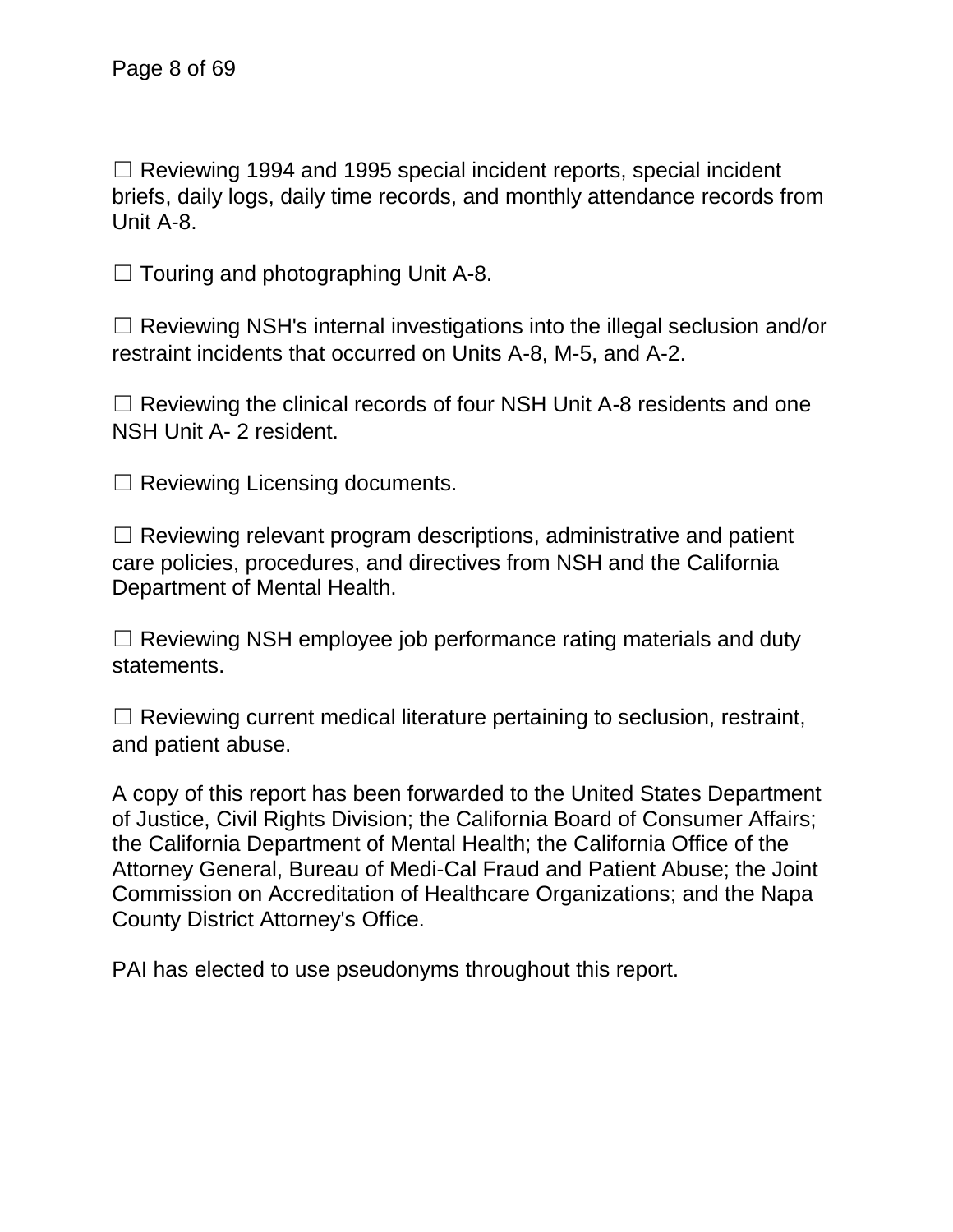# **II. EXECUTIVE SUMMARY**

This report by Protection & Advocacy, Inc. (PAI) describes a pattern of improper seclusion and restraint practices during 1994, 1995, and 1996 at Napa State Hospital (NSH). The primary focus of PAI's investigation was the repeated use of unauthorized seclusion during the night shift on Unit A-8. This abusive practice -- which reportedly occurred as often as two to three times per week for more than a year and a half during 1994 and 1995 -- was carried out at the direction of the night shift supervisor, and then concealed from the other shifts.

Due to the nature of the victims' disabilities -- which include significant cognitive and communication impairments -- they were unable to protect themselves from or report this abuse. When the abuse was finally reported by a staff member, the shift lead successfully encouraged other night shift staff to engage in a cover-up and to lie to management and the Senior Special Investigator during NSH's first internal investigation. Their collusion to hide the misconduct continued for an entire month, until one nurse broke the code of silence.

PAI's investigation uncovered a pattern of unauthorized seclusion and restraint practices beyond those which occurred on Unit A-8. From September 1995 through August 1996, NSH received similar reports of residents being subjected to the intentional misuse of seclusion and/or restraint by direct care staff on two other units; M-5 and A-2. Although involved staff on all three units were aware of proper seclusion and restraint procedures, they nevertheless engaged in the misconduct. PAI's investigation also revealed that during 1995 and 1996, the California Department of Health Services, Licensing and Certification repeatedly cited NSH for seclusion and restraint violations and patient abuse that occurred on other residential units throughout the facility.

PAI investigators determined that NSH failed to take timely and effective measures to protect patients from further abuse. Until late 1996, instead of taking a comprehensive proactive approach to determine the underlying causes of the abusive pattern of restraint and seclusion at NSH, the facility's leadership continued to respond to the incidents on a reactive case-by-case basis.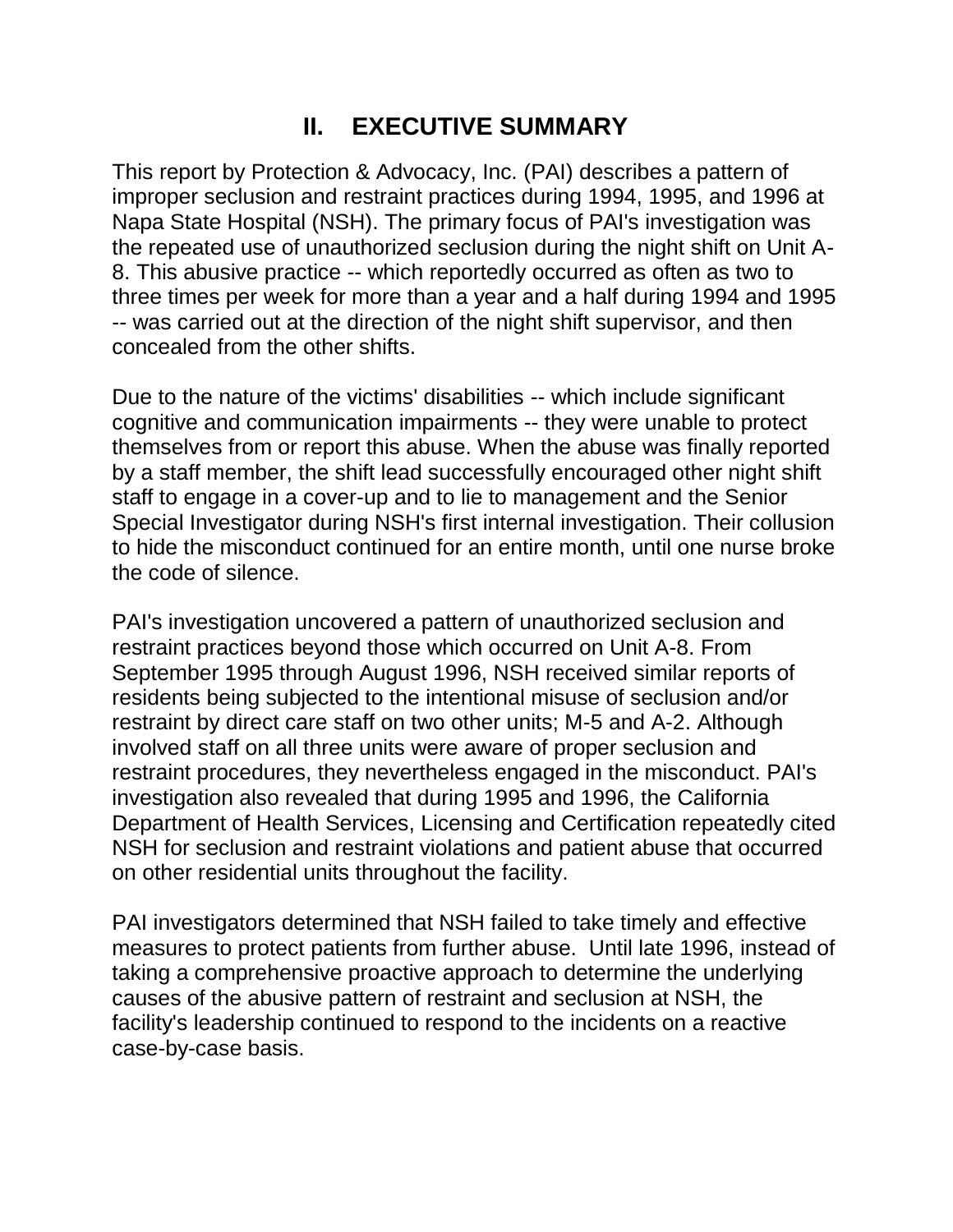PAI investigators further determined that the facility's Senior Special Investigator (the primary law enforcement officer responsible for conducting investigations of alleged abuse of residents by staff) failed to conduct a minimally adequate investigation into the abusive seclusion practices on Unit A-8. For example, the Senior Special Investigator failed to gather and analyze readily available documentary evidence which corroborated witness statements concerning the abuse; attempted to interview only one of the four victims; and improperly prejudged the unauthorized use of seclusion as not being potentially criminal conduct on the part of involved staff.

Based on these facts and the Findings and Conclusions, which are further detailed in this report at pp. 60-61, PAI recommends that NSH and the California Department of Mental Health promptly take all steps necessary to ensure that:

- NSH, and all hospitals under the jurisdiction of the California Department of Mental Health, fully implement effective proactive systems for identifying and responding to abuse-related incidents, including but not limited to the comprehensive collection and analysis of relevant abuse and "special-incident" related data to assist leadership in identifying, understanding, and addressing the root causes of abuse.
- All allegations of staff-to-resident abuse are thoroughly and competently investigated, and that appropriate follow-up action is taken, including meaningful disciplinary measures and referrals for criminal prosecution, as warranted.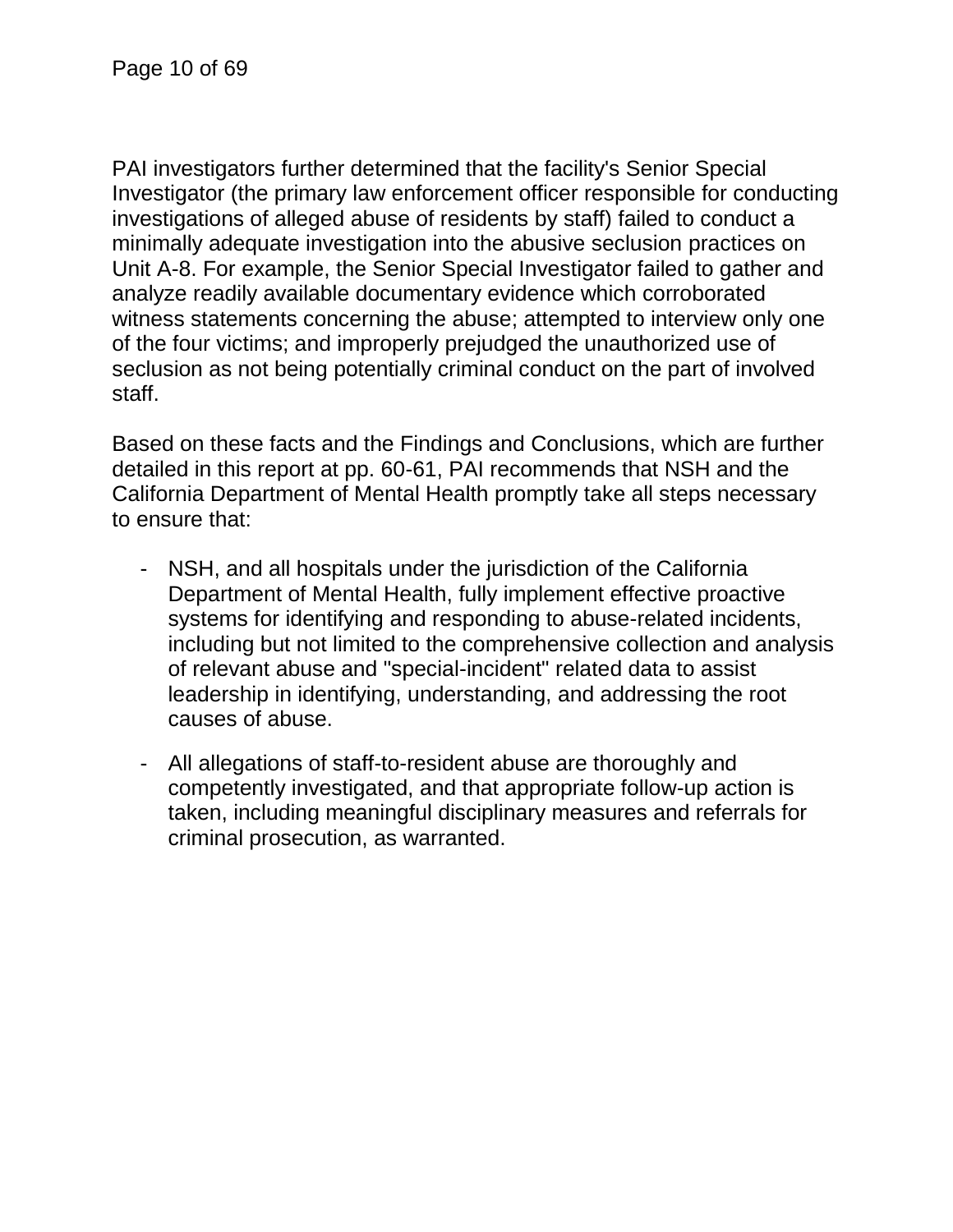# **III. BACKGROUND**

## **A. NAPA STATE HOSPITAL**

l

Napa State Hospital (NSH) is located in Northern California and has been in operation since 1875. NSH is one of four state hospitals operated by the California Department of Mental Health and is capable of housing over 1,300 long-term care residents with mental and developmental disabilities, ranging from age 5 upwards.

NSH is licensed by the California Department of Health Services, Licensing and Certification (Licensing). Licensing enforces care and treatment standards under applicable state and federal regulations. In addition, NSH, like all state hospitals serving people with psychiatric disabilities in California, is voluntarily accredited by the Joint Commission on Accreditation of Healthcare Organizations (the Joint Commission).<sup>1</sup>

According to NSH's "Service Philosophy," as stated in its Directory of Services & General Information:

Napa State Hospital's mission is to maximize clients' ability for independence and for safe and effective community placement. We assist clients to achieve optimum mental and physical health, social functioning and personal well- being. Clients are encouraged to enter into a working alliance with their treatment teams and to have optimal participation in the team decision making process. We offer a wide range of treatment including biomedical, psychiatric, psychological, psychosocial, vocational, rehabilitation therapies, and education.

In that same Directory (in an open letter to clients, parents, families, and friends of NSH residents/clients), the Executive Director, in relevant part, states:

Our [NSH's] major focus is to establish and promote collaborative partnerships between clients, staff, families and client advocates in order to

 $<sup>1</sup>$  The Joint Commission is a private health care monitoring agency that promotes quality of care standards and</sup> evaluates facility compliance with their standards and related performance outcomes.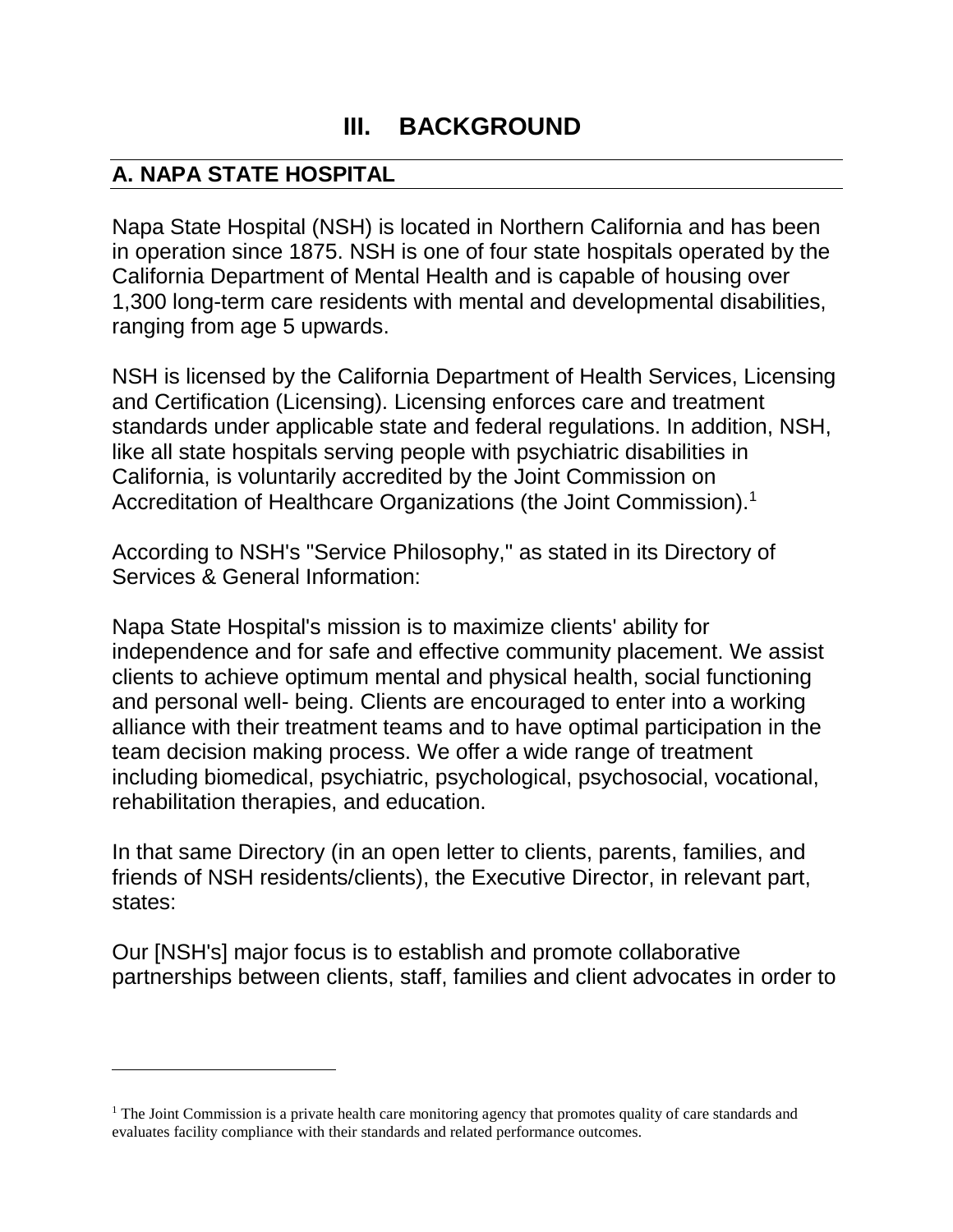maintain an environment where services, treatment and rehabilitation are provided with dignity and respect for all. . . .

### **B. SECLUSION AND RESTRAINT**

Seclusion and restraint is used in facilities such as NSH to prevent physical injury to an individual with a disability or to others in the immediate area. Seclusion is the involuntary isolation of an individual from others, usually in a locked, stark room -- much like solitary confinement in a jail. See, Attachment A, photograph of exterior A-8 seclusion room door; and Attachment B, photograph of interior A-8 seclusion room. When a resident is placed in a room by staff and not allowed to leave, the resident is secluded, regardless of whether the door is locked or unlocked.

Restraint is defined by the Joint Commission as "any method of physically restricting a person's freedom of movement, physical activity, or normal access to his or her body." (The Joint Commission, "Care of Patients," The Comprehensive Accreditation Manual for Hospitals: The Official Handbook (1996), p. TX-47.)

Studies show that persons with psychiatric disabilities are most frequently subjected to seclusion and restraint when they are involuntarily hospitalized, as is the reality for the overwhelming majority of NSH residents.

Seclusion and restraint can cause serious physical and emotional harm, especially when used for long periods of time, for inappropriate reasons, or without giving sufficient consideration to the condition of the individual. Risks associated with seclusion and restraint include physical injury; worsening of the person's mental condition as a result of being isolated and alone; and, in some cases, even death. Common psychological responses include discomfort, anger, resistance, fear, humiliation, denial, resignation, and agitation. Consequently, to mitigate against painful memories, some "debriefing" may be necessary following the person's removal from seclusion and/or restraint. See, Fisher, "Restraint and Seclusion: A Review of the Literature," American Journal of Psychiatry, Vol. 151:11 (1994), pp. 1584-1591; Norris and Kennedy, "The View From Within: How Patients Perceive the Seclusion Process," Journal of Psychosocial Nursing, Vol. 30,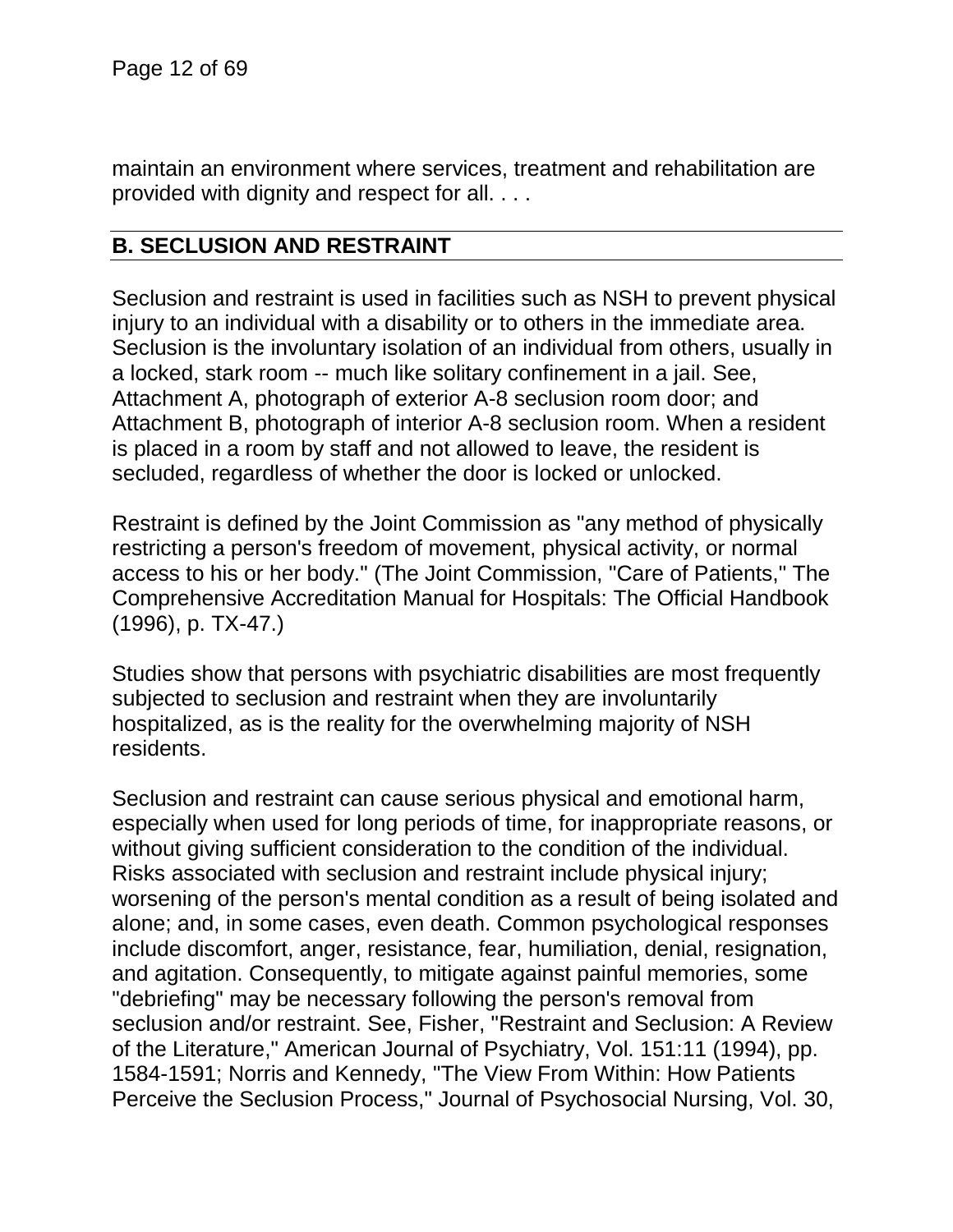No. 3 (1992), pp. 7-13; Tooke and Brown, "On the Seclusion of Psychiatric Patients," Social Science and Medicine, Vol. 35, No. 5 (1992), pp. 711-721.

Because of the inherent risks of harm and the potential for abuse and neglect, it is critical that appropriate safety and monitoring practices be followed during the use of seclusion and restraint. California law does provide some basic guidelines. Mentally and developmentally disabled persons who are receiving care and treatment in facilities such as NSH have the right to be free from harm, including unnecessary physical restraint or seclusion. See, Welf. & Inst. Code §§ 4502(h) and 5325.1(c).

Under existing regulations, these interventions may only be used when alternative, less restrictive methods are insufficient to ensure the physical safety of the individual or others in the immediate area. See, e.g., Cal. Code Regs., Title 22, § 71545; Title 9, § 865.5. Properly documented authorization from a physician must be obtained before placing individuals in seclusion or restraint. See, e.g., Cal. Code Regs., Title 22, § 73409. In a clear case of emergency, a patient may be secluded or restrained at the discretion of a registered nurse, and the physician's order obtained thereafter. See, e.g., Cal. Code Regs., Title 22, § 71545.

Furthermore, seclusion and restraint cannot be used as punishment, or as a substitute for a more effective medical and nursing care program, or a less restrictive alternative form of treatment. See, Cal. Code Regs., Title 22, § 73403; Cal. Code Regs., Title 9, §§ 865.4(a) and 865.5.

As detailed in this report, seclusion and restraint used for punishment or for any purpose not authorized by a physician constitute physical abuse and must be reported to local law enforcement (i.e., NSH's Senior Special Investigator) and/or protective services agencies. Welf. & Inst. Code §§ 15610.63(f)(1) & (3) and 15630(b)(2).

The potential for treatment staff to become involved in abusive seclusion practices has long been recognized by the psychiatric profession. In 1984, the American Psychiatric Association, in relevant part, reported: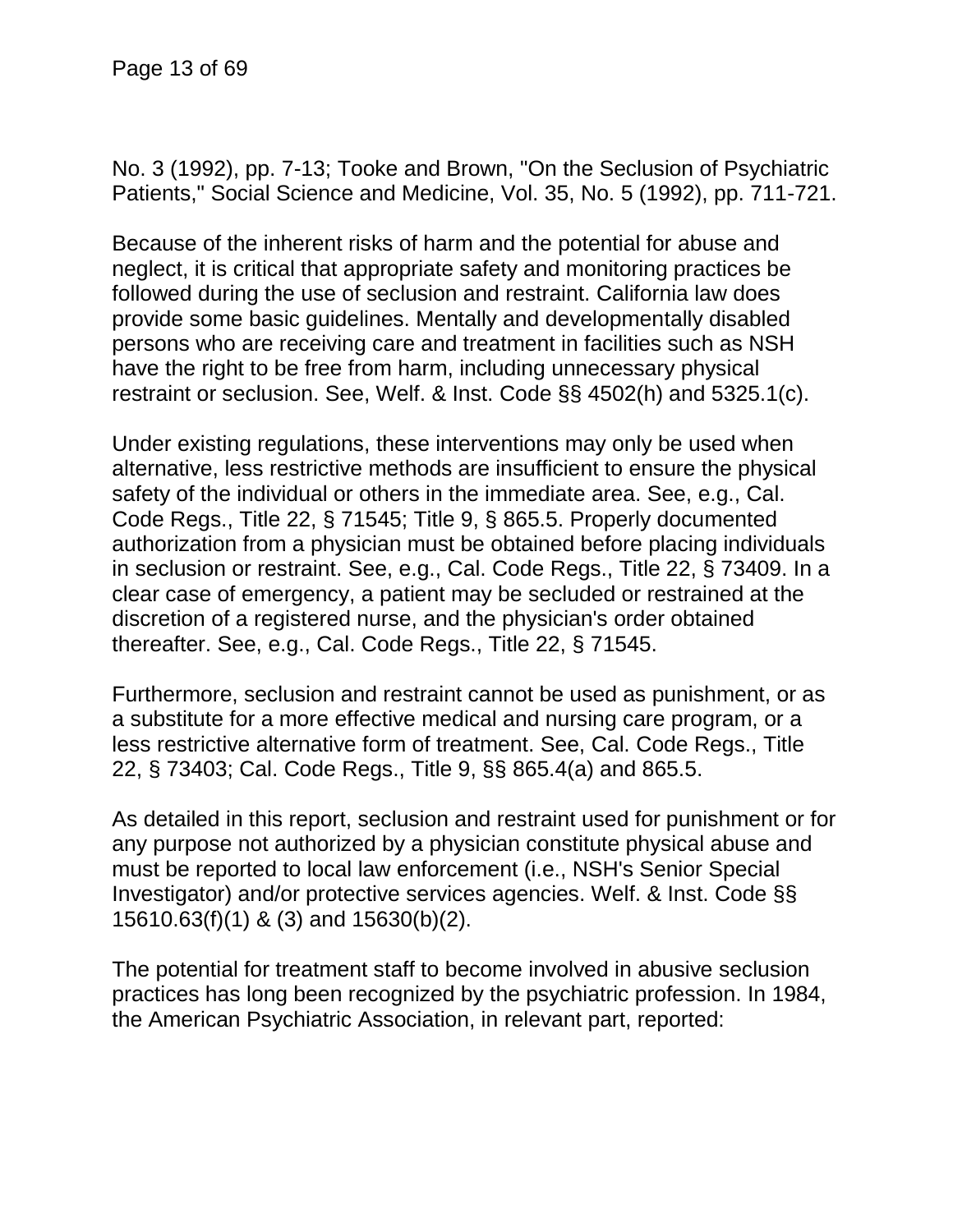*Seclusion of a patient as a purely punitive response is contraindicated. Similarly, absent a patient's specific clinical needs, a patient should never be secluded:*

- *1. for the pure comfort or convenience of the staff . . .*
- *2. for mere mild obnoxiousness, rudeness or other unpleasantness by the patient to others;*
- *3. for staff anxiety alone . . . or*
- *4. solely because of factors in ward dynamics.*

*The Task Force does not condone excessive or poorly implemented seclusion or restraint resulting from inadequate staffing or other resources.*

(Report of the American Psychiatric Association Task Force on the Psychiatric Uses of Seclusion and Restraint, "Seclusion and Restraint: The Psychiatric Uses" (1984), p. 22.)

Noteworthy to this investigation is the fact that the Joint Commission's 1996 Standards for Restraint and Seclusion emphasize the pivotal leadership role of hospital administration in protecting patients from abusive seclusion and restraint practices:

*Creating a physical, social, and cultural environment limiting restraint and seclusion use to clinically appropriate and adequately justified situations or that actually reduces their use through preventive or alternative strategies helps organization staff focus on the patient's well-being. The leaders' role is to help create such an environment. This requires planning and, frequently, new or reallocated resources, thoughtful education, and performance improvement. The result is an organization approach to restraint and seclusion that protects the patient's health and safety and preserves his or her dignity, rights, and wellbeing.*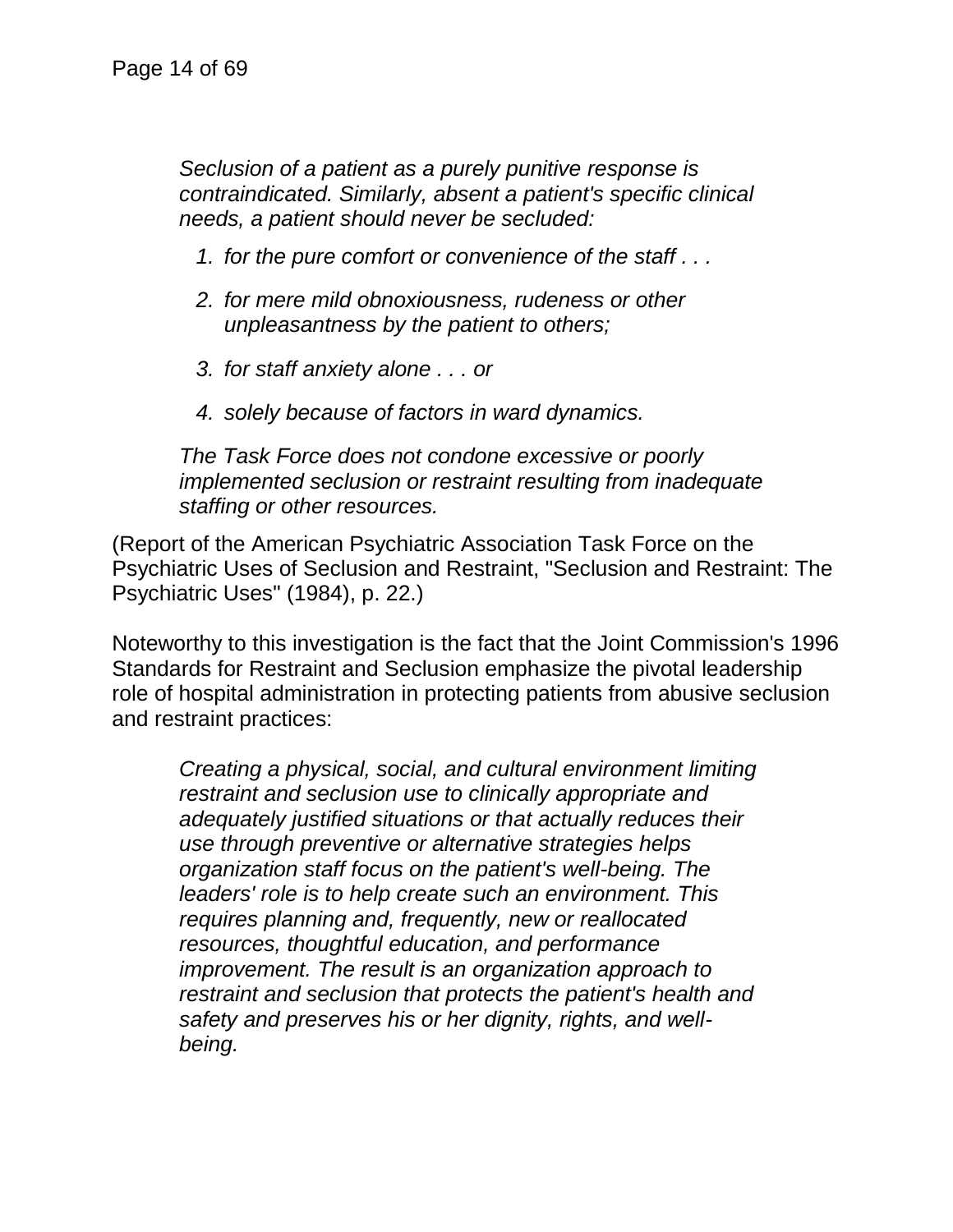(The Joint Commission, "Care of Patients," The Comprehensive Accreditation Manual for Hospitals: The Official Handbook (1996), p. TX-47.)

### **C. STATE HOSPITAL POLICIES AND PROCEDURES REGARDING PATIENT SECLUSION AND RESTRAINT ABUSE**

As indicated above, the improper use of seclusion or restraint constitutes patient abuse. The California Department of Mental Health (DMH) and NSH have explicit policies and procedures regarding the reporting and investigation of such patient abuse.

# - **CALIFORNIA DEPARTMENT OF MENTAL HEALTH**

DMH Special Order #701, entitled "REPORTING OF ELDER AND DEPENDENT ADULT ABUSE," applies to all state-run psychiatric hospitals and states, in part:

*Special Order: All hospital staff are required to make any reports concerning suspected elder and dependent adult (aged 18 or older) abuse cases occurring in state hospitals to the designated investigator in the state hospital.*

*Method: . . . 2. All staff must report any observed or suspected case of abuse of an adult patient that occurs within the hospital. . . . This report is to occur immediately or as soon as possible by telephone and within two working days . . . to the special investigator at the state hospital. . . . This requirement applies to staff at all employment classifications and it refers to abuse of patients aged 18-64 as well as those over 65.*

### - **NAPA STATE HOSPITAL**

NSH's Administrative Directive #437, entitled "Patient Abuse," states, in pertinent part: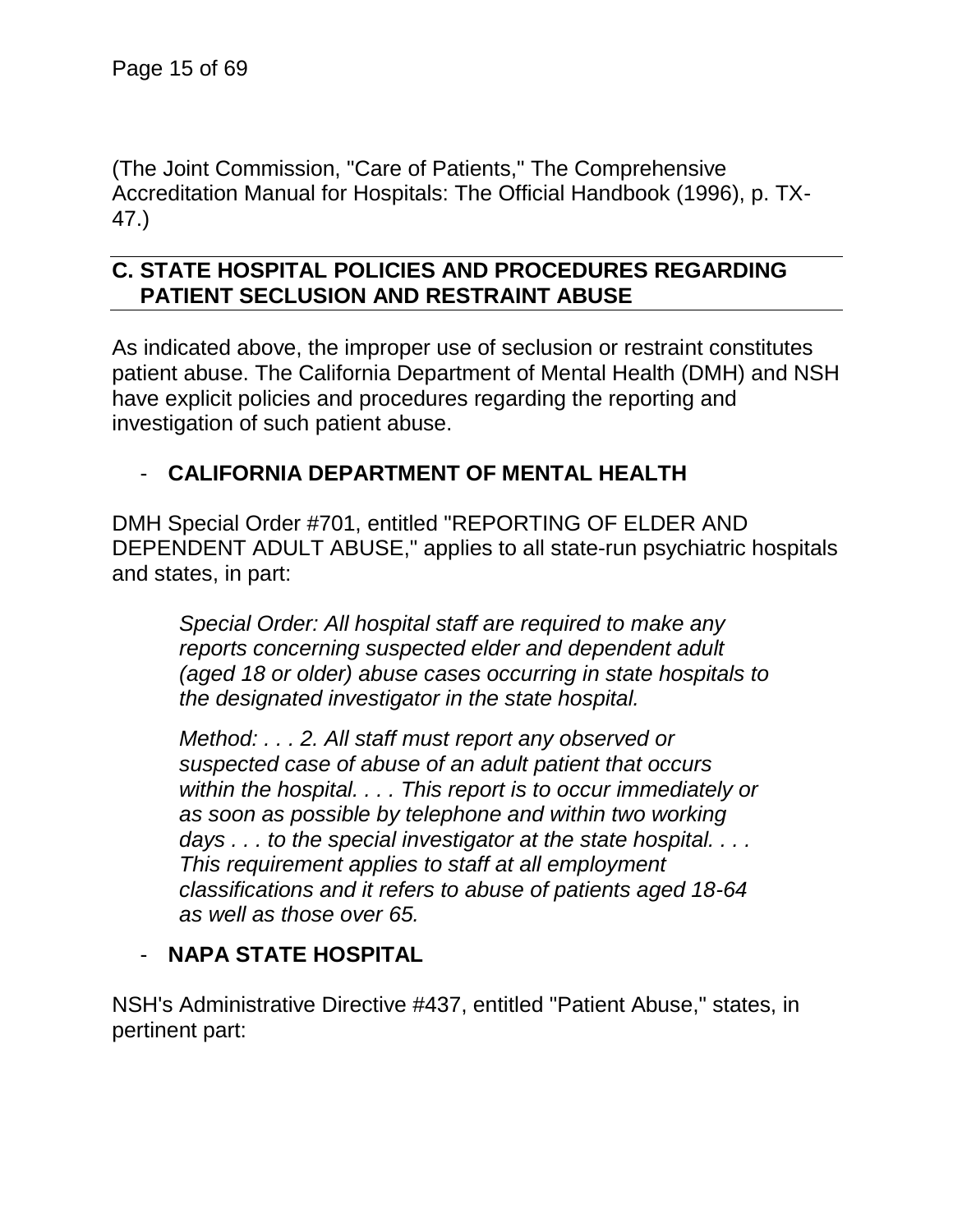*It is the policy of Napa State Hospital that all patients shall be treated with dignity and respect at all times and be protected from risks of bodily harm. All incidents of suspected or alleged physical, sexual or psychological abuse of patients will be reported immediately, promptly investigated and acted upon by licensed clinical staff and Hospital Administration. No staff member may be subject to adverse action for reporting known or suspected abuse. . . .*

*General Definitions:*

*I. Physical Abuse: The use of excessive or unnecessary physical contact with patients which may be considered harmful or offensive.*

*II. Psychological Abuse: The use of any cruel or harsh treatment, neglect, harassment, ridicule, or other act that is a detriment to the well-being, dignity, or treatment of patients. .* 

*. .*

*Procedures:*

*I. Reporting of All Suspected Abuse:*

*All incidents of alleged or suspected abuse are to be reported to the attending physician, the Program Director and the Senior Special Investigator by any employee having knowledge of the allegation or suspicion. . . .*

*The Program Director will review the result of all investigations of alleged patient abuse and take whatever steps might be necessary to protect the patient in question, or any other patient, from any type of abuse. If hospital employees are determined to have committed abusive acts against patients, appropriate corrective or disciplinary action will be taken to assure the safety and freedom from abuse of all patients. . . .*

*III. Reporting of Elder and Dependent Adult Abuse*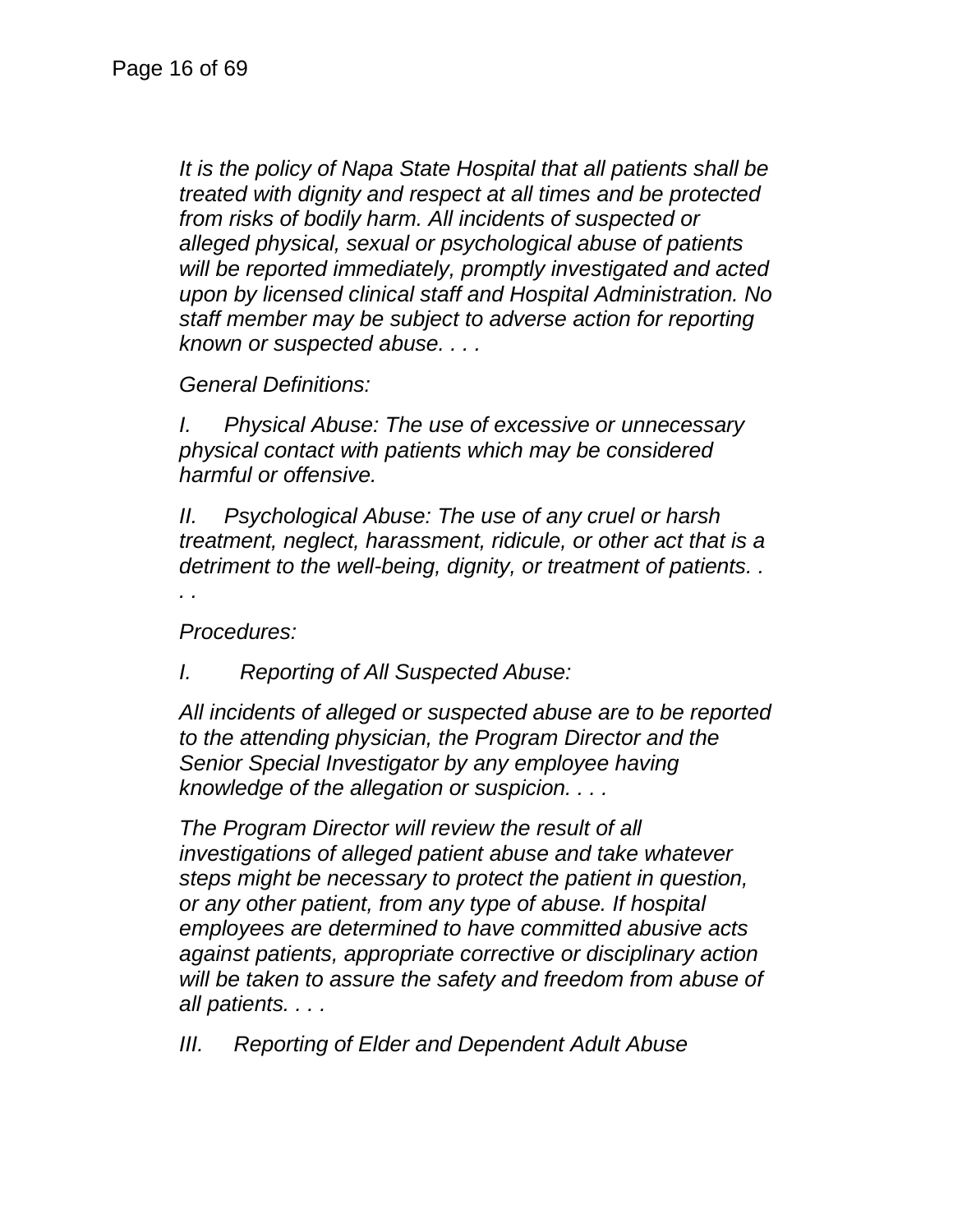*A. Adult abuse refers to, but is not limited to: assault/battery; physical constraint; isolation or deprivation; sexual abuse; neglect; abandonment; chemical or physical restraint without authority or for a purpose or duration other than for which it was authorized; fiduciary abuse and mental suffering. . . .*

*B. The Senior Special Investigator shall fully investigate these incidents and file a written report, including recommendations, with the Executive Director. Representatives from the Welfare Agency who wish to investigate the incident should be referred to the Senior Special Investigator.*

*C. In the absence of the Senior Special Investigator of if the incident is between patients, the Hospital Police Department shall handle these cases. . . . (Emphases added.)*

As summarized above, NSH policies, procedures, and directives make clear that the unauthorized use of seclusion or restraint by direct care staff is impermissible and constitutes patient abuse. NSH also requires that, on an annual basis, all direct care staff, including psychiatric technicians and registered nurses, complete six hours of training regarding the proper use of seclusion and restraint and the management of assaultive behavior. Nevertheless, as chronicled in this report, a number of NSH direct care staff chose to disregard these policies, procedures, and directives.

### **D. ETHICS FOR PSYCHIATRIC TECHNICIANS AND REGISTERED NURSES**

Patient care at NSH is generally provided by licensed psychiatric technicians and registered nurses. Psychiatric technicians are licensed by the California Board of Vocational Nurses and Psychiatric Technician Examiners, while registered nurses are licensed by the California Board of Registered Nursing. Both of these Boards operate under the State of California, Department of Consumer Affairs, which is responsible for licensing and regulating a number of different health providers (including licensed psychiatric technicians and registered nurses) and for responding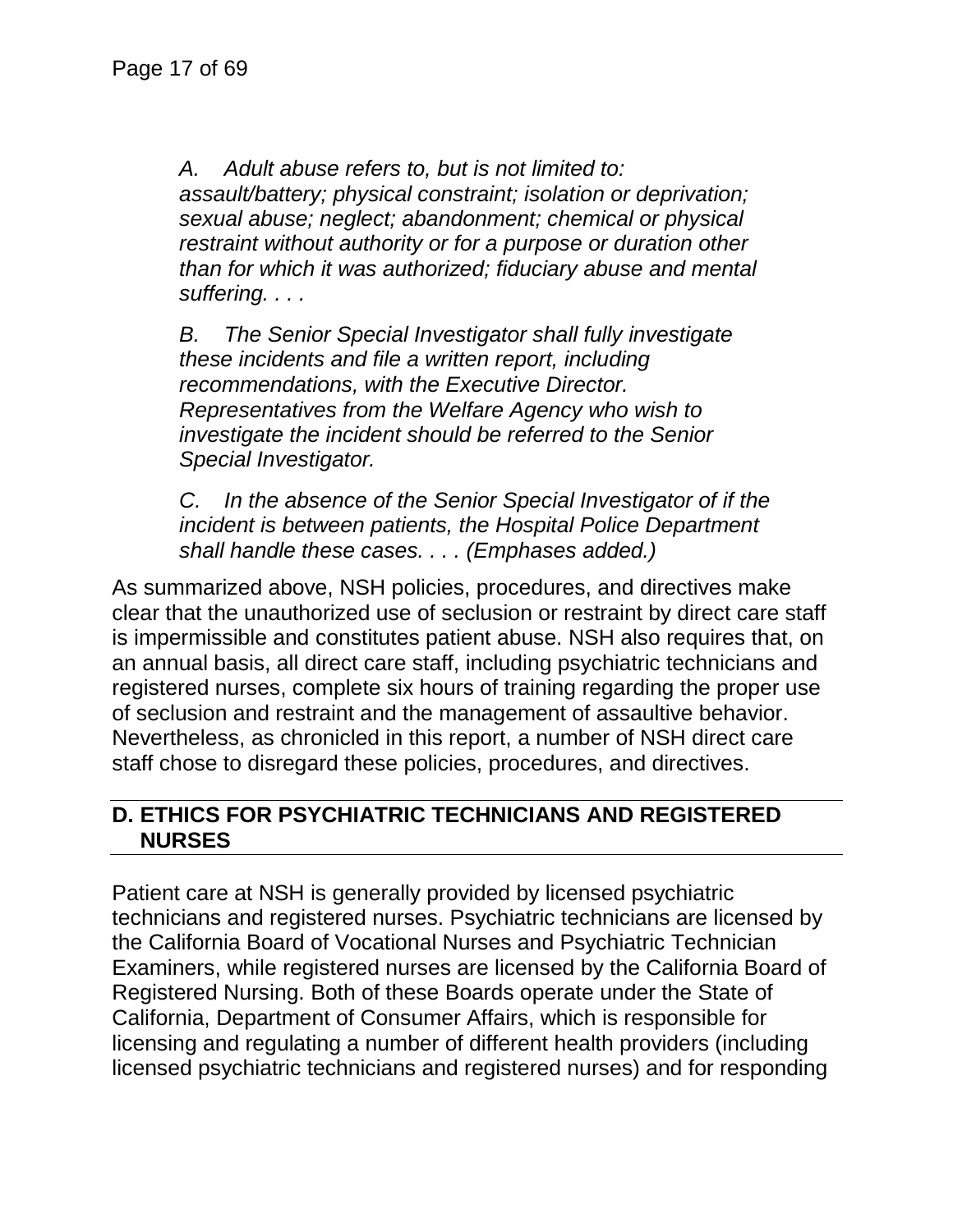to complaints from consumers and others involving violations of applicable California Business and Professions Code provisions.

NSH is required to report to these Boards all Business and Professions Code violations committed by psychiatric technicians and registered nurses, including patient abuse. According to the California Association of Psychiatric Technicians (CAPT):

*The Board maintains an enforcement function to safeguard the consumer's right to skilled, competent mental health treatment. To supplement the state licensing process, the California Association of Psychiatric Technicians maintains the Psychiatric Technician Standards of Practice and Code of Ethics.*

## - **CODES OF ETHICS**

CAPT and the California Nurses Association are voluntary, professional associations that maintain ethical standards and principles for the delivery of quality patient care.

CAPT's Code of Ethics states that all psychiatric technicians have "a personal obligation to uphold and adhere" to the code "and to ensure that colleagues do the same." CAPT's Interpretive Statements for the Psychiatric Technician Code of Ethics states, in pertinent part:

*3. The Psychiatric Technician acts to protect clients/patients and the public from the incompetent, unethical or illegal practice of any person.*

*The Psychiatric Technician commits to the welfare, habilitation, daily care and safety of the client/patient. The Psychiatric Technician must act as an advocate regarding instances of incompetent, unethical, prejudicial or illegal practice by any member of the healthcare system. Psychiatric Technicians should be aware of state laws, licensing regulations and the policies and procedures where they work.*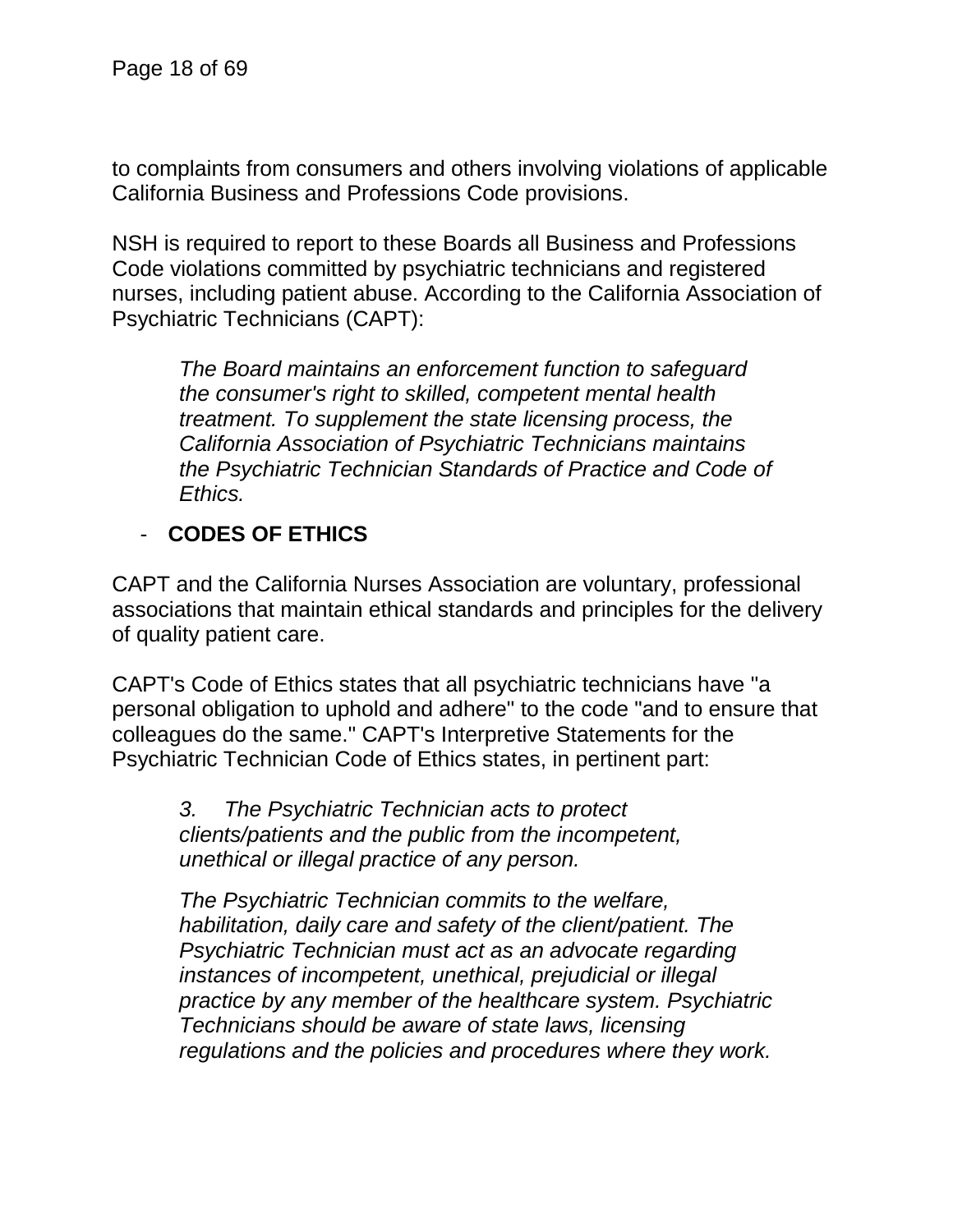*When Psychiatric Technicians are aware of inappropriate or questionable conduct, they have a legal responsibility to report the practice to the proper authority within their work environment. . . . (Emphases added.)*

According to the California Nurses Association Code for Nurses:

*4. The Nurse acts to safeguard the patient . . . when health care and safety are affected by the incompetent, unethical, illegal, or inappropriate practice of any person.*

*5. The Nurse assumes responsibility and accountability for individual Nursing judgments and actions. (Emphasis added.)*

PAI investigators note that most psychiatric technicians and registered nurses embrace and uphold the values embodied in their professional association's ethical codes, and strive to provide humane and dignified care, often under difficult institutional circumstances. However, as revealed during this investigation of abusive seclusion and restraint practices, despite the legal and ethical obligations to report and protect patients from abuse, a strong code of silence among direct care staff still exists -- which must be overcome.

### - **CODE OF SILENCE**

The "code of silence," or the failure to speak out when wrongdoing is committed by co-workers, is only one of many institutional barriers that prevent staff from reporting the abuse of residents at facilities such as NSH.

Studies indicate that institutional barriers make it unrealistic to rely primarily on direct care staff to break the code of silence and report abuse by fellow employees.

*Despite official expectations and no matter how conscientious the direct-care staff, it is unrealistic to expect that staff abuse can be adequately monitored and disciplined by relying on fellow workers as the primary reporters. Aside from strong personal considerations, including loss of*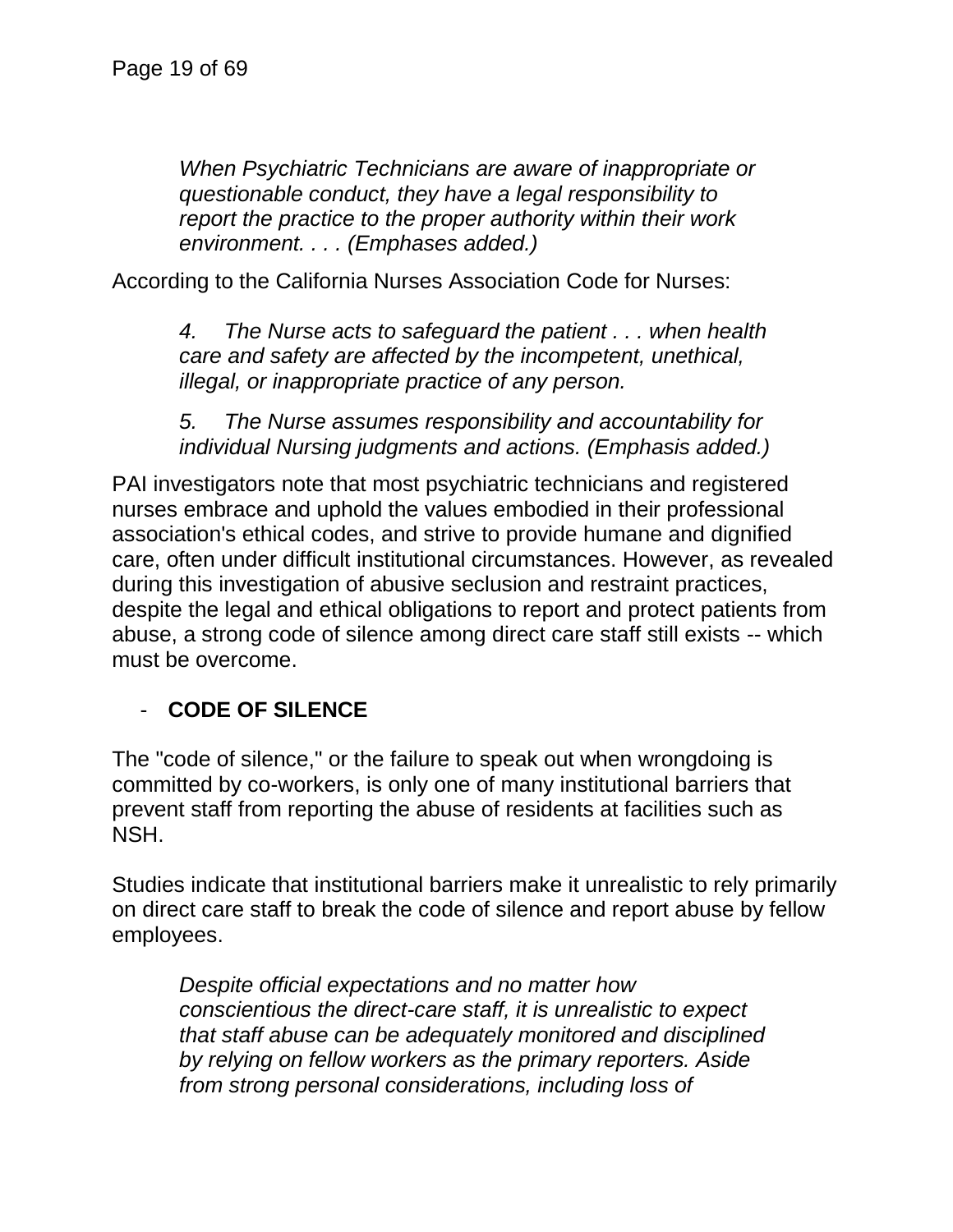*effective working relationships and documented threats of retaliation, there are institutional barriers to this sort of freelance monitoring.*

(Staff Report on the Institutionalized Mentally Disabled: Joint Hearings Before the Subcommittee on the Handicapped of the Committee on Labor and Human Resources and the Subcommittee on Labor, Health and Human Services, Education, and Related Agencies of the Committee on Appropriations, United States Senate (April 1-3, 1985).)

Additional obstacles to the reporting of abuse by staff include the staff's own view of themselves as victims of their working conditions and circumstances:

*Because direct care staff see themselves as victims of a larger system that would be quick to punish them for minor abuses but that is slow to recognize and improve the adverse working conditions that contribute to abusive behavior, at most they will merely caution an abuser not to repeat a behavior. . . .*

*[T]here are powerful factors at work in the state hospital system to hinder prompt reporting of severe patient abuse by employees as well as by patients. These factors include the facility director's attitude toward employees charged with allegations of patient abuse; perceptions of staff about the even handedness of the disciplinary system as applied to professional and direct care staff; and the effectiveness of the disciplinary machinery in punishing alleged abusers.*

See, e.g., Sundram, C., "Obstacles to Reducing Patient Abuse in Public Institutions," Hospital and Community Psychiatry, Vol. 35:3 (1984), pp. 238- 243 at 240.

Rindfleisch and Bean (1988), in their study on the willingness to report abuse in residential facilities, found that residents had the highest level of willingness to report, while direct care workers and administrators had lower levels of willingness to report. In fact, "being a resident was positively related to willingness to report while being an administrator was negatively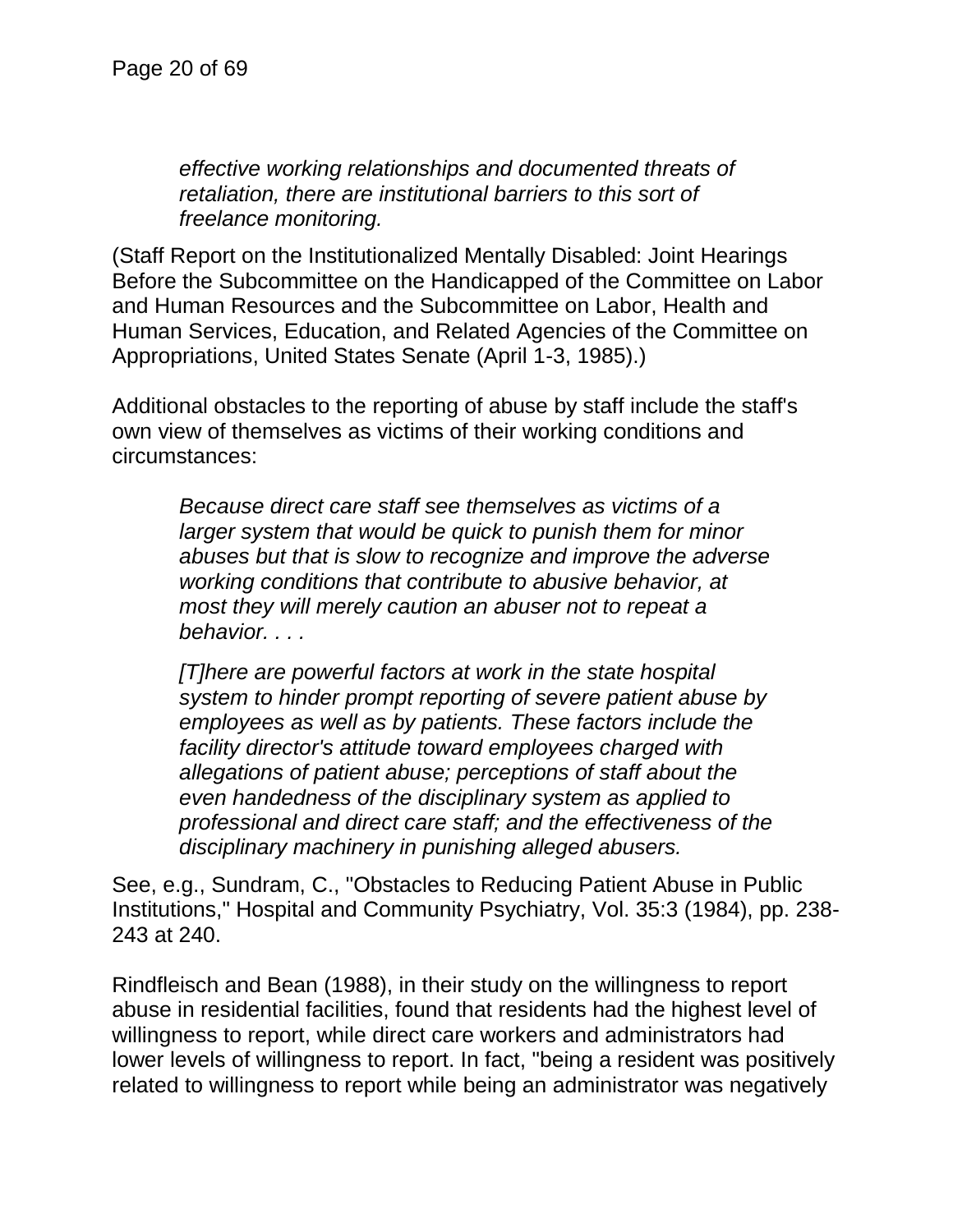l

related to this variable." (Rindfleisch, N. and Bean, G., "Willingness to Report Abuse and Neglect in Residential Facilities," Child Abuse and Neglect, Vol. 12 (1988), pp. 509-520 at 517.)

In April of 1993, CAPT surveyed senior psychiatric technicians regarding factors contributing to abuse and neglect at California Developmental Centers (state hospitals for persons with developmental disabilities). Among their findings, CAPT found that "68% feel there is an unspoken 'code of silence' that encourages employees not to report abusive incidents they observe. . . . In addition, 41% statewide said they had personal knowledge of employees being subjected to reprisal from other employees for reporting abusive incidents." (CAPT, Factors Contributing to Client Abuse and Neglect in California Developmental Centers: A CAPT Survey of Senior Psychiatric Technicians (April 1993), p. 5.)

Compounding the problem of the code of silence is the fact that state hospitals, like all large institutions and bureaucracies, are further challenged by resistance to change. The CAPT survey also states: "More than four out of five (83%) said they believe there are actions employees could properly take in dealing with clients a few years ago which are now considered abusive or otherwise inappropriate." (Ibid., p. 4.)

During interviews, PAI investigators were repeatedly told that it had historically been common practice at NSH to place residents in seclusion without proper authorization. As one person stated to PAI investigators: "[I]t's the kind of old Bughouser mentality.  $\ldots$ ."<sup>2</sup>

 $2$  According to Webster's, "bughouse" means "an insane asylum" or "mentally deranged; crazy." "Bughouser mentality" thus refers to an inhumane, undignified, custodial attitude towards the care and treatment of institutionalized persons with mental disabilities (such as those residing at NSH) -- which is no longer acceptable.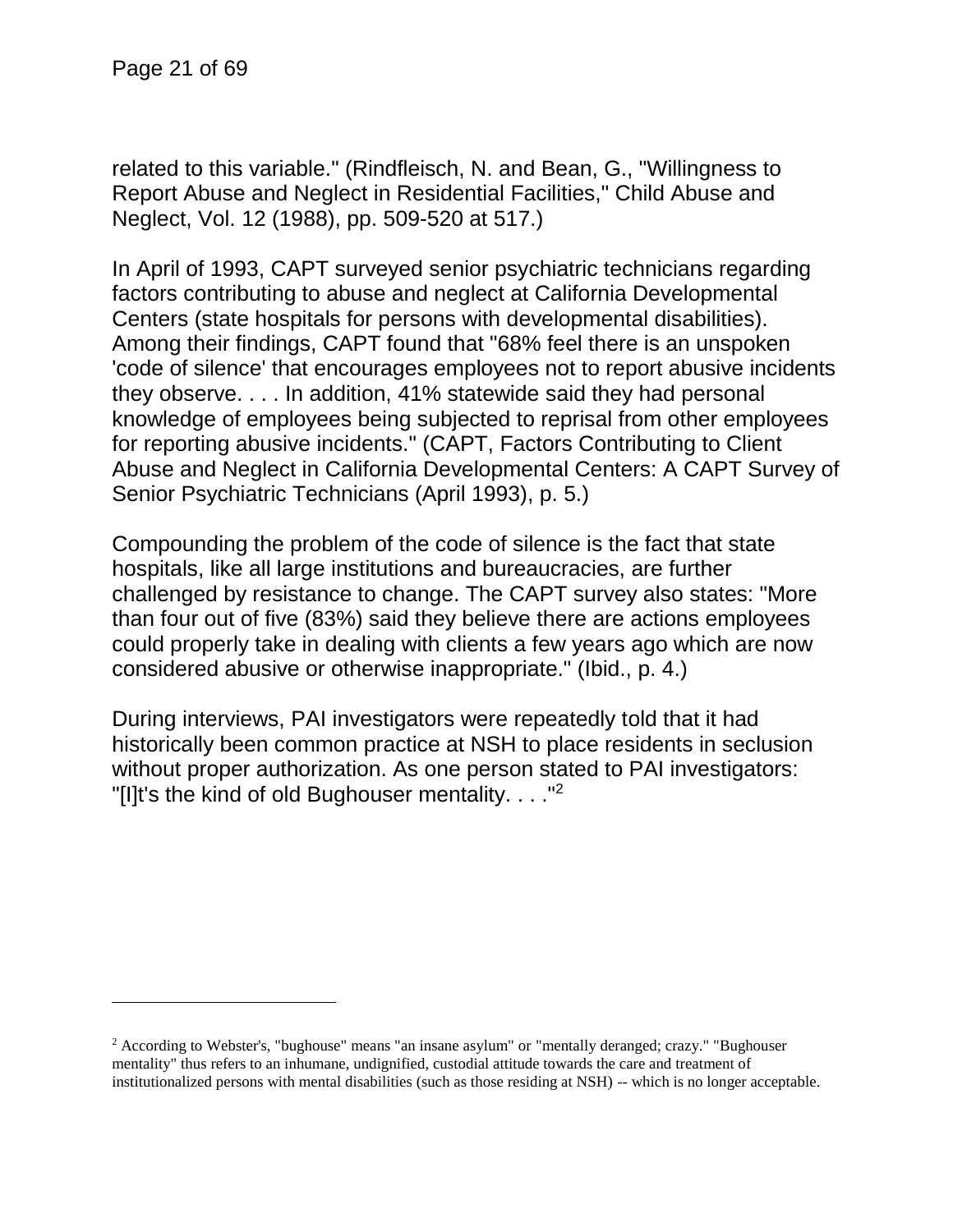# **IV. PATTERN OF ILLEGAL SECLUSION ON UNIT A-8 AT NAPA STATE HOSPITAL**

On October 2, 1995, a staff member at Napa State Hospital (NSH) reported to the A-8 unit supervisor that residents had been subjected to illegal and abusive seclusion by night shift personnel, at the direction of Psychiatric Technician Sam Norris {PSEUDONYM}, the night shift lead (supervisor). Mr. Norris reportedly directed staff to place residents into seclusion without securing physician's orders, without documenting justification for the seclusion, and without noting those seclusion incidents in the patients' medical records, as required.

## **A. BACKGROUND**

# - **UNIT A-8 PROGRAM DESCRIPTION**

NSH Unit A-8, also known as the "Biological Psychiatry Treatment and Research Center," houses up to 36 male residents between the ages of 18 and 54. NSH Program 4 (the "General Acute, Continuing Medical, Intermediate Psychiatric Program") has administrative responsibility for Unit A-8.

NSH's pamphlet regarding the Biological Psychiatry Treatment and Research Center explains the program's purpose as follows:

> *The Program's purpose is to expand our understanding of the biological basis of major psychiatric disorders while extending to this treatment population current advances in the field. Since most patients served at this facility have failed to adequately respond to traditional treatment strategies, the intent of this research is to improve diagnosis and treatment through the advancement of knowledge. . . .*

> *Treatment decisions are based on individualized treatment plans. Staff efforts are directed toward providing patients with a solid reality base, self-awareness, understanding of their illness, improved self-esteem, and independence based on each patient's ability. (Emphasis added.)*

Some A-8 residents participate in research that includes the administration of new medications and treatments. Research on A-8 has been conducted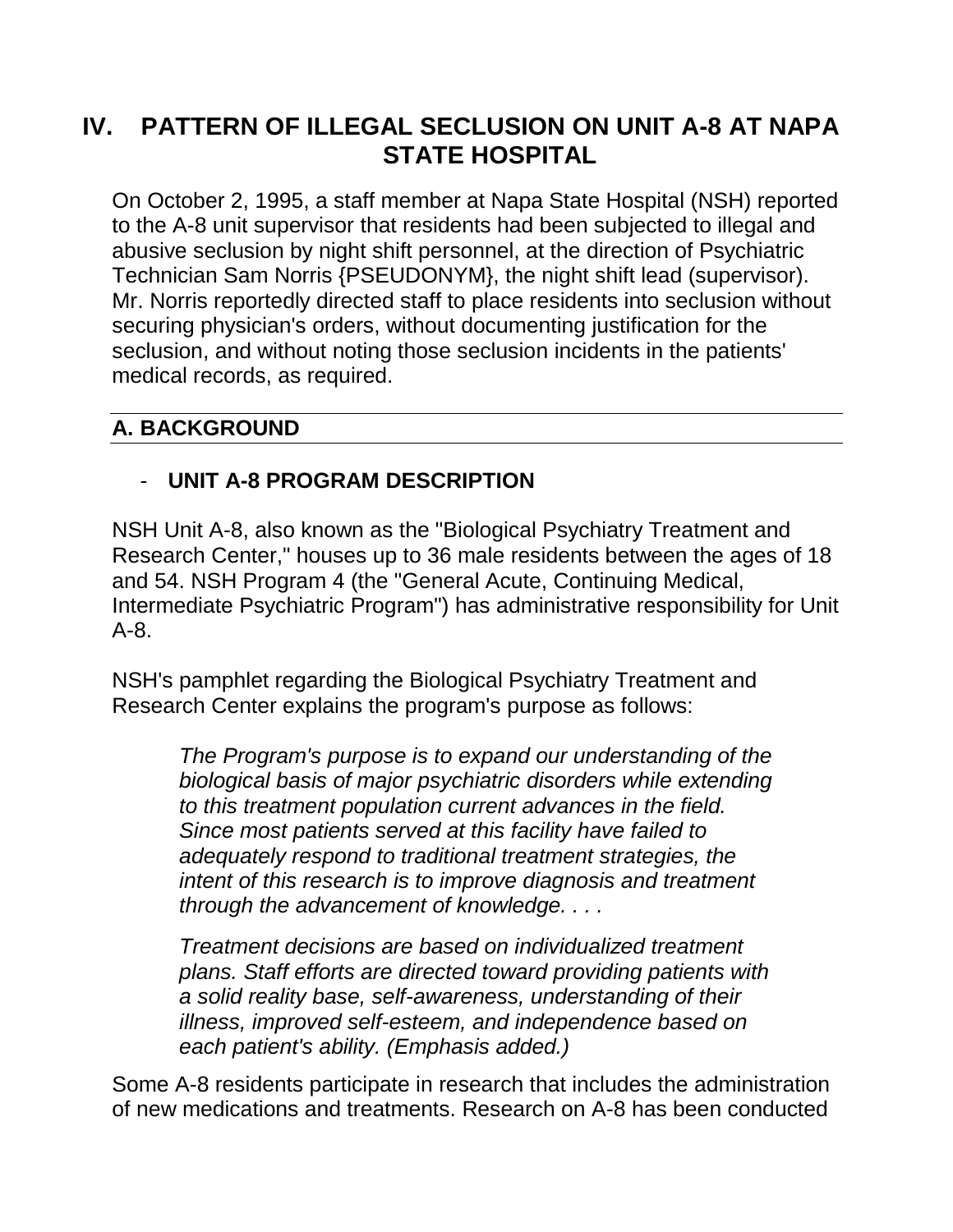in collaboration with Stanford University and the University of California at both San Francisco and Davis.

## - **UNIT A-8 NIGHT SHIFT STAFF**

The night shift for Unit A-8 begins at 11:00 PM and ends at 7:00 AM the following day. Usually, at least three staff members are present during the night shift. Staff duties during the night shift include, but are not limited to: ensuring the well-being of residents by checking on them every 30 minutes; checking medications, supplies, and equipment; and auditing clinical records.

In March of 1994, Sam Norris, a psychiatric technician who had worked for more than 20 years for the State of California, was transferred from Unit M-5 (formerly part of the Youth Project at NSH) to Unit A-8. Mr. Norris subsequently became the A-8 night shift lead (supervisor) responsible for overseeing the care of all A-8 residents while on duty, as well as supervising the unit's night shift staff, which consisted of a registered nurse and other psychiatric technicians.

# - **UNIT A-8 RESIDENTS SUBJECTED TO ILLEGAL SECLUSION**

The four A-8 residents victimized by the illegal seclusion practices on this unit are developmentally and/or psychiatrically disabled, $3$  and have limited

- (2) Is manifested before the individual attains age 22;
- (3) Is likely to continue indefinitely;

(i) Self-care;

l

- (ii) Receptive and expressive language;
- (iii) Learning;
- (iv) Mobility;
- (v) Self-direction;
- (vi) Capacity for independent living; and

<sup>&</sup>lt;sup>3</sup> Three of the four NSH A-8 residents who were subjected to the unauthorized seclusion practices have developmental as well as psychiatric disabilities, which is common for residents of state-run psychiatric facilities such as NSH. A developmental disability is defined as:

a severe, chronic disability of an individual 5 years of age or older that --

<sup>(1)</sup> Is attributable to a mental or physical impairment or combination of mental and physical impairments;

<sup>(4)</sup> Results in substantial functional limitations in three or more of the following areas of major life activity --

<sup>(</sup>vii) Economic self-sufficiency.

<sup>42</sup> U.S.C.A. 6001(8).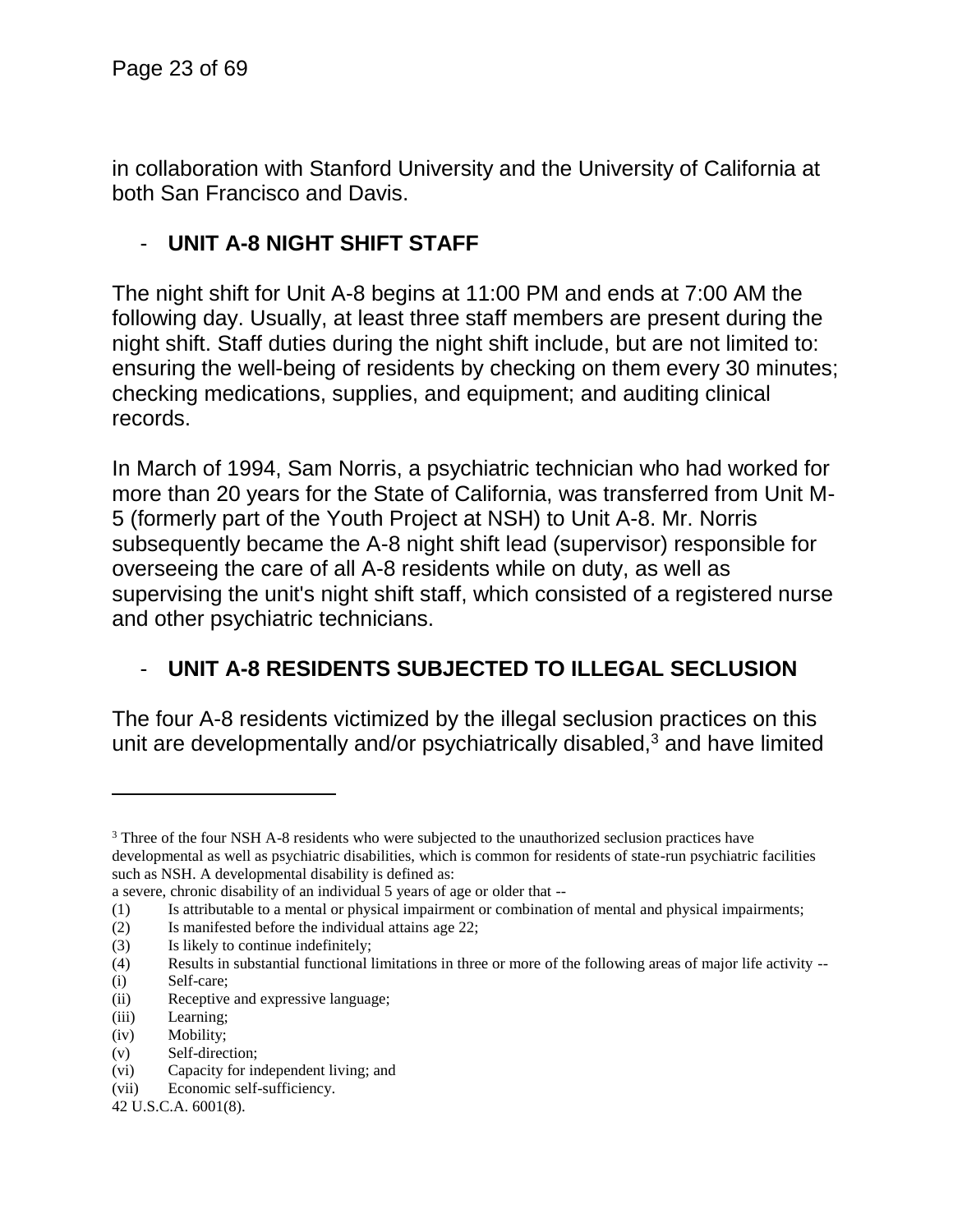communication and cognitive skills. Because of the nature of their disabilities, they were particularly vulnerable to this type of abuse, as they were unable to protect themselves from staff's illegal and potentially dangerous practices. Although staff witnesses identified only four residents as being victims of the unauthorized seclusion practices, PAI investigators note that, according to information gathered from A-8 documents, there may have been more residents subjected to such abusive practices.

# - **ANDREW BATISTA {PSEUDONYM}**

Mr. Batista is a 49-year-old man diagnosed with chronic schizophrenia, lung problems and insomnia, and has been disabled since 1963. He has lived at NSH since 1982. His mother is his private conservator, visits him frequently, and has "even donated to the Patient Benefit Funds" at NSH. According to NSH records, Mr. Batista "speaks in monosyllables" and at times may be difficult to understand. A 1985 psychological evaluation indicated that Mr. Batista's scores fell within the range of being mildly mentally retarded; however, it is unclear whether those scores were attributable, in part, to his "severe emotional disturbance." During an interview with PAI investigators, Mr. Batista was unable to communicate anything specific about Mr. Norris or the use of seclusion.

# - **PAUL WILSON {PSEUDONYM}**

Mr. Wilson is a 44-year-old man diagnosed with chronic schizophrenia, and, according to clinical records, has been disabled since the age of 13. He is publicly conserved by the County of Santa Clara and has been at NSH since 1982. A 1995 neuropsychological evaluation conducted at NSH indicate that Mr. Wilson has "an impaired ability to remember both verbal and non-verbal material," both "recent and remote." Mr. Wilson stated during an interview with PAI investigators that he sometimes would get up and walk around at night. He also told PAI investigators that he remembers Sam Norris and remembers being placed once into the seclusion room.

# - **FRANCISCO MARCOS {PSEUDONYM}**

Mr. Marcos is a 38-year-old man diagnosed with paranoid schizophrenia and moderate mental retardation. He has had a psychiatric disability since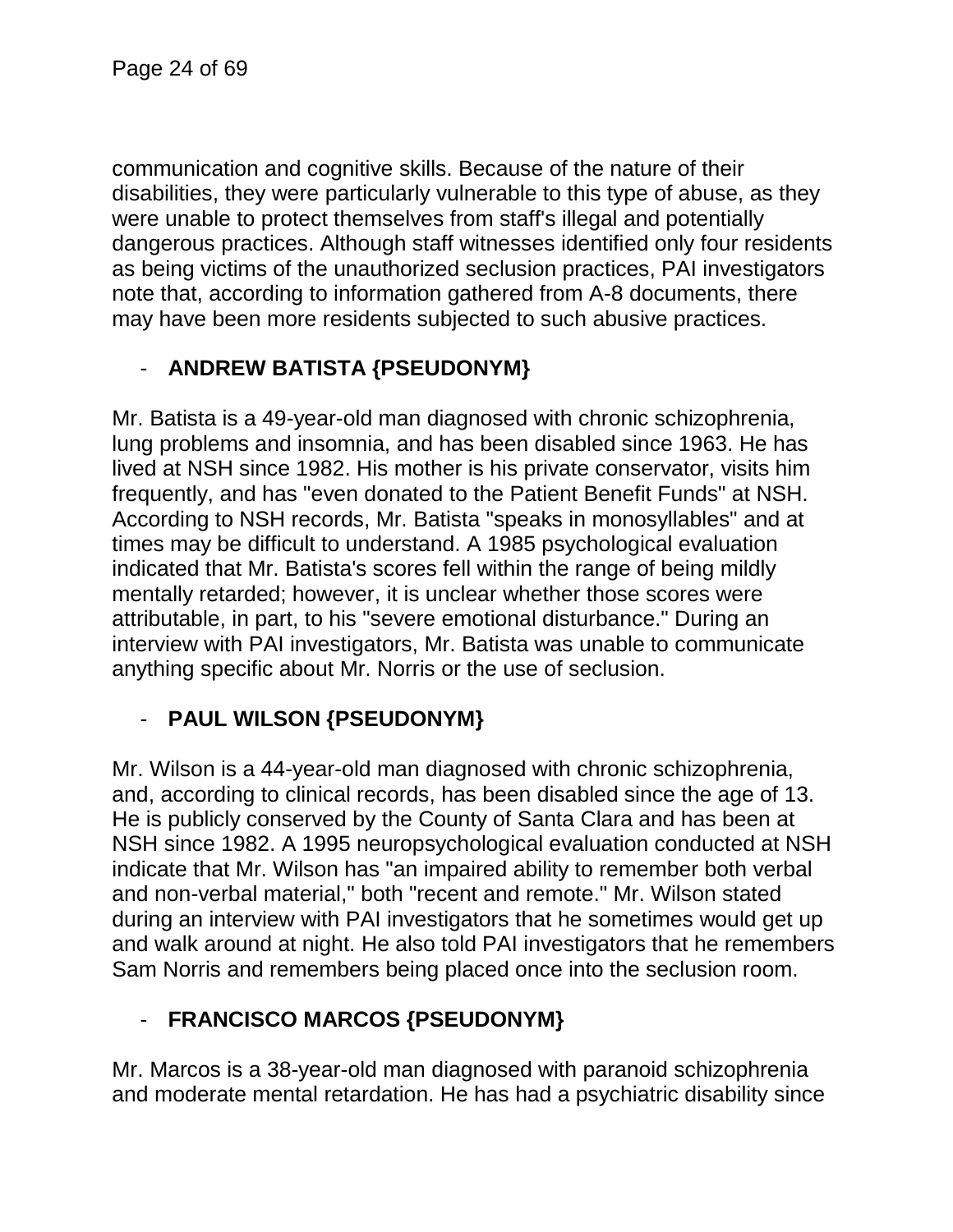1979. Mr. Marcos is publicly conserved by the County of Sacramento and has resided at NSH since 1993. His clinical records indicate that he has "severe cognitive deficits (comprehension, social judgment, memory) which are compromised by a thought disorder." When interviewed by PAI investigators, Mr. Marcos was unable to recall anything significant about his care or treatment on Unit A-8 during the night shift.

# - **JAMES NELSON {PSEUDONYM}**

Mr. Nelson is a 56-year-old man diagnosed with "late-onset" chronic schizophrenia, dating back to 1965. According to hospital documents, he has an Associate's degree in engineering and served in the Navy as a radar technician from 1959 to 1962. Mr. Nelson is publicly conserved by the County of Santa Clara and has resided at NSH since 1982. His clinical records indicate that he has "severe difficulty with articulation," resulting in "less than 50% intelligible" speech. When Mr. Nelson was interviewed by PAI investigators, he did not articulate anything about his treatment on Unit A-8 during the night shift.

PAI's investigation suggests that the ongoing pattern of illegal seclusion practices continued partly because staff knew that these particular A-8 residents were unable to report such practices. Furthermore, as one NSH employee pointed out to PAI investigators: "[H]ow's the patient ever gonna know whether there's been a legitimate order or not? All the patient knows is that something's happened and that he's been put in seclusion."

# **B. UNAUTHORIZED SECLUSION OF A-8 RESIDENTS**

A-8 night shift staff told NSH Senior Special Investigator (SSI) Coleman {PSEUDONYM} that Mr. Norris "directed" them to place residents into seclusion without proper authorization or adequate justification. Two staff members stated that although they knew what they were doing was wrong, they did so anyway because they were following directives from their supervisor. Also, according to A-8 night shift staff, they deliberately concealed from day shift personnel the evidence regarding this unauthorized practice. PAI's review of A-8 documents indicate this illegal practice began as early as one week after Mr. Norris' arrival on Unit A-8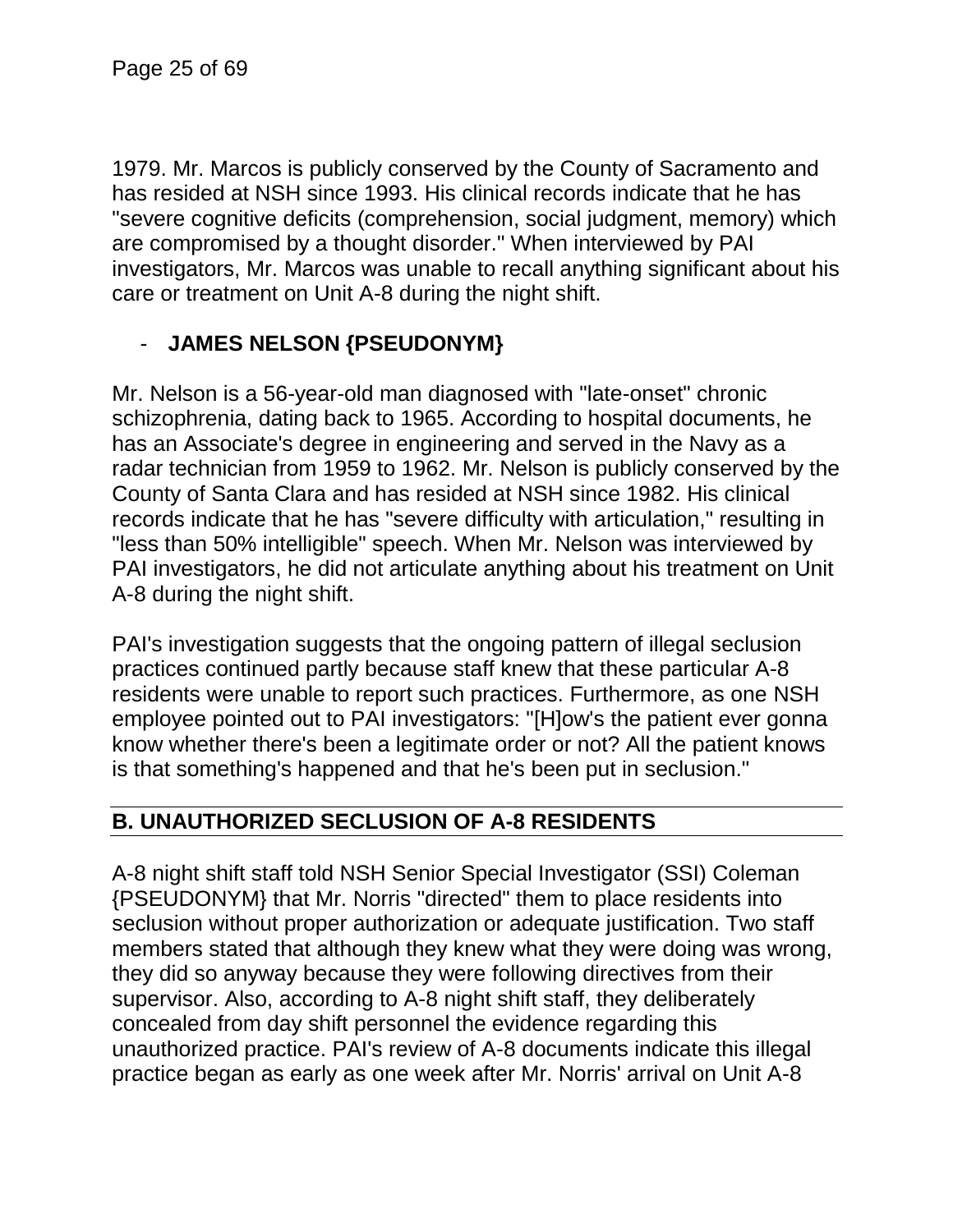(i.e., late March of 1994), and continued until it was finally reported to the A-8 unit supervisor on October 2, 1995.

With Mr. Norris' encouragement, mental health direct care staff on the A-8 night shift continued to collude to hide their misconduct for an entire month after the pattern of abusive seclusion practices was initially reported by a staff member who broke the code of silence.

The circumstances surrounding the misuse of seclusion on Unit A-8 illustrate the activities of far more than one "bad apple" -- these events indicate the existence of a strong code of silence by staff and a culture of tolerance towards the mistreatment of disabled residents. These events also evidence the dire need for more active and effective supervision during the night shift. As one manager told PAI investigators: "[I]t's a different hospital at night than it is during the day time."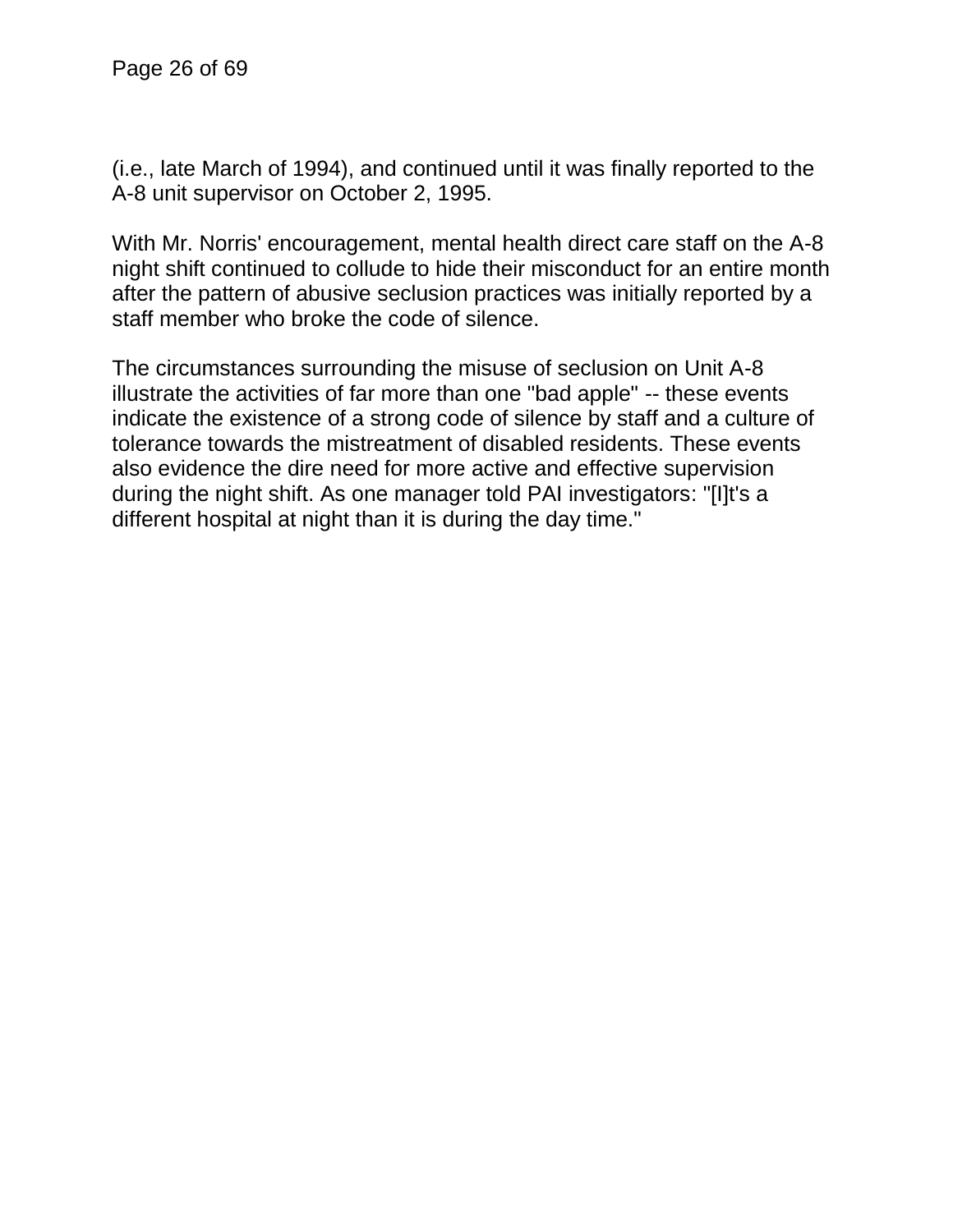# **V. INVESTIGATIONS BY NAPA STATE HOSPITAL INTO THE CIRCUMSTANCES SURROUNDING THE ILLEGAL USE OF SECLUSION ON UNIT A-8**

At Napa State Hospital (NSH), as at all state hospitals, investigations of patient abuse are usually conducted by the facility's Senior Special Investigator (SSI), who is a sworn peace officer.<sup>4</sup>

#### **A. AUTHORITY FOR INTERNAL CRIMINAL INVESTIGATIONS AT NAPA STATE HOSPITAL**

# - **STATE OF CALIFORNIA STATUTES**

Incidents of potential criminal staff-to-resident abuse at state-run facilities for the disabled are investigated by the facility's own law enforcement, usually the SSI. California statutes set forth the authority for internal police investigations at all state-run hospitals.

Welfare and Institutions Code Section 4313 states:

*The hospital administrator of each state hospital may designate, in writing, as a police officer, one or more of the bona fide employees of the hospital. The hospital administrator and each such police officer have the powers and authority conferred by law upon peace officers listed in Section 830.38 of the Penal Code. Such police officers shall receive no compensation as such and the additional duties arising therefrom shall become a part of the duties of their regular positions. When and as directed by the hospital administrator, such police officers shall enforce the rules and regulations of the hospital, preserve peace and order on the premises thereof, and protect and preserve the property of the state.*

Penal Code Section 830.38, in pertinent part, states:

<sup>4</sup> PAI investigators note that under current California statutes and regulations, the California Department of Health Services, Licensing and Certification Division is the only external agency mandated to routinely receive all reports regarding allegations of abuse and neglect of adult residents which occur at state hospitals. Allegations of child abuse must be reported to both Licensing and Child Protective Services (an external protective services agency).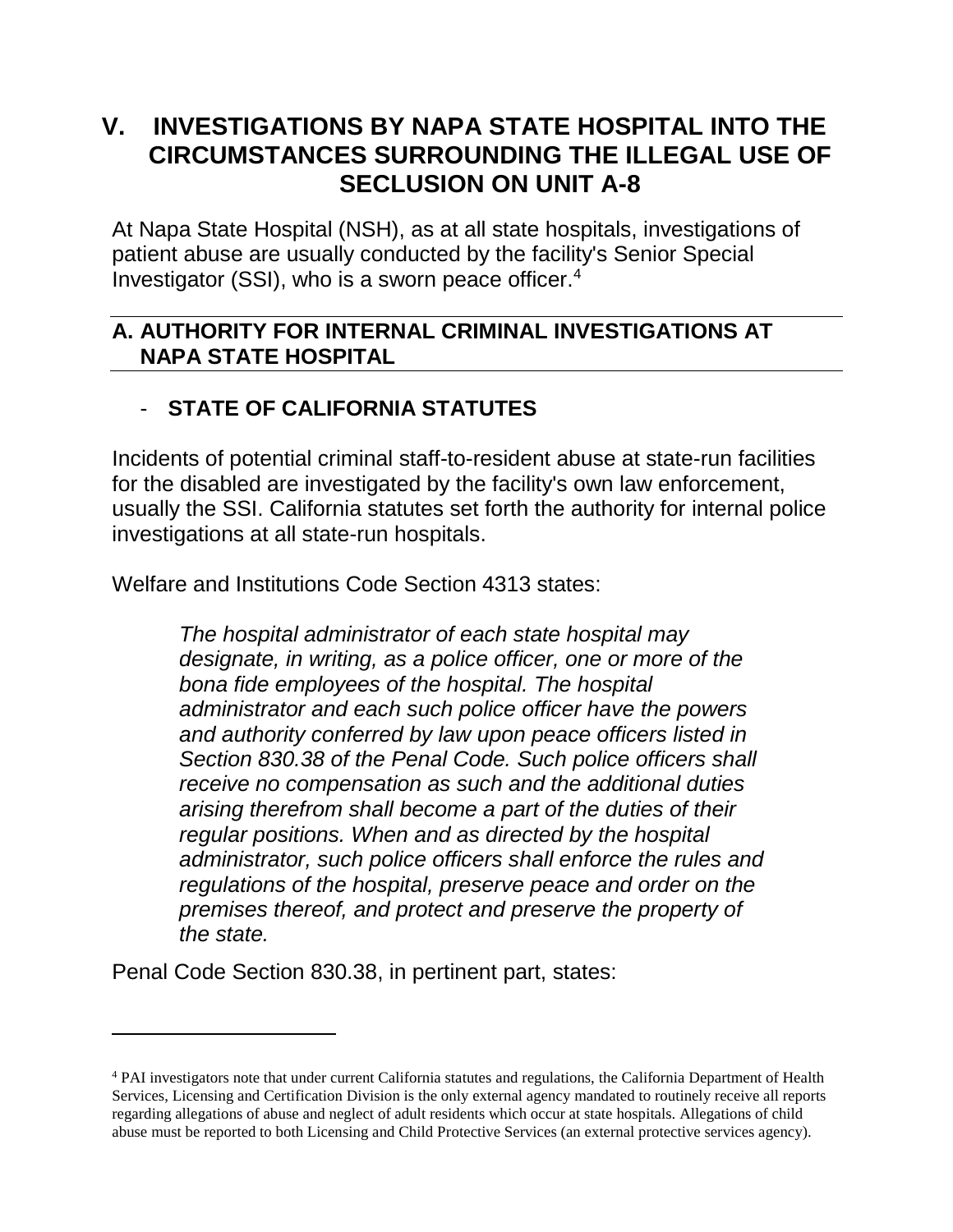*The officers of a state hospital under the jurisdiction of the State Department of Mental Health or the State Department of Developmental Services appointed pursuant to Section 4313 or 4493 of the Welfare and Institutions Code, are peace officers whose authority extends to any place in the state for the purpose of performing their primary duty or when making an arrest pursuant to Section 836 as to any public offense with respect to which there is immediate danger to person or property. . . .*

### - **NAPA STATE HOSPITAL POLICIES AND PROCEDURES FOR INVESTIGATING POTENTIALLY CRIMINAL PATIENT ABUSE**

NSH Administrative Directive #435 ("Investigation of Alleged Criminal Acts and Employee Misconduct"), which was in effect at the time the illegal seclusion practices occurred on Unit A-8, sets forth very minimal investigatory procedures to be followed by the SSI.

*Policy:*

*It is the policy of Napa State Hospital to investigate all known or alleged criminal offenses that occur on the Hospital grounds. The investigation shall be conducted by the Hospital Police Department or Senior Special Investigator.*

*Procedure:*

*I. All allegations of employee misconduct including patient abuse and patient sexual abuse will be investigated by the Senior Special Investigator. Any other alleged criminal acts will be investigated by the Hospital Police.*

*II. The assigned investigator/officer shall investigate the incident and interview persons involved in the allegation e.g. victim, witness, suspect, etc.*

*III. Interviews of patients shall be conducted by the investigator/officer. These interviews may include those staff members deemed appropriate by the investigator/officer.*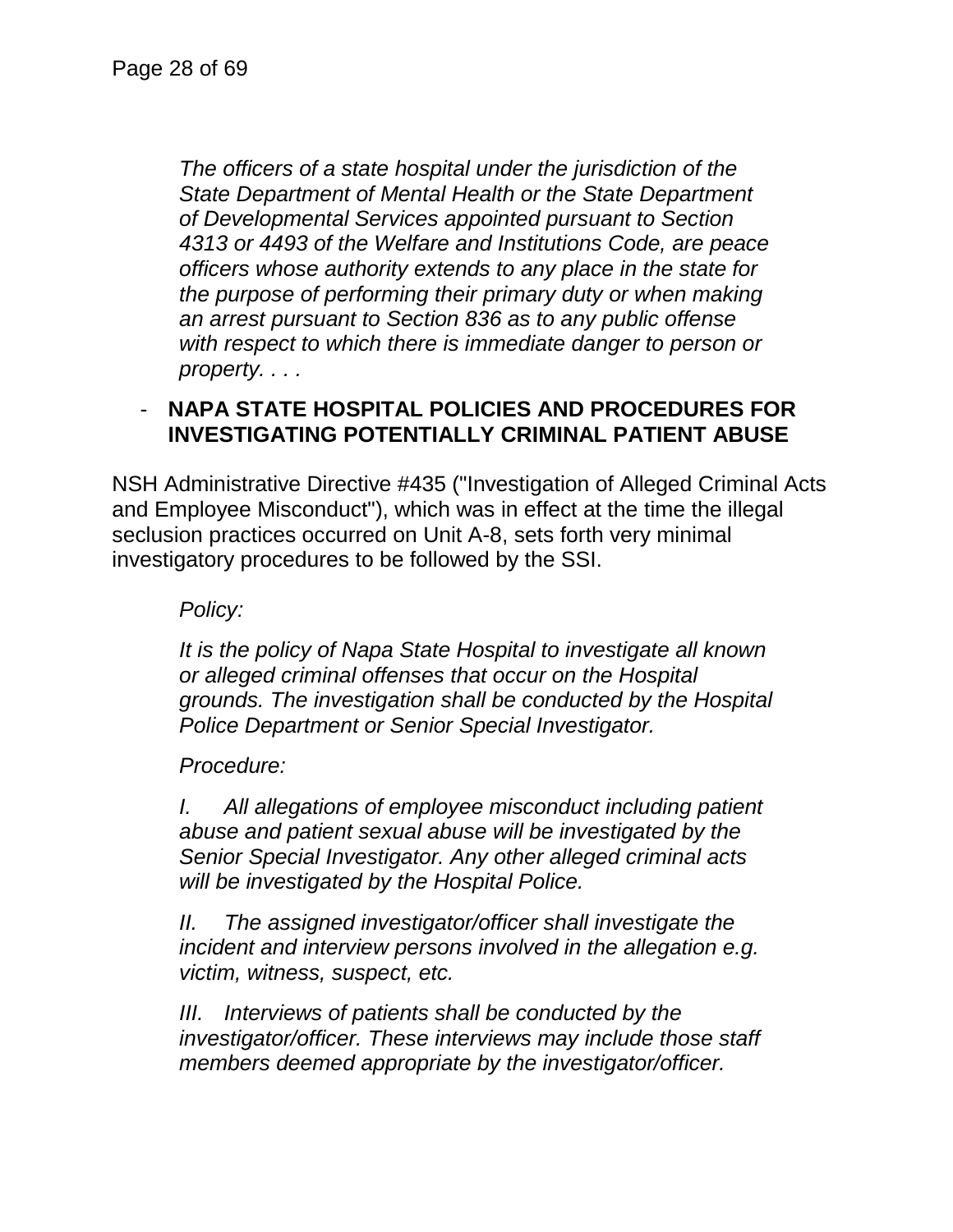*IV. The investigator/officer may request written, signed statements from those employees involved in the allegation. Staff members are expected to cooperate.*

*V. At the completion of the investigation, a copy of the investigative report shall be sent to the Executive Director and Hospital Administrator.*

The above procedure fails to address basic investigatory techniques, such as preserving physical evidence and photographing the crime scene.

# - **CONFLICT OF INTEREST DILEMMA**

Entities such as NSH who are responsible for conducting internal investigations face an inherent conflict of interest -- the dilemma of (1) being ultimately liable for the abuse and/or injury inflicted by its own staff; and (2) being responsible for investigating that same patient abuse and, in some instances, assisting with the prosecution of the involved employees.

Authority for the disposition of investigations by NSH, by both policy and law, rests with the administration of that facility. This, however, poses a dilemma, as referring an incident for prosecution may be viewed as an admission of failure on the part of the facility and, among other things, may open the door to negative publicity.

Several studies and journal articles have commented upon this conflict of interest dilemma facing all agencies (such as NSH) who are authorized to investigate themselves. "Choosing to handle the matter through internal channels may earn the appreciation of the institution if it is sincere in its concern for young people in its care or trying to protect its public image. . . . [T]he possibility remains that no internal action will be taken. This is particularly likely in an institution which is hoping to ignore or cover up the incident." See, e.g., Durkin, R., "No One Will Thank You: First Thoughts on Reporting Institutional Abuse," Child and Youth Services (1982), pp. 109- 113, at 112.

The Office of Inspector General, Federal Department of Health and Human Services stated in their 1990 study on resident abuse in nursing homes: "In some cases, administrators may initiate investigations and take corrective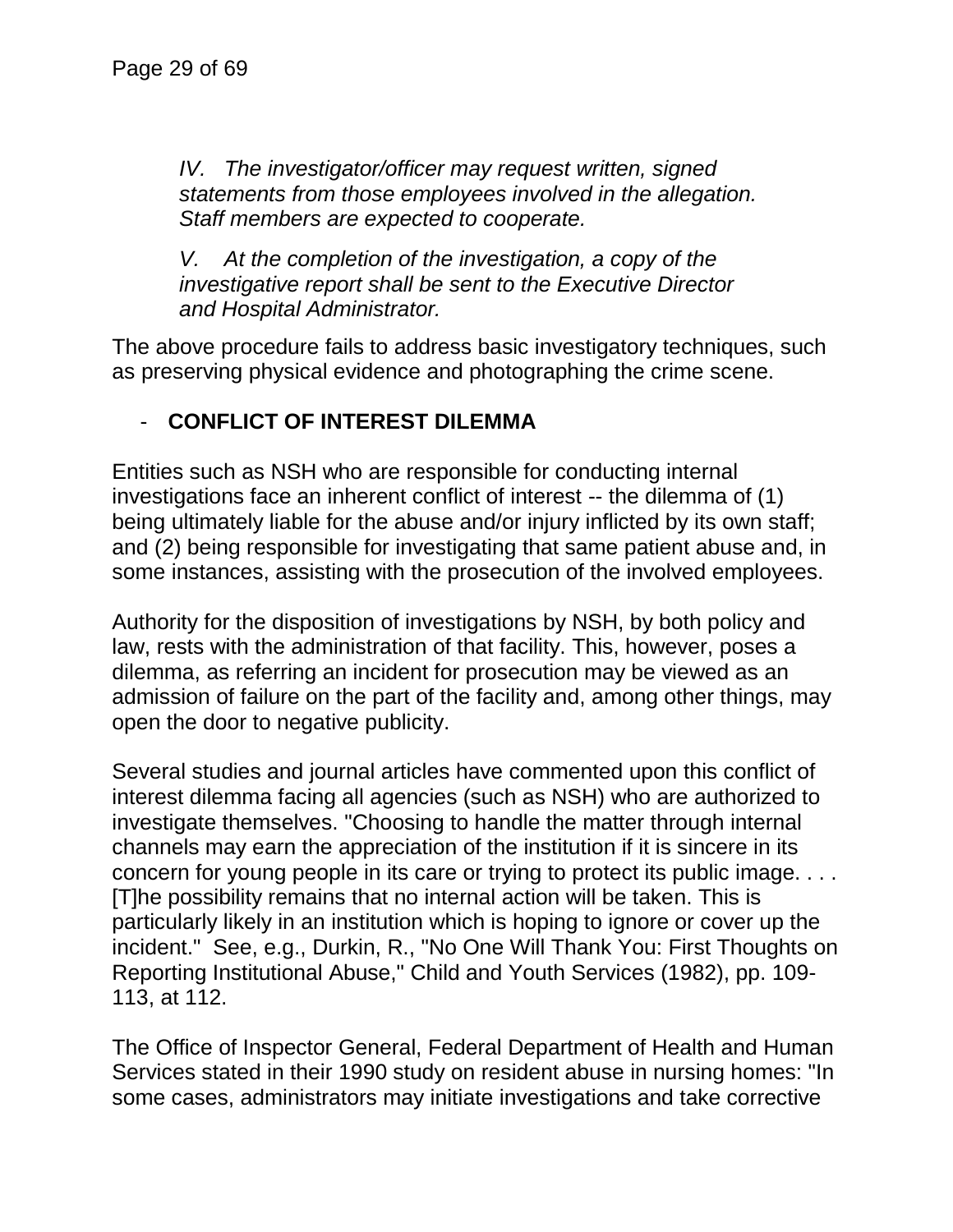action but fail to report the incident." The Office of Inspector General recommended that "administrators should not be allowed to delay reporting of possible cases of abuse in order to conduct internal investigations." (Office of Inspector General, Office of Evaluation and Inspections, Resident Abuse in Nursing Homes: Resolving Physical Abuse Complaints (1990), pp. 1-28, at 15 and 23.)

### **B. INADEQUATE INTERNAL INVESTIGATIONS INTO THE ILLEGAL USE OF SECLUSION ON UNIT A-8**

### - **NAPA STATE HOSPITAL'S FIRST INVESTIGATION**

On Monday, October 2, 1995, A-8 Unit Supervisor Mary Hughes {PSEUDONYM} was speaking over the phone with night shift Psychiatric Technician Joann Sorenson

{PSEUDONYM}, who casually mentioned that it had been unfortunate that two residents had been in a fight during the day shift. Ms. Sorenson further stated that the night shift had resolved this problem by putting one of the residents in seclusion. As Ms. Hughes continued to question Ms. Sorenson, she realized that the illegal practice had been occurring at the direction of Sam Norris, the psychiatric technician in charge during the night shift.

The next day, Ms. Hughes filled out a Special Incident Report and informed Program 4 Managers Stephen Jones {PSEUDONYM} and Dmitri Robinson {PSEUDONYM} that she intended to confront the night shift staff about these improper seclusion practices. Ms. Hughes questioned two night shift psychiatric technicians, Angela Green {PSEUDONYM} and Mel Denton {PSEUDONYM}, who both denied knowledge of residents being placed into seclusion without authorization.

On October 4, 1995, Program Director Marvin Silverberg {PSEUDONYM} notified NSH's Executive Director of the allegations regarding unauthorized seclusions on Unit A-8. The matter was then referred to NSH's Senior Special Investigator (SSI) Coleman. According to SSI Coleman's records, this referral was received by him on Friday, October 6, 1995 via Special Incident Report.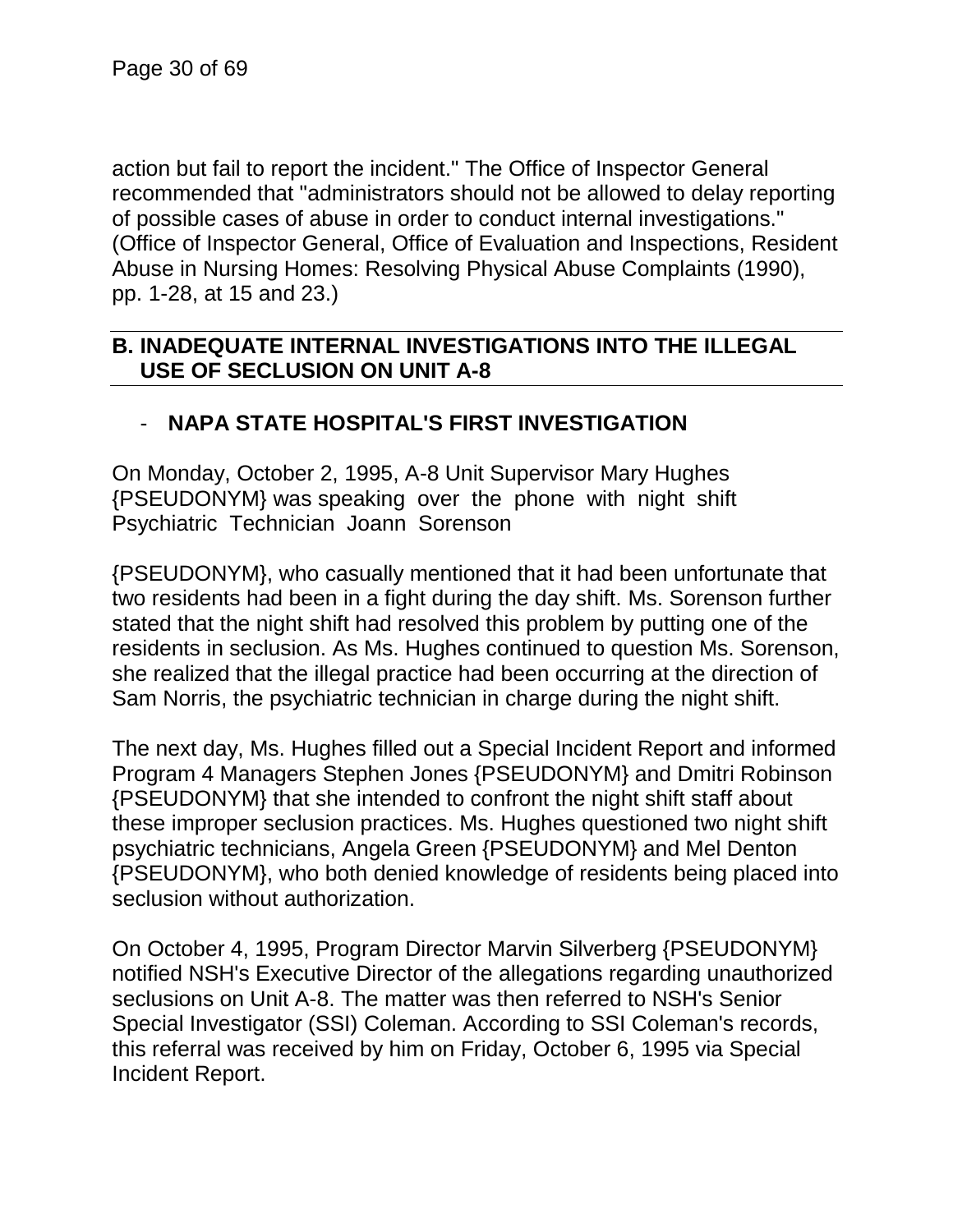The "Description of Incident" in the Special Incident Report states:

*On 10-2-95 I received a phone call from Joann Sorenson P.T., who is currently working 4/5 X [four-fifths time] on A-8 night shift. During our conversation Joann informed me that patients are sometimes being put in room seclusion on night shift without obtaining a physicians [order] or documenting their behavior in their medical record.*

The "Investigation and Findings" section of the Special Incident Report states:

*I visited night shift this AM. Only 2 regular staff were on duty Mel Denton PT and Angela Green PT. - I told of this practice on night shift & asked if this was true. After a brief silence, during which both staff turned to look at each other, Ms. Green put her hand over her mouth & I could see her eyes smile, then she turned to Mr. Denton and said 'your [sic] in charge, you tell her.' It was obvious to me they were uncomfortable and I said "I already know" - at that point they both nodded their head once - As I explained the consequence they just listened in silence - I informed them that this would be investigated by hospital police.*

According to SSI Coleman's NSH Report of Investigation #95-10-059, dated October 27, 1995, he started investigating this matter on October 24, 1995. His investigation consisted of interviewing five night shift staff on Unit A-8 -- all of whom (with the exception of the staff member who first reported the abuse) denied the allegations that patients were being secluded without proper authorization, in violation of state law and NSH policies and procedures.

Ms. Sorenson, both in a written statement and during her interview with SSI Coleman, related that she had seen Shift Lead Sam Norris put a patient into a locked seclusion room, without authorization, on at least one occasion. She further related that one specific patient, who would become unruly at night, was put into a locked seclusion room on several occasions without proper authorization.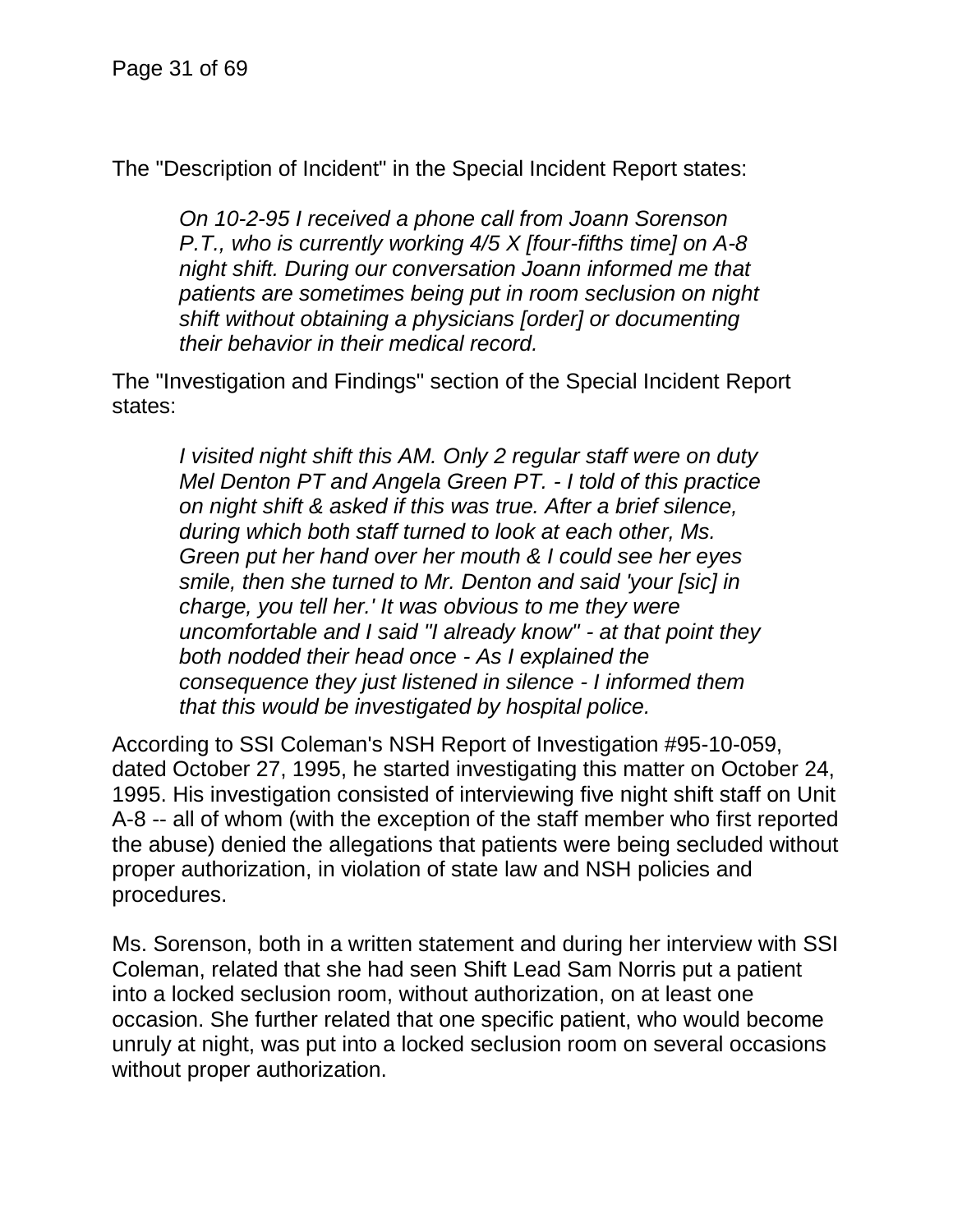According to SSI Coleman's investigatory report, during a tape-recorded interview with Sam Norris, Mr. Norris denied ever having placed a patient at NSH into seclusion without proper authorization.

SSI Coleman states in the "Conclusion" section of his report:

*There is insufficient evidence or information to substantiate the allegation that Sam Norris had placed patients in seclusion without authorization and documentation.*

In the "Recommendation" section, SSI Coleman states: "Case Closed; A copy of this report to the Executive Director and Personnel Officer, for their review and disposition."

Program 4 management told PAI investigators that they were "disappointed" with the outcome of NSH's investigation.

> *[I]t was also . . . you know, not the first time that the whole staff would hang together on something. Especially a night staff . . . they kind of get a little closer together. They have less contact with the others. . . . [I]t's kind of an 'us against the rest of the hospital.' So yeah, I didn't like that first report. I was hoping that we'd get . . . the goods.*

According to one Program 4 manager:

*We had conflicting information. Our feeling was, it was more to it than that. But probably that somebody was not entirely truthful or forthcoming in what they say. . . . And we shared our feelings, but that ended up moot. We basically had to go back and do more probing.*

### - **NAPA STATE HOSPITAL'S SECOND INVESTIGATION**

On Monday, November 6, 1995, SSI Coleman received a handwritten admission of wrongdoing from night shift staff member Mark Anderson, R.N. {PSEUDONYM}, concerning the illegal seclusion practices on the unit, which stated: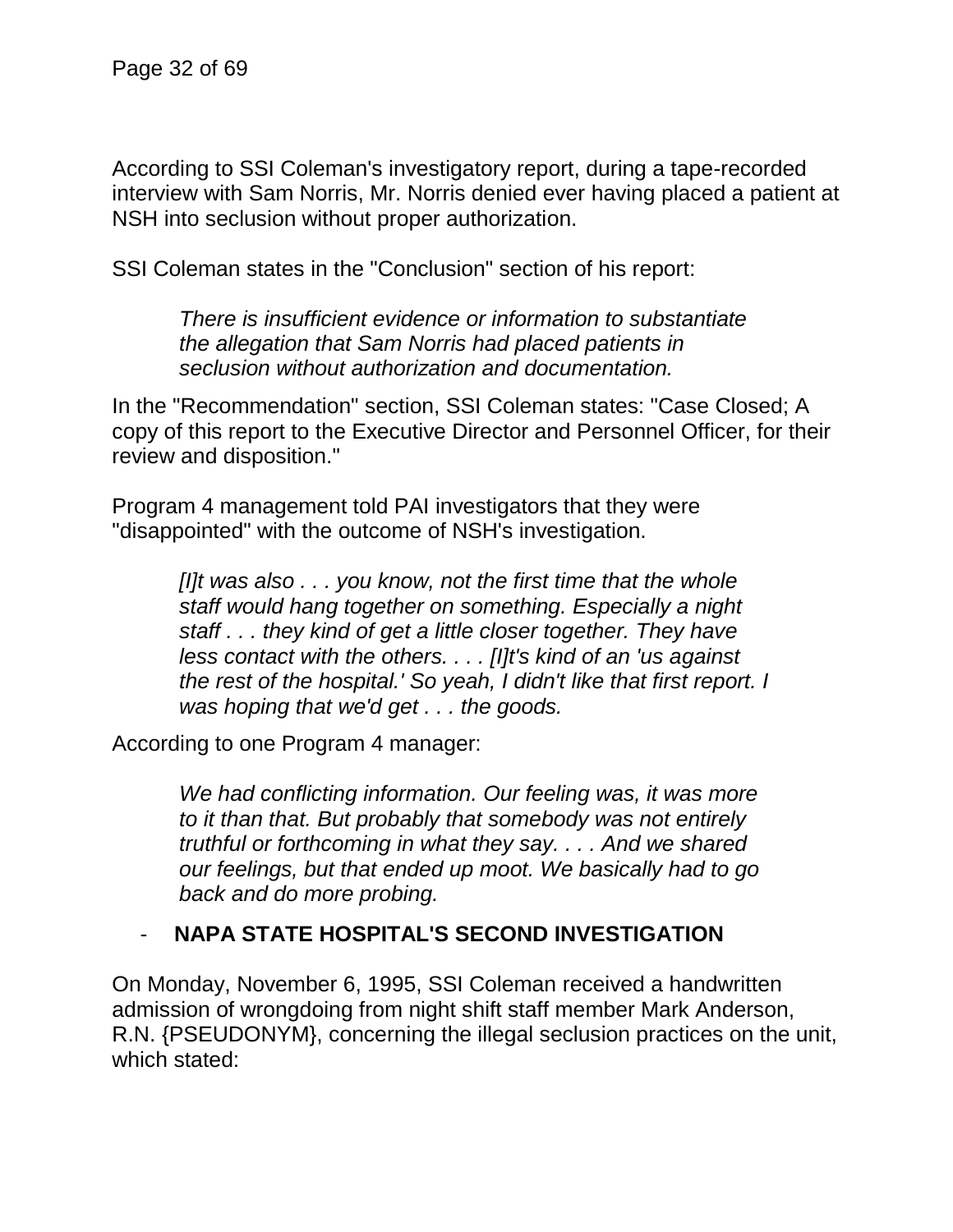*I have to reconsider what I've told you about Sam Norris. My conscious [sic] will no longer allow me to go along with this charade. I mislead [sic] myself out of fear and need to protect Sam Norris.*

*I have witnessed Sam place patients into seclusion rooms and lock the door. Patients include Batista, James Nelson, Wilson and others.*

*I was new to state service, 9 months to date.*

*As I witnessed this occurring more and more frequently I approached Sam. Sam told me it was 'illegal as hell.' And if it ever got out you could 'lose your job.' Refering [sic] to my status as an RN.*

*I am not alone. This conspiracy is fabricated with fear of losing licenses and jobs. I will no longer lie for Sam. I cannot live with it any longer. Please accept my apology. Sam was my mentor. But it was wrong and he should have set a better example. . . .*

This admission of wrongdoing prompted SSI Coleman's second investigation, and once again he spoke with the same five staff members that he had previously interviewed. According to information received by SSI Coleman during this second investigation, A-8 night shift staff had lied and engaged in a cover-up during the initial investigation in an attempt to conceal their participation in illegally secluding A-8 residents. Furthermore, according to information received by SSI Coleman, Mr. Norris had been telephoning staff at home, pleading with them to "deny everything."

In a November 9, 1995 interview conducted by SSI Coleman, Joann Sorenson stated that she had seen Sam Norris place patients James Nelson and Francisco Marcos into seclusion without proper authorization. She further stated that staff members Angela Green and Mel Denton related that "they were going to make up a story and stick with it" and that "they would just deny everything."

During another interview that same day with SSI Coleman, Mel Denton stated that, "out of fear of being fired or losing his license," he had not told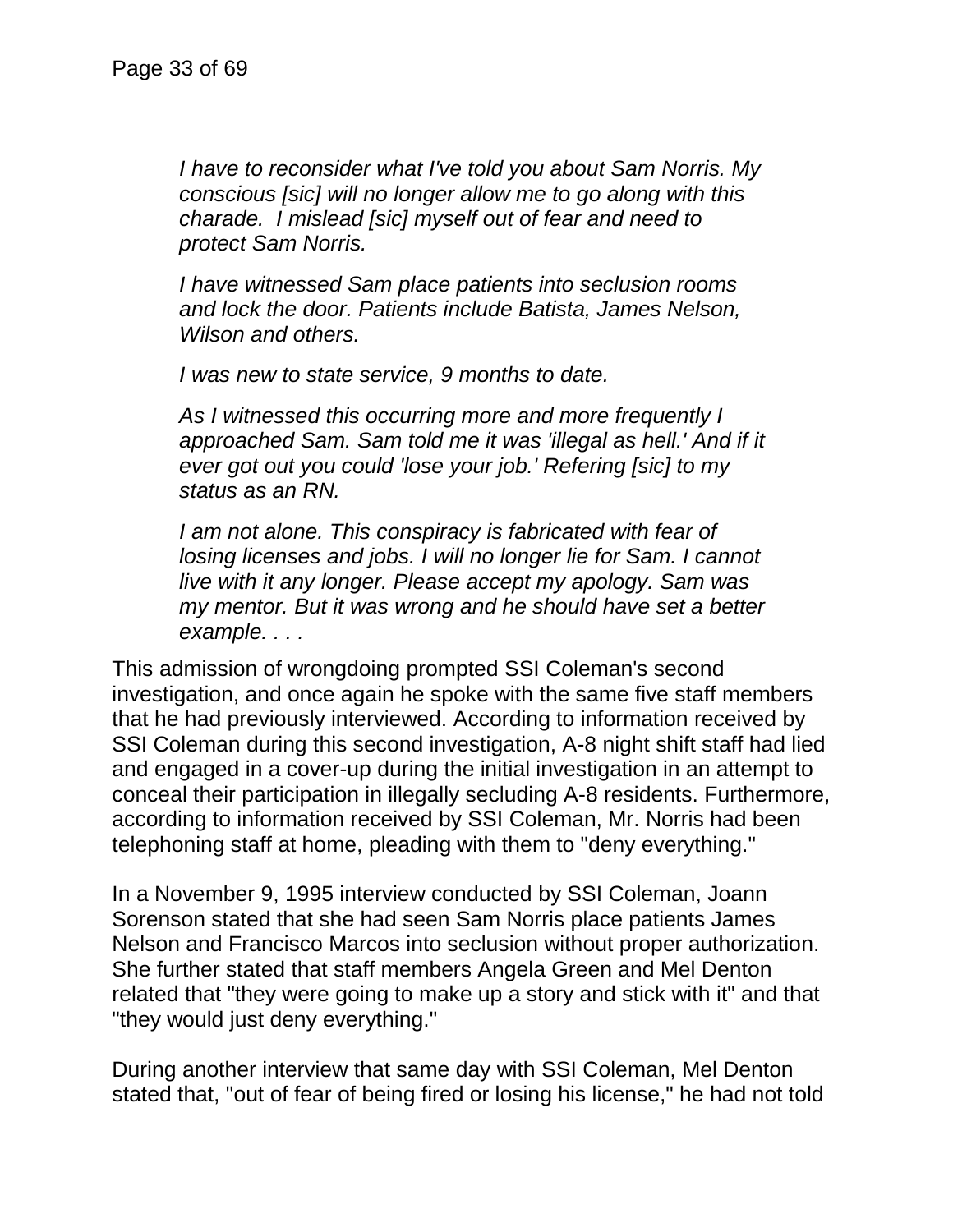the truth the first time he was interviewed. He stated that he had "seen Sam Norris place patients in seclusion at night without a doctor's order" and that Mr. Norris had "directed him to lock patients up at night, primarily James Nelson and Batista." Additionally, Mr. Denton stated to SSI Coleman that he and Angela Green had discussed what might happen if someone found out what was taking place, and that out of fear of losing their jobs, they both agreed to deny everything.

On November 9, 1995, SSI Coleman also spoke with Mark Anderson. Mr. Anderson reiterated that the decision by A-8 night shift to remain silent regarding the illegal seclusion practices was based primarily on fear, instilled in them by Sam Norris. Mr. Anderson explained that involved staff feared that they would be fired and their licenses revoked if anyone found out that they were placing patients in seclusion without proper authorization.

Mr. Anderson said that he had seen Mr. Norris place patients into seclusion without proper authorization -- primarily Andrew Batista and James Nelson -- for simply wandering the halls or appearing agitated. These illegal seclusion incidents happened a minimum of two or three times per week, each improper seclusion lasting for two to six hours each. Afterwards, "Sam would instruct them to be sure to take the patients out of seclusion, clean up the rooms, and make the beds, so there would be no indication that anyone was ever in seclusion."

In a statement to SSI Coleman, Mr. Anderson reportedly explained that Mr. Norris would sit in the staff office and say: "Mel or Angela, Batista has bought himself a side room for the night. Take him down and lock him up." Mr. Anderson further stated that even though he knew that what they were doing was wrong, he did not question Mr. Norris' authority because Norris was the shift lead.

Mr. Anderson also stated that he had spoken with Angela Green and Mel Denton about the issue of improper seclusion practices and that Ms. Green suggested they deny everything. Mr. Anderson also said that Mr. Norris called him at home on several occasions, pleading with him not to say anything. For instance, Mr. Anderson quoted Mr. Norris as saying: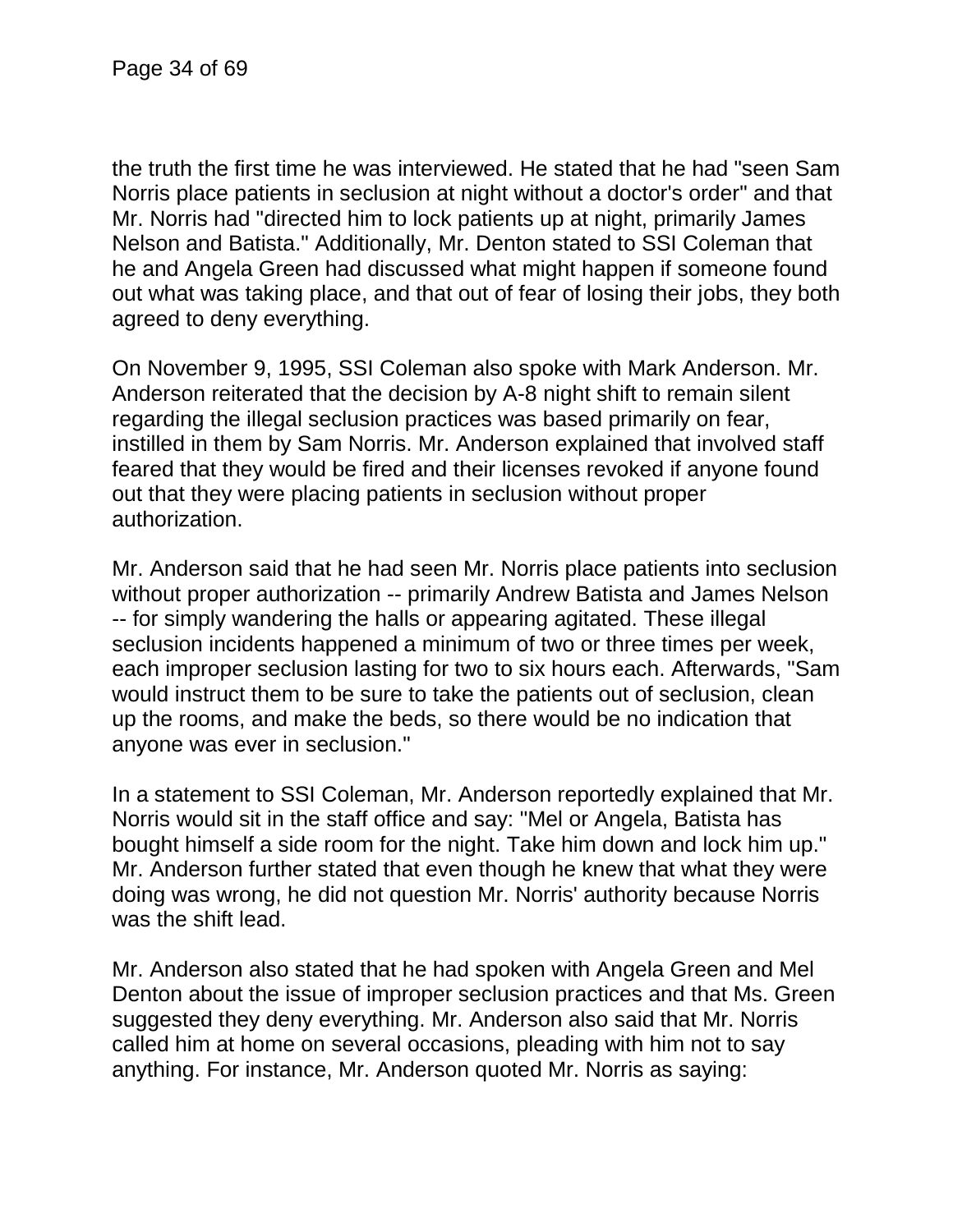"Don't tell them anything. If anything gets out, we are in trouble. It is getting too close to my time [retirement], so please deny everything."

According to the SSI report, Mr. Norris repeatedly told night shift staff who were involved in the unauthorized use of seclusion: "[A]s long as we continue to deny it, nobody can prove it." Mr. Norris reportedly had a saying regarding the facility's investigations: "If you drive out with a State piano in your truck and someone stops you and says, that is a State piano, deny any knowledge of it."

On November 15, 1995, in the presence of a union representative, SSI Coleman informed Mr. Norris that he was going to advise him of his constitutional rights, at which point Mr. Norris' union representative cancelled the interview.

On November 16, 1995, SSI Coleman interviewed Angela Green, who related that she too had assisted with placing patients into seclusion at the direction of her supervisor Sam Norris. She stated she was not aware whether proper authorization had been obtained from a physician, as it was Mr. Norris' responsibility to get the doctor's order. She denied having had discussions with other A-8 night shift staff in regards to what would happen if the information regarding the use of illegal seclusion got out to others.

In the "Conclusion" section of his second report, SSI Coleman states:

*Mark Anderson, Mel Denton and Joann Sorenson all state that they have personal knowledge that Sam Norris placed patients in seclusion without a doctor's order, authorization or documentation. Mel and Mark both admit to being a party to it, but only because Sam was their supervisor and under the threats of fear that they could either lose their jobs or license [sic] if they didn't cooperate.*

*Angela Green continued to deny her involvement in this incident, while all other three staff members indicate that Angela Green was a party to placing patients into seclusion without a doctor's order. Angela has personal knowledge that*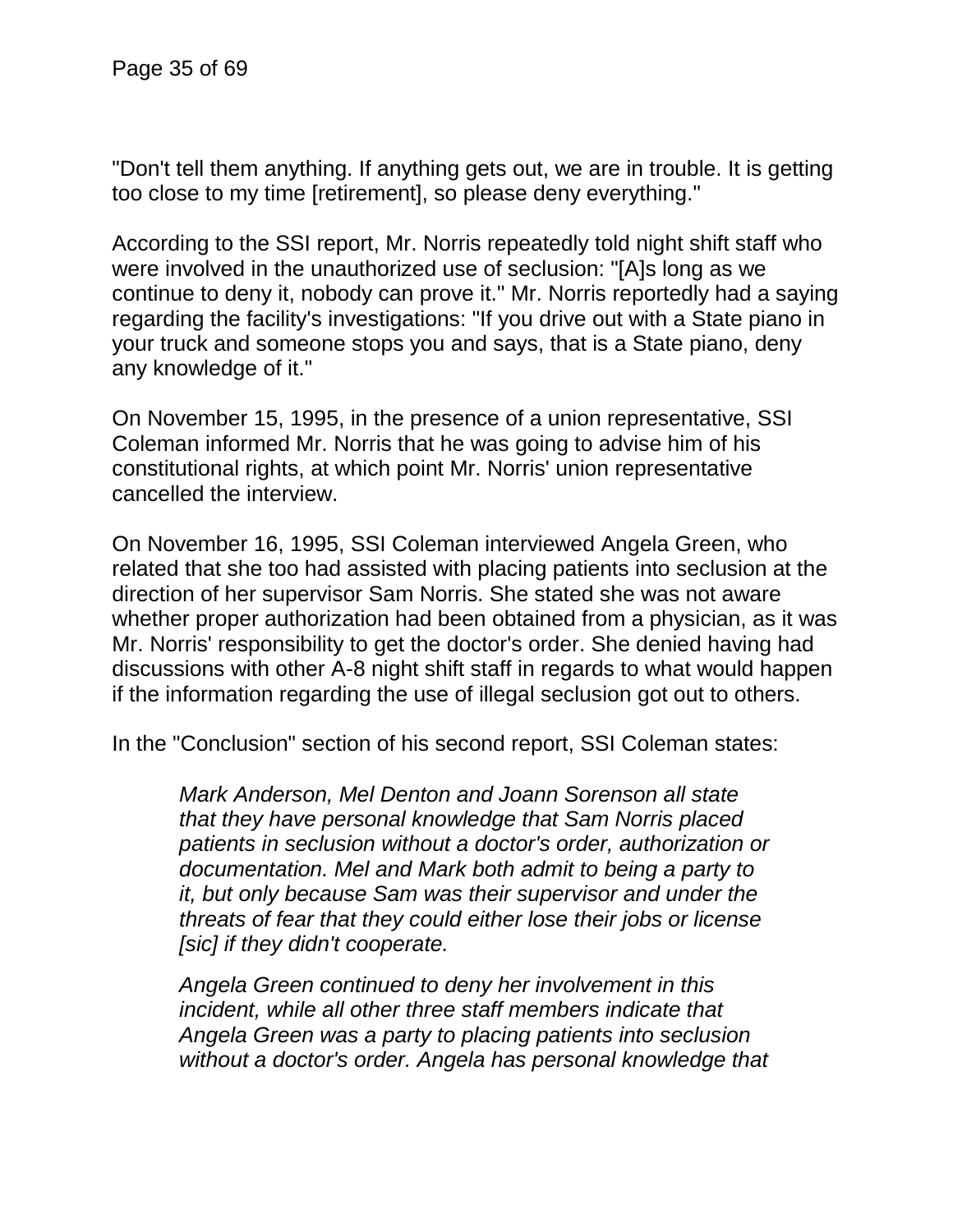*Sam Norris had placed patients in seclusion, unsure if there was a doctor's order.*

In the "Recommendation" section of his second report, SSI Coleman states: "Case [to] be referred to the Executive Director and Personnel Officer for their review and disposition."

There is no mention in either of SSI Coleman's reports to indicate that he reviewed any of the readily available documents or records relating to these allegations, such as the daily logs or clinical records -- only that he interviewed five staff members. There is also no mention whether SSI Coleman talked to anyone from the Napa County District Attorney's Office regarding referral for prosection.

NSH's Executive Director told PAI investigators that Sam Norris opted to resign prior to being terminated from state service.

### **C. DENIAL OF REASONABLE ACCESS TO EFFECTIVE LAW ENFORCEMENT**

SI Coleman had two separate investigatory opportunities to obtain and act upon considerable documentary and corroborative evidence (including witness statements) which supported the allegations that residents had been illegally secluded and that staff engaged in a cover-up to conceal their acts of illegal conduct. His investigations into the unauthorized use of seclusion on Unit A-8 were inadequate and raise serious questions regarding the residents' reasonable access to competent law enforcement.

Fundamental investigatory shortcomings were:

(1) SSI Coleman failed to collect and analyze basic documentary evidence.

He did not thoroughly review relevant and readily available records or documents which corroborated staff's witness statements, and thus failed to identify any dates or times when the episodes of unauthorized seclusion occurred.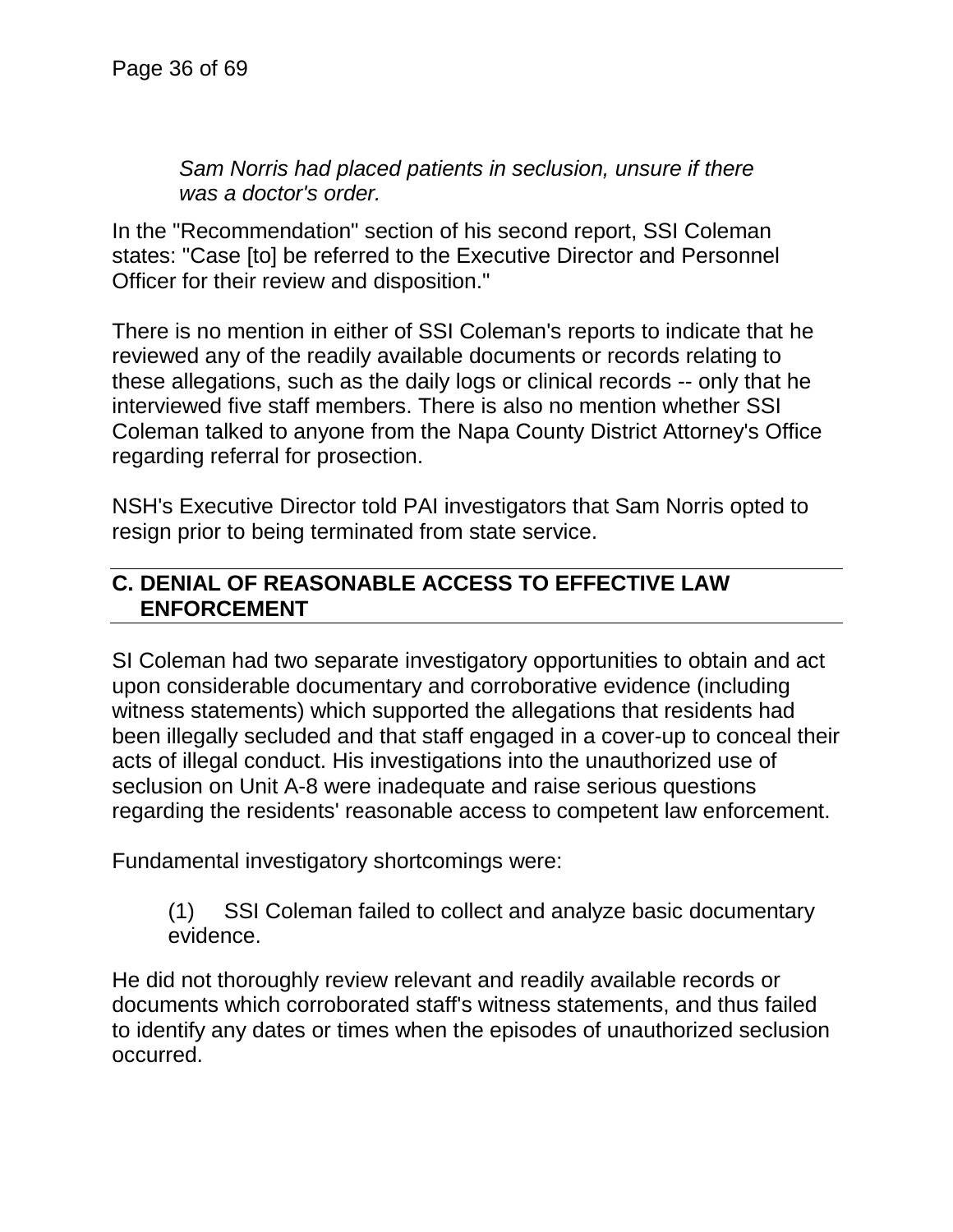(2) SSI Coleman attempted to interview only one of the four identified victims of the illegal seclusion practices.

(3) SSI Coleman failed to retain, for a reasonable amount of time, key evidence that he actually collected.

SSI Coleman told PAI investigators that he had conducted a taped interview of Mr. Norris, the instigator of the illegal seclusion incidents. However, when PAI investigators requested copies of the tape, PAI was informed that Mr. Coleman taped over the interview with Mr. Norris after he had closed his first investigation.

(4) SSI Coleman improperly prejudged the incidents as not being potentially criminal in nature.

SSI Coleman stated:

*I did not feel that since they did not come forward as victims, and even if they did, based on the information I received from the staff, I did not see how it was going to add to the particular case, since there was not going to be a criminal investigation. (Emphasis added.)*

When PAI investigators asked SSI Coleman for clarification regarding the source of "information" he received from staff about the victims, he replied: "Just that they were not real communicative, that they were roamers at night . . . it was actually [that they were] probably happy that [they were] being placed in a room."

(5) SSI Coleman failed to make a formal referral to the Napa County District Attorney's Office regarding possible criminal conduct on the part of staff involved in the illegal seclusion incidents.

In an interview with PAI investigators, SSI Coleman stated that he spoke on the phone twice with Mr. Ted Parson {PSEUDONYM}, an investigator with the Napa County District Attorney's Office. According to SSI Coleman:

*The District Attorney's office stated that 'no victim, no crime'. . . . [B]ased on the information that the patients involved . . .*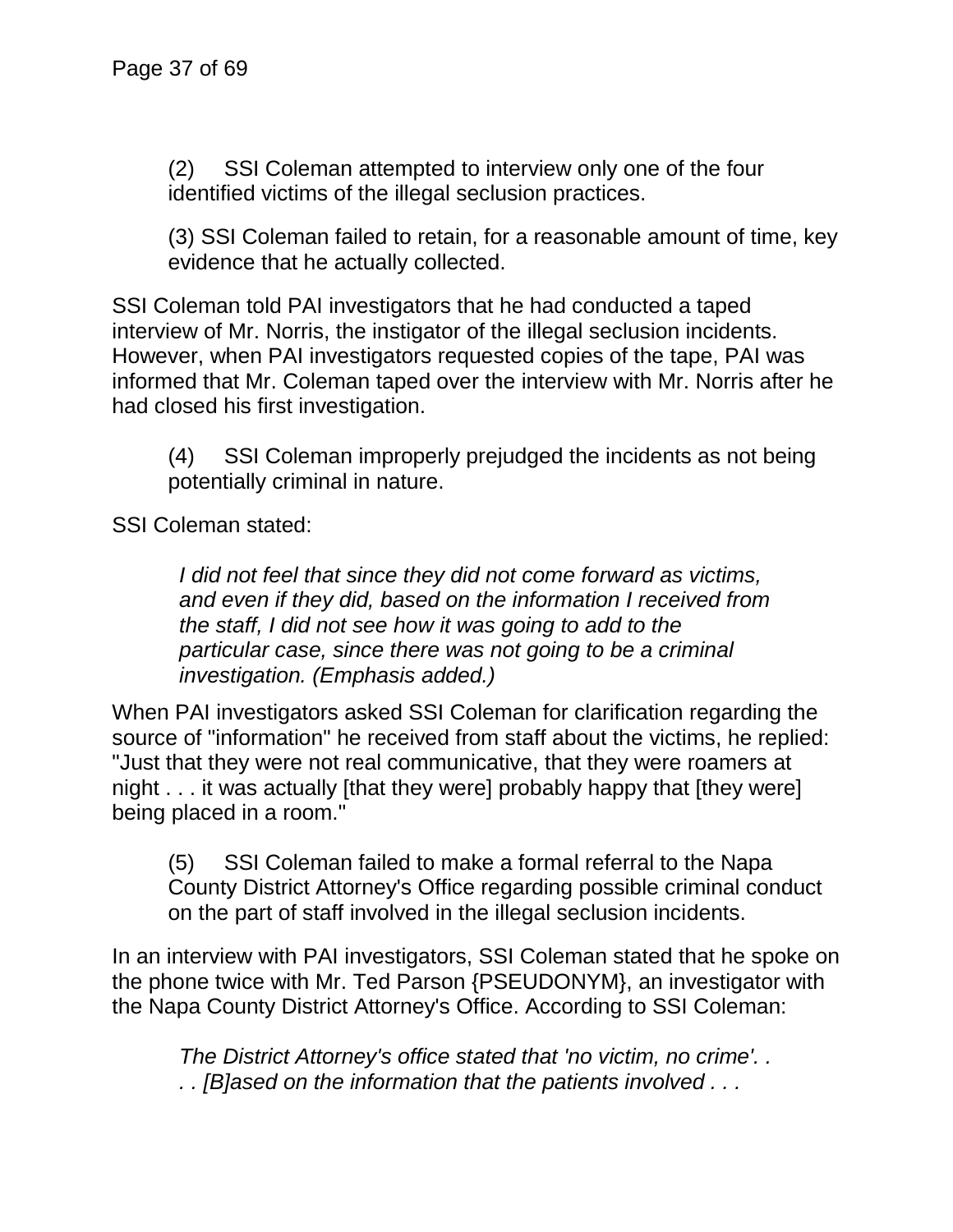*did not complain themselves, and so there's no complaint, and we also had no specific information as to what dates and times these incidents actually happened, that they [the D.A.'s office] would not file a complaint. (Emphasis added.)*

Mr. Parson confirmed to PAI investigators that conversations had taken place between SSI Coleman and himself, but that he had not read nor seen SSI Coleman's report. Mr. Parson also stated that the preferred and usual process for referring a potential criminal case to the District Attorney is for NSH to forward a copy of the SSI's investigatory report to the Napa County District Attorney's Office for review. As indicated earlier, this was not done.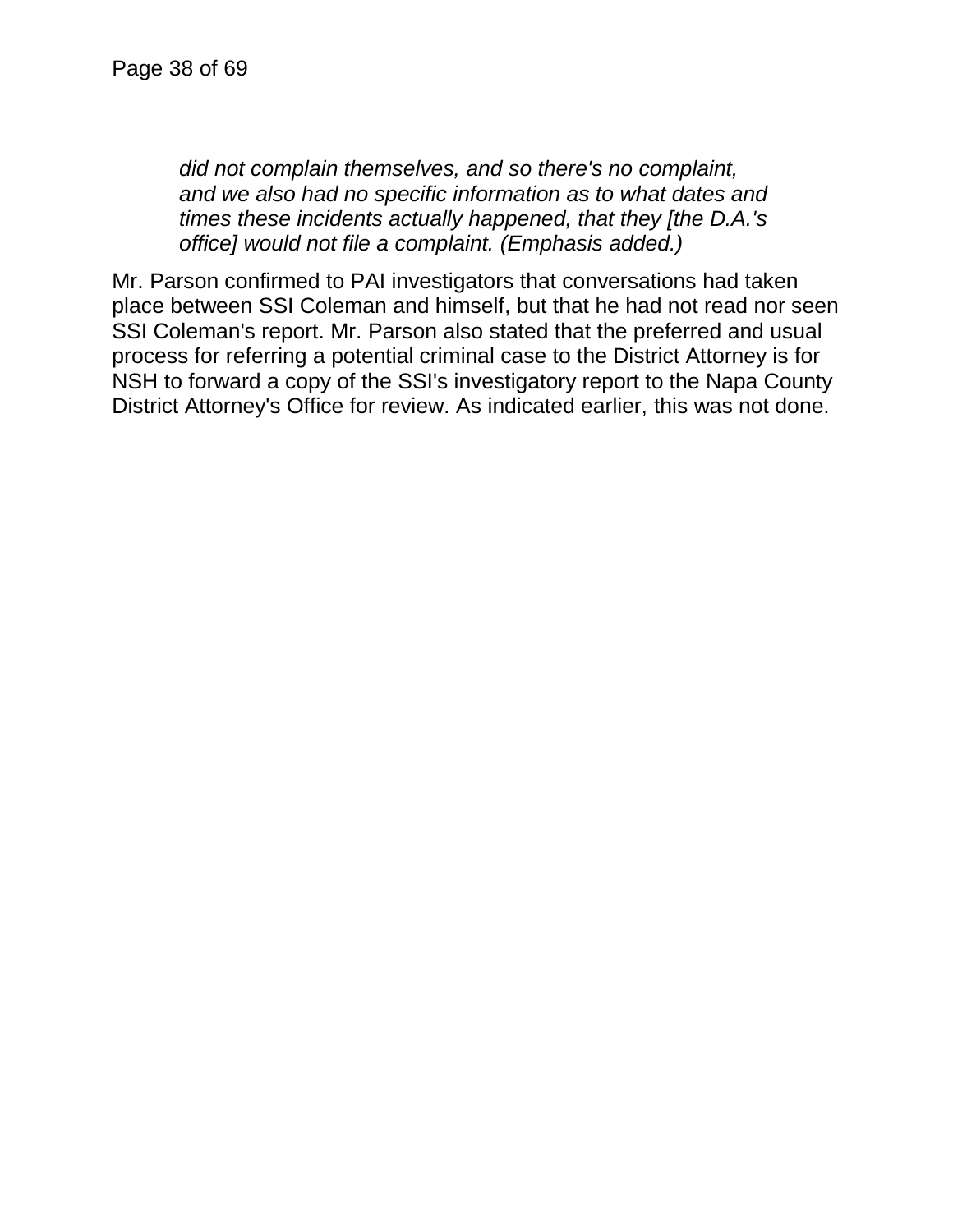# **VI. INVESTIGATION CONDUCTED BY LICENSING IN RESPONSE TO THE ILLEGAL USE OF SECLUSION ON UNIT A-8**

# **A. AUTHORITY**

The California Department of Health Services, Licensing and Certification Division (Licensing) is responsible for licensure of state-run health facilities; for enforcement of state regulations governing health facilities such as Napa State Hospital (NSH); and, as the agent of the federal government, for enforcement of applicable federal regulations. Licensing exercises its regulatory authority by conducting compliance surveys; issuing citations for violations of law; and requiring health care facilities, subject to its regulatory oversight, to develop and implement plans of correction. Licensing is also vested with the responsibility to investigate written and oral complaints of alleged regulatory violations, including complaints of abuse.

Complaints to Licensing regarding a health facility are usually received by the local district office responsible for the area in which the facility is located. The Santa Rosa District Office receives complaints regarding NSH. Complaints are then prioritized and assigned for investigation. If a long-term care facility, such as NSH, is found to be in violation of an applicable statute or regulation, and it is determined that the violation has more than a minimal relationship to the health and safety of patients, a citation is issued to that facility.

# **B. LICENSING'S INVESTIGATION**

According to Licensing records, on Friday, October 13, 1995, Licensing received notification from NSH that patients had been secluded on Unit A-8 without a physician's order.

On December 19, 1995, Licensing's health facility evaluator initiated her investigation, which included:

 $\Box$  Review of clinical records, personnel records, incident reports, and SSI Coleman's reports.

 $\Box$  Interviews with NSH A-8 residents, direct care staff, management, and SSI Coleman.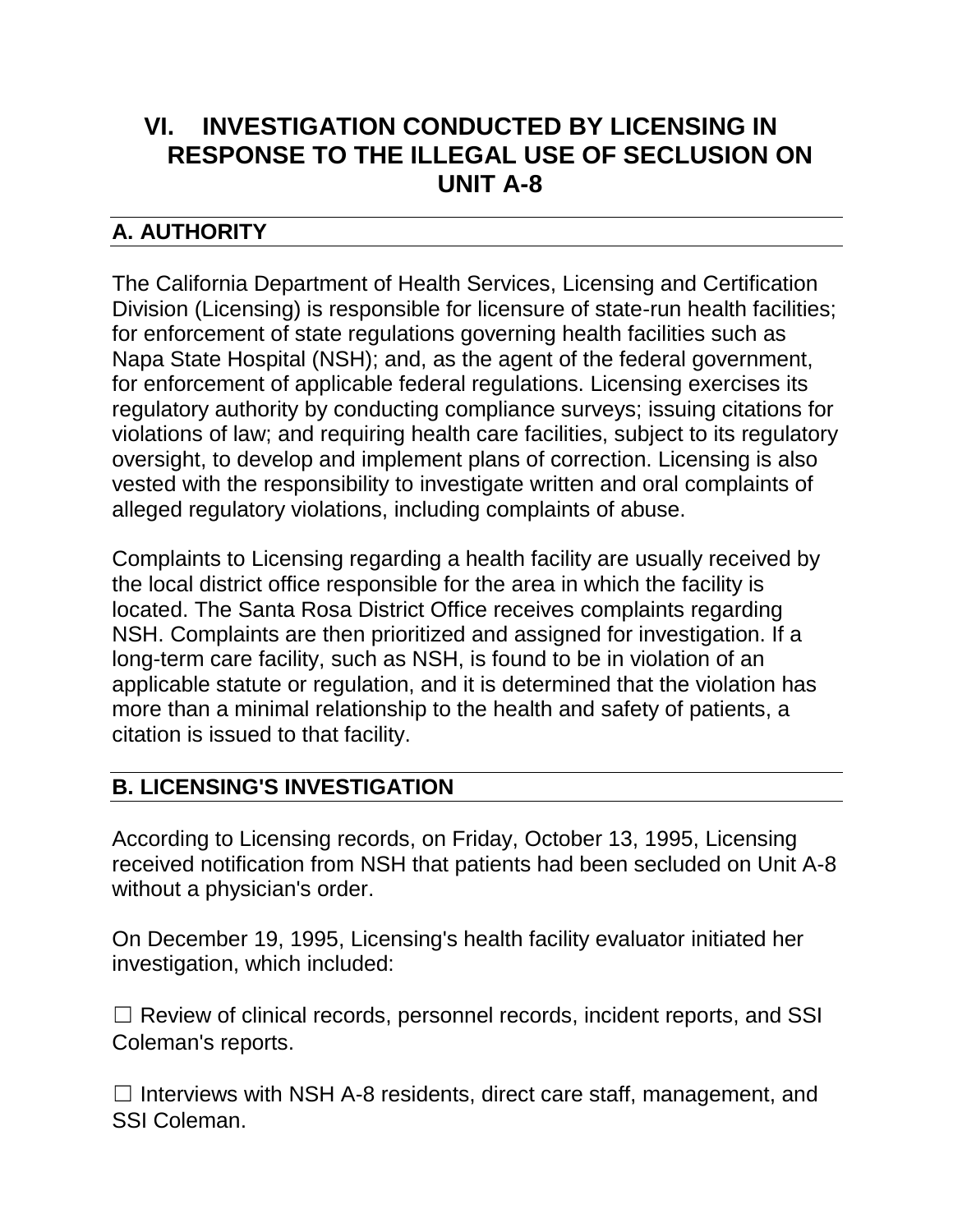$\Box$  A tour of Unit A-8.

The health facility evaluator nurse concluded that:

*The facility failed to treat each patient with dignity and respect and subjected patients to physical abuse by isolating and locking patients in a seclusion room on the night shift without a physician's order and for no apparent medical reason. This failure presented either imminent danger that death or serious harm would result or a substantial probability that death or serious physical harm would result.*

Consequently, on January 11, 1996, Licensing issued Class A Citation #01- 1086-00990-S to NSH for violating California Code of Regulations, Title 22, Section 73315(b) (regarding Nursing Service-Patient Care), which requires that: "Each patient shall be treated as an individual with dignity and respect and shall not be subjected to verbal or physical abuse of any kind." According to Licensing documents, Mr. Norris' misconduct was reported by

Licensing to the Department of Consumer Affairs, and, on December 12, 1995, Mr. Norris received a Notice of Adverse Action for Dismissal from NSH.

NSH did not contest the "Class A" citation, which had a Penalty Assessment of \$8,000.00.<sup>5</sup>

On February 26, 1996, PAI investigators received a copy of the citation and determined that there was probable cause to conduct a systemic investigation into the illegal use of seclusion at NSH.

<sup>&</sup>lt;sup>5</sup> The assessment of fines for state hospitals is symbolic in nature, as state hospitals do not pay fines levied by Licensing.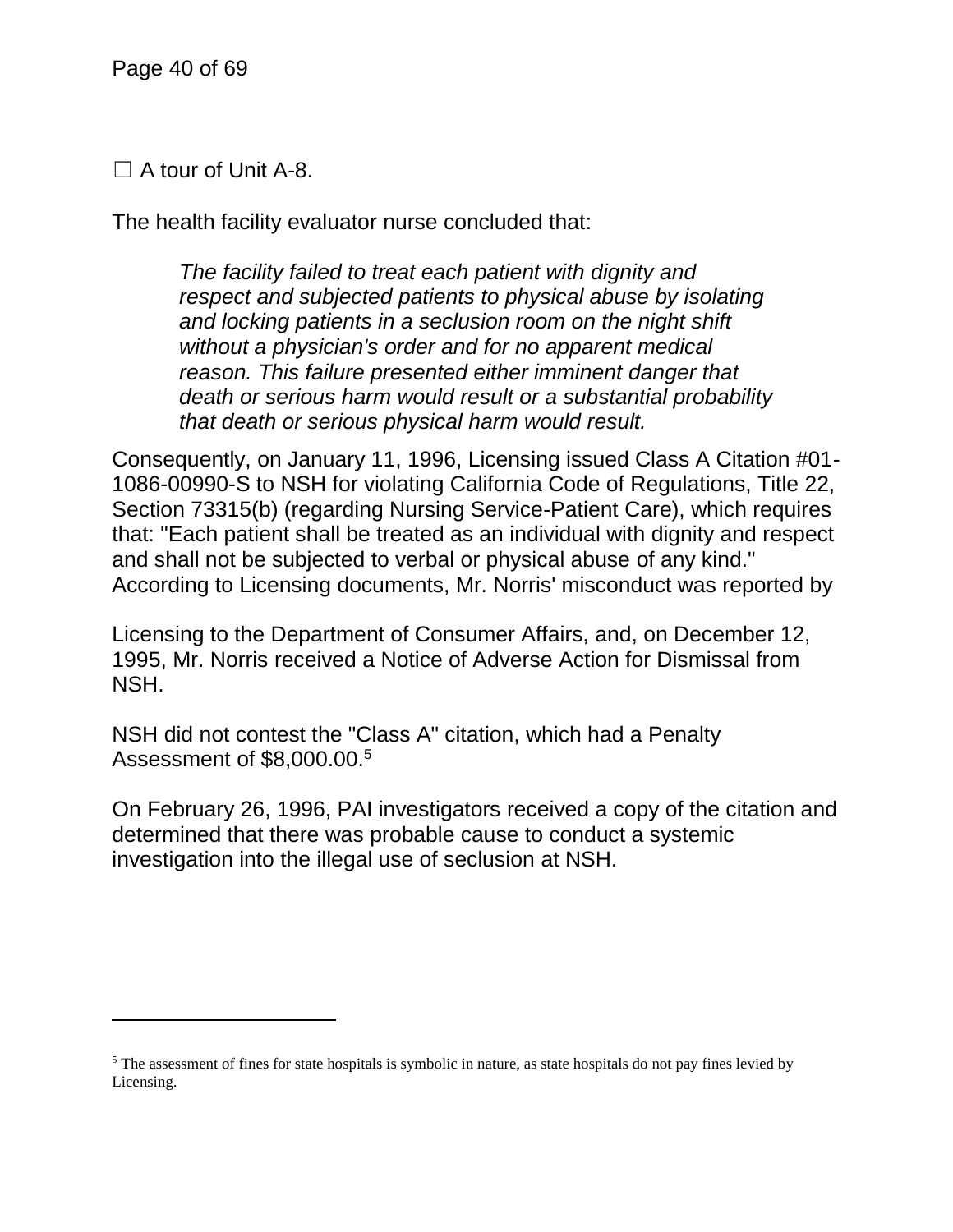# **VII. RESPONSE BY NAPA STATE HOSPITAL ADMINISTRATION**

As described later in this report, in addition to the A-8 incidents, the intentional misuse of seclusion and/or restraint occurred on two other NSH units between the latter part of 1995 and as recently as August of 1996. See, Section IX, at pages 48-53. Nevertheless, NSH's Executive Director wrote to one county official in May of 1996, stating that "the incident of seclusion . . . without staff's calling a physician is a rare isolated event that was dealt with individually." This statement is consistent with the failure of NSH's leadership to appreciate that the pattern of abusive seclusion and restraint practices on various units within the hospital warranted a comprehensive analysis and systems response. A proactive, hospital-wide response geared towards prevention would have been far more effective than a reactive response to each individual incident. Until the Fall of 1996, NSH leadership continued to respond to the incidents of abuse summarized in this report on a case-by-case basis, failing to take a comprehensive and preventative systems approach to the problem. What follows are corrective actions taken by NSH leadership in response to the abusive seclusion and other practices which occurred during 1995 and 1996 that were brought to NSH's attention by Licensing and PAI.

#### **- MEMORANDUM FROM ADMINISTRATION TO PROGRAM 4 STAFF**

In the aftermath of the illegal use of seclusion on Unit A-8, Program 4 staff received from Napa State Hospital (NSH) administration the following December 15, 1995 memorandum:

*Please take special care to review Administrative Directive No. 761 'Behavioral Seclusion and/or Restraint' effective January 10, 1995, and Nursing Procedure Manual SAFE: 1506. It is essential that all staff closely follow the dictates and instruction that these policies provide. Failure to do so could result in administrative action, licensing board reviews of your respective licensing agency, and even criminal or civil law violations.*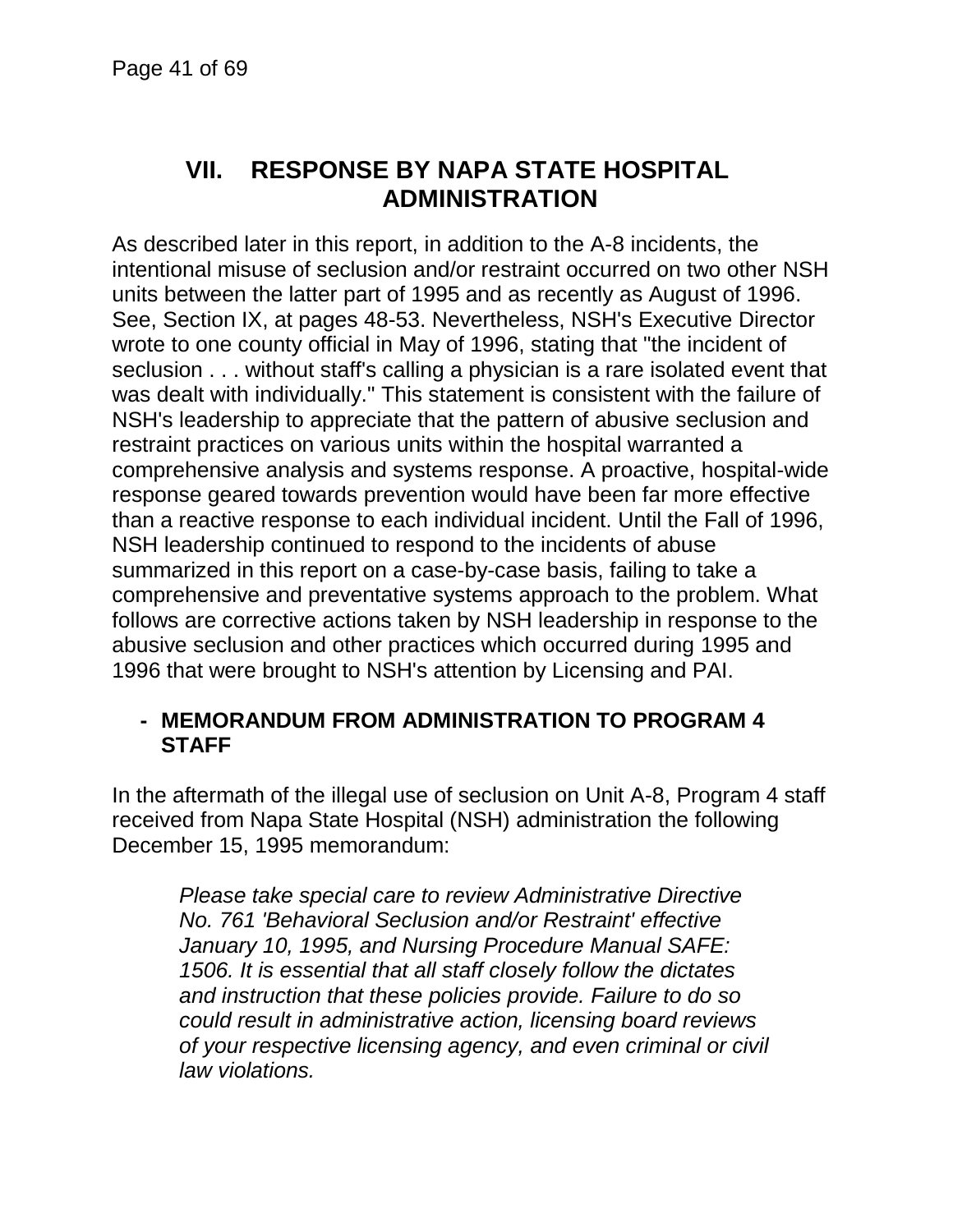*Each program staff member has a responsibility to assure that this AD and Nursing Procedure is followed. Deviations or violations must be reported to the appropriate person immediately upon your discovery/awareness.*

### **- NAPA STATE HOSPITAL'S RESPONSE TO CITATION FROM LICENSING**

In response to the citation issued by Licensing, NSH developed the following Plan of Correction to be completed by January 15, 1996:

> *1. Disciplinary Action initiated, as appropriate, for involved night shift employees. Responsible person: Program Director*

> *2. Unit Supervisor will meet with NOC shift lead weekly to discuss night shift issues, problems and responses. The Unit Supervisor will increase visits to NOC shift to assess compliance with all AD's until NOC staff can demonstrate compliance. Responsible person: Unit Supervisor*

*3. R.N. Case Managers will teach each identified client their specific rights and requirements of AD 761 Seclusion and/or Restraint. Documented in IDN's when completed. Responsible person: Unit Supervisor*

*4. Unit treatment team will inform patients of their rights and staff obligations concerning use of seclusion and/or restraint at least monthly and ask if any violations have been observed. This will be documented in Ward Government Meeting minutes. Responsible person: Unit Supervisor*

*5. All unit staff will be trained in requirements of AD 761 and NPM Safe 1506. Responsible person: Program Director*

*6. CNS - HSS staff will inspect seclusion rooms during rounds, verify appropriate documentation and other requirements of AD 761. Responsible person: Coordinator of Nursing Services*

*7. Program Officer of the Day will make rounds of the NOC shift at least 1 time during the week they are assigned and*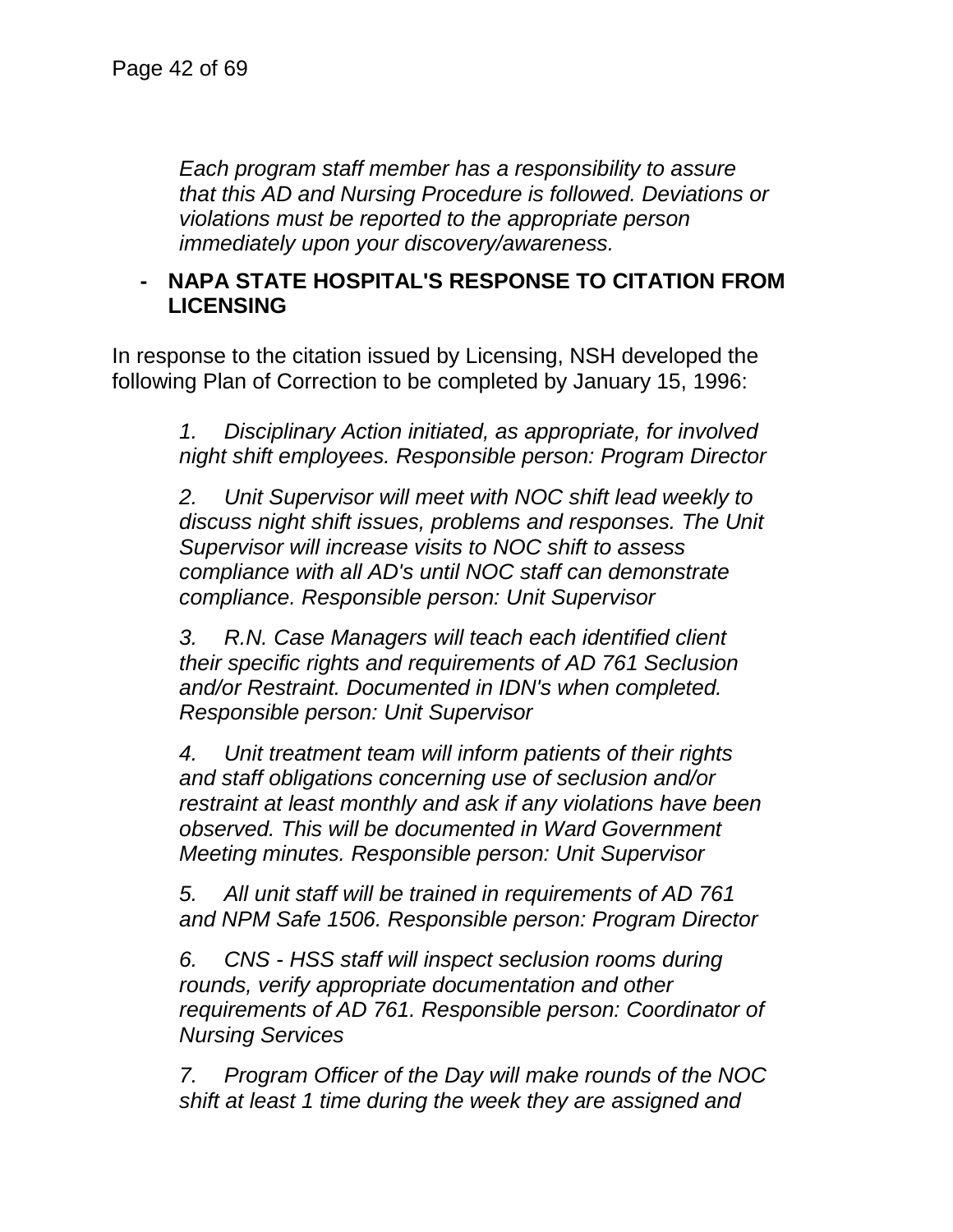l

*document in POD log. Responsible person: Program Director.*

*The Program Director is responsible to monitor compliance of this plan on an on-going basis.*

### **- NAPA STATE HOSPITAL ADMINISTRATION CHALLENGED TO CORRECT PATTERNS OF PATIENT ABUSE ON A PROACTIVE SYSTEMS BASIS**

In October of 1996, during the Joint Commission on Accreditation of Healthcare Organizations' (the Joint Commission's) three-year reaccreditation survey of NSH,<sup>6</sup> PAI challenged NSH's leadership to address patient abuse problems throughout the hospital. On October 25, 1996, in the presence of NSH's Executive Director, PAI Investigations Unit staff presented to the Joint Commission surveyors information from public Licensing files, $<sup>7</sup>$  including the citation regarding the illegal use of seclusion</sup> on Unit A-8. According to preliminary reports, NSH was found to be out of compliance with Joint Commission standards regarding seclusion and restraint practices, as well as numerous other patient care standards.

On October 28, 1996, in a separate action by Licensing, NSH was asked to produce a systemic Plan of Correction for remedying the increased amount of citations the facility had received regarding patient abuse: "What measures will be put into place or what systemic changes [NSH] will make to ensure that the deficient practice does not recur. . . ."

On November 15, 1996, NSH's Executive Director responded to Licensing, saying:

*Similar to the Department of Health Services, the Department of Mental Health and Napa State Hospital also have a zero tolerance policy for client abuse. We have and will continue* 

<sup>6</sup> Though the Joint Commission is a private organization, accreditation through this agency is important. Accreditation indicates compliance with appropriate health care standards and performance outcomes regarding patient care, organizational structure, quality assurance, and leadership.

<sup>7</sup> This process for presenting this information is referred to by the Joint Commission as a Public Information Interview. (A copy of this document is available from PAI upon request.)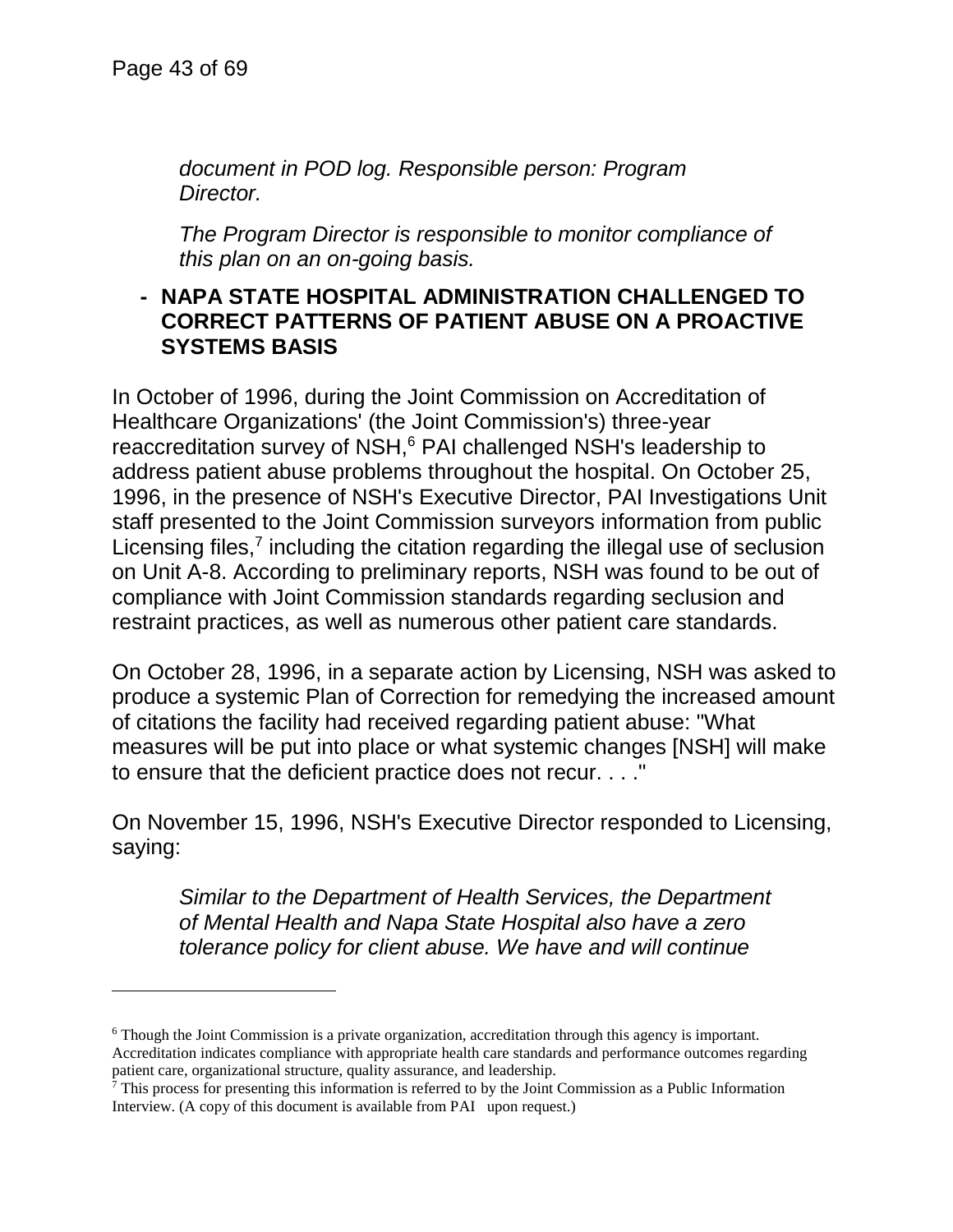*to work very hard to ensure that all individuals served at the hospital are treated with dignity and respect and are not subjected to abuse of any kind. However, we realize that this is a very complex matter given the individual, organizational, and environmental contingency factors that may directly or indirectly impact the hospital's ability to eliminate client abuse from happening in the first place.*

*Because of this complexity, the hospital has expanded its comprehensive analysis of data and processes to better understand the factors that impact the hospital's ability to eliminate client abuse. It is our intention to utilize the comprehensive analysis to make necessary changes in policy, procedures and practices.*

In response to Licensing's October 1996 request that the facility institute systemic measures to protect residents from abuse, NSH established the Multidisciplinary Management Action Team. According to NSH's November 15, 1996 letter to Licensing, the Multidisciplinary Management Action Team is responsible for providing oversight of a comprehensive, proactive, correction plan for addressing abuse and is specifically charged with the responsibility of "analyzing the root causes of abuse incidents, and developing recommendations to the Executive Team." Proactive steps identified to be taken to mitigate against patient abuse on a systemic level include:

*1. Based on data collection, identify contingency factors that may impact the hospital providing an abuse free environment*

*2. Based on the analysis of data, define the problematic factors affecting the hospital providing abuse free treatment*

*3. Diagnose all the possible causes of the factor(s) that may contribute to abuse and abuse allegations*

*4. Evaluate the process(es) surrounding the identified factors that may contribute to abuse and abuse allegations*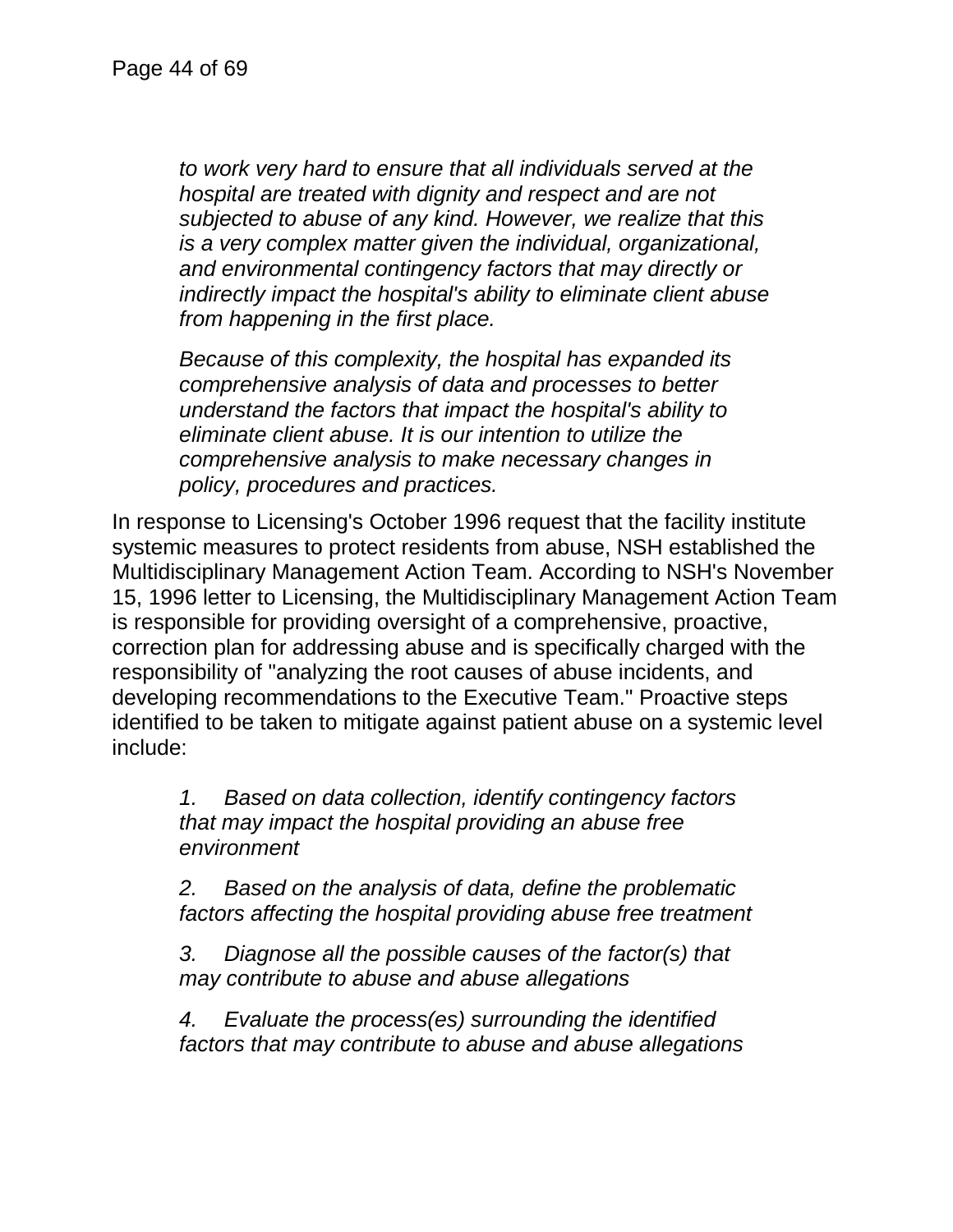### *5. Generate solutions and recommendations for each identified factor*

*6. Implement changes in policies, procedures and practices*

*7. Monitor results and make necessary modifications in plan of action*

NSH's November 1996 formation of a multidisciplinary, proactive management team to address abuse, while a significant initial step, should have occurred long ago. The formation of this multidisciplinary team reflects the beginning of a proactive systems approach which should continue to be developed and refined by NSH leadership on a permanent basis. NSH leadership's acknowledgement that a systemic approach is necessary is a critical first step towards remedying and preventing patient abuse.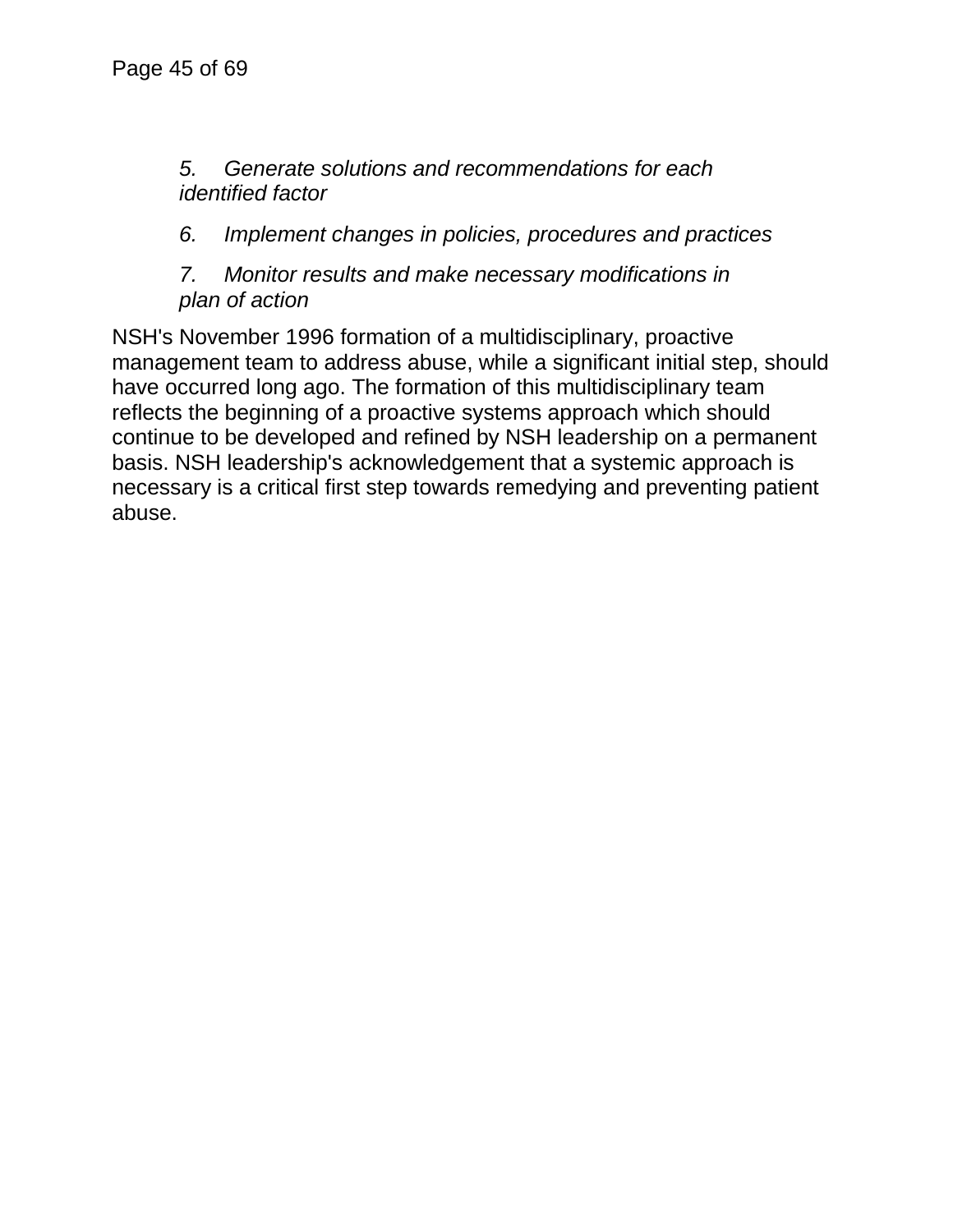# **VIII. PAI'S INVESTIGATION INTO THE ILLEGAL USE OF SECLUSION ON UNIT A-8**

## **A. PATTERN OF ABUSIVE SECLUSION PRACTICES ON UNIT A-8**

Seclusion<sup>8</sup> or restraint may only be used when alternative, less restrictive measures are insufficient to ensure the physical safety of a person or others in the immediate area. In addition, seclusion, as it appears to have been used on Unit A-8, cannot be used for the convenience of staff nor as a substitute for less restrictive, alternative forms of treatment.

When staff places a resident in a seclusion room, and that resident is prevented from leaving, the resident is being secluded. As a Program 4 manager explained to PAI investigators: "If the patient's kept in there against his will, coerced by the staff, that is seclusion, whether or not the door is locked." The use of seclusion (whether the door is locked or unlocked) is a significant clinical and legal event which requires proper justification, authorization, monitoring, treatment planning, and documentation.

Nevertheless, A-8 daily logs indicate that, for over a year and a half, residents were subjected to periods of unauthorized seclusion during the night shift, in the absence of any properly documented or reported justification whatsoever. Although four victims were clearly identified by staff witnesses during NSH's investigation, PAI investigators note that A-8 daily logs indicate other residents may have also been victimized.<sup>9</sup>

# - **A-8 RECORDS CONFIRM UNAUTHORIZED USE OF SECLUSION**

When PAI investigators reviewed relevant A-8 daily logs, an obvious pattern of improper use of seclusion emerged on the nights that Sam Norris was the shift lead. Using the daily logs and other readily available documentation such as the residents' clinical records, PAI investigators

 $\overline{a}$ 

<sup>&</sup>lt;sup>8</sup> As previously described, seclusion is the use of a separate area (usually a locked room) to isolate a patient -- much like solitary confinement in a jail setting.

<sup>9</sup> NSH's Unit Daily Log Procedure requires, among other things, that the number of clients who are in seclusion or restraint be recorded at the beginning of the shift. Procedure further requires that the Unit Daily Log be forwarded to the Program Nursing Coordinator each morning. Given that the A-8 night shift daily logs documented the use of the "side room" (i.e., seclusion room) numerous times, responsible management needed only to check a couple of clinical records to determine whether the use of seclusion was authorized by a physician's order. This is an example of the failure of management at NSH to use available information in a proactive manner, and why the mere promulgation of more procedures is not the solution for addressing abusive practices at NSH.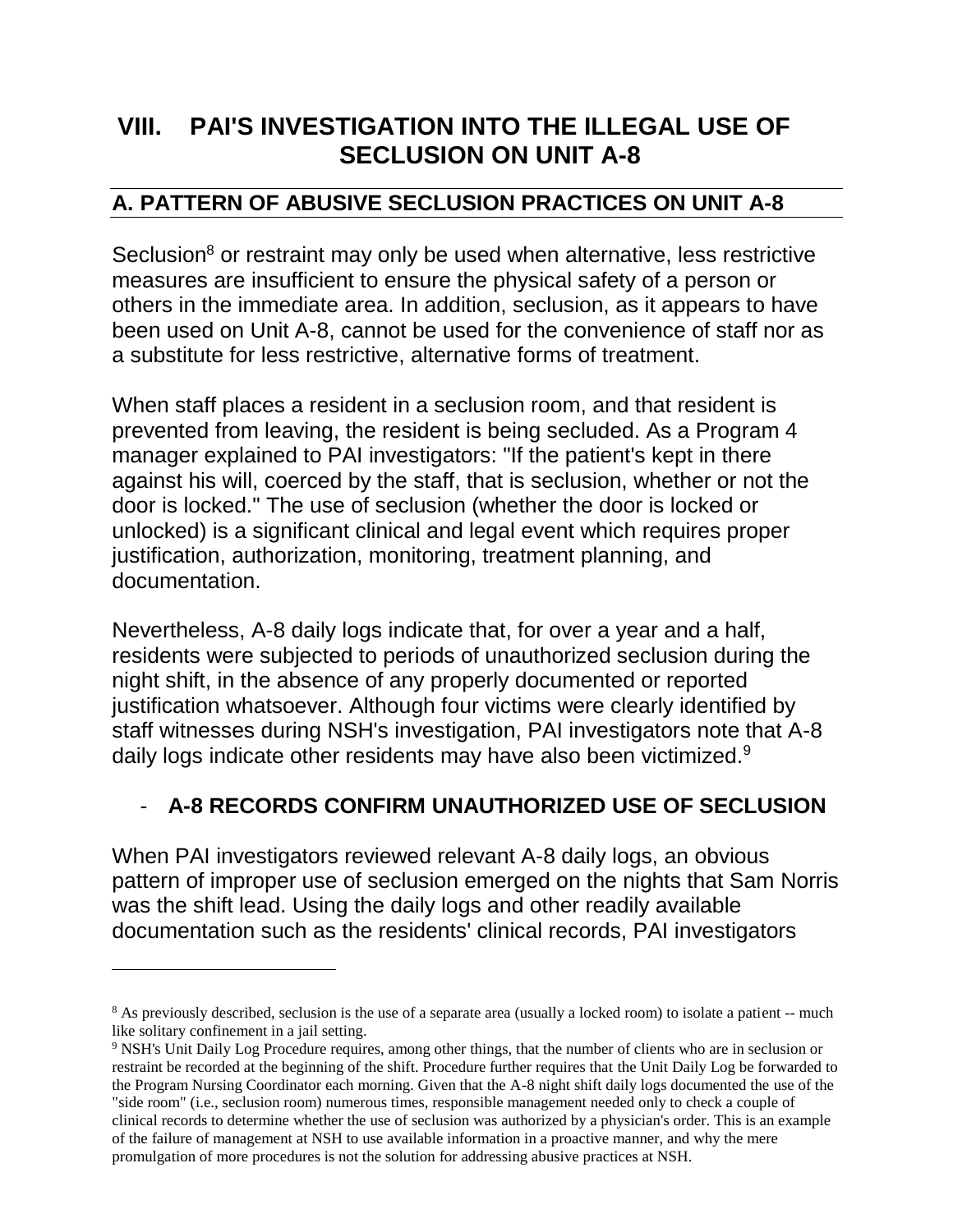constructed a list of 44 separate instances when the "side room" (or seclusion room) was used during the night shift in 1994 and 1995. PAI investigators identified numerous A-8 daily logs containing entries regarding the use of the "side room," which appear to be in Sam Norris' own handwriting. Nineteen of the 44 documented entries in the daily logs clearly pertained to the four identified victims. None of the entries had a corresponding physician's order in the clinical record, as required; however, one of the 19 incidents (documented in the daily log on September 23, 1995) was documented in the resident's interdisciplinary notes. (Please refer to Attachment C; 1994 and 1995 tables of documented seclusion episodes.)

September 23, 1995 is the final and most recent date that Sam Norris appears to have documented seclusion episodes in the A-8 daily logs, stating that the "side room" was "unlocked." (Refer to 1995 table in Attachment C for further specifics.) However, a more reliable written statement by Joann Sorenson regarding this incident was provided to SSI Coleman, which states that the side room was "locked," directly refuting the documentation in the clinical record and the daily logs that the seclusion room door was "unlocked."

# - **PAI INTERVIEWS CONDUCTED**

In addition to reviewing A-8 documents, PAI investigators interviewed over 30 people, including A-8 residents and night shift staff who were either involved in the illegal use of seclusion or who had relevant information regarding the improper practice. PAI investigators also contacted Sam Norris, but he declined to be interviewed.

PAI investigators were told by involved staff that their motivation to engage in a cover-up and remain silent for one month after the unauthorized seclusion was reported included the threat of job loss, license revocation, and retaliation from Mr. Norris and others. As explained to PAI investigators by NSH's Executive Director: "[T]he Shift Lead is in control of the unit . . . during those hours. They make the assignments, they help add to the evaluation of an individual, they can make life miserable for people if they so desire."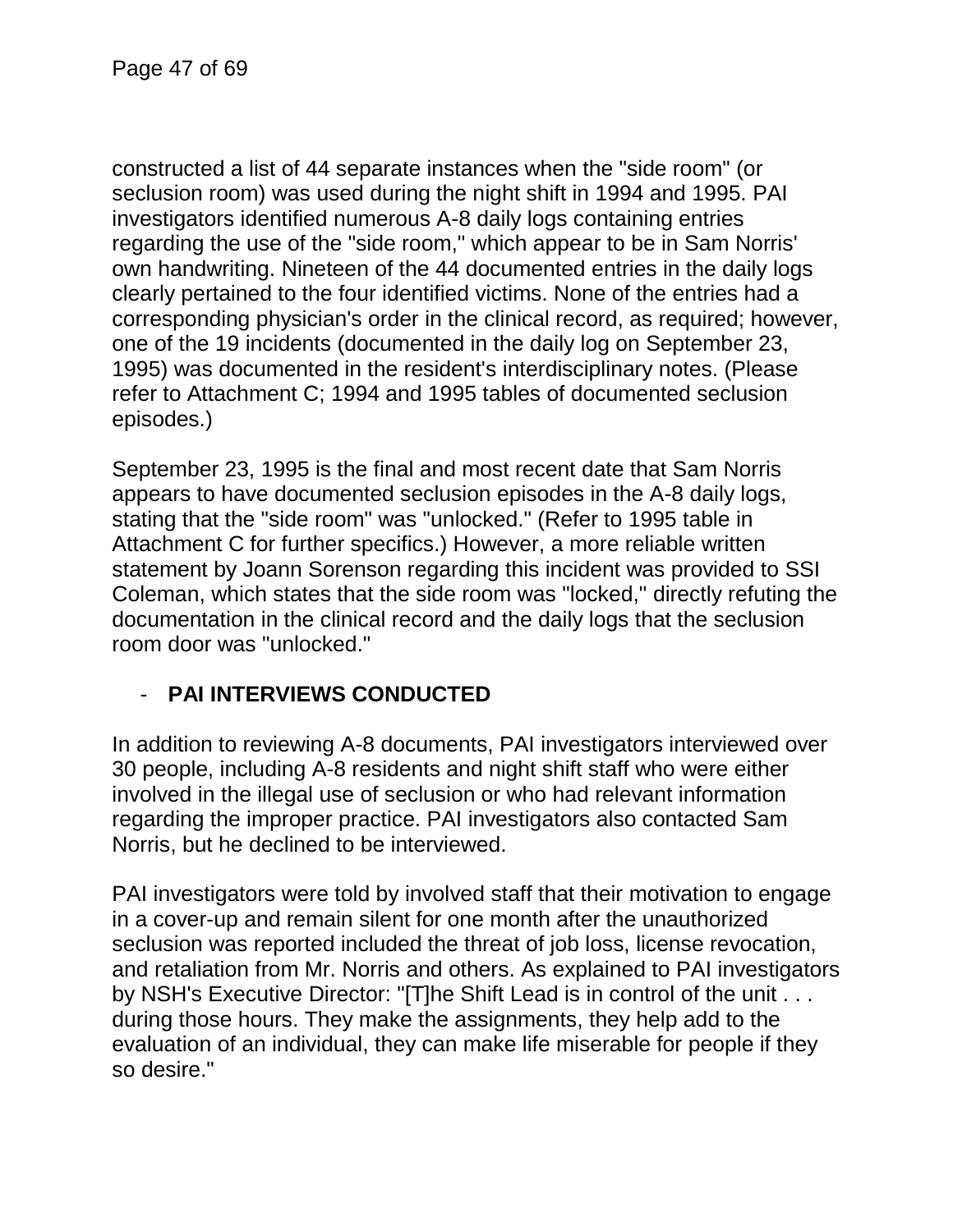Joann Sorenson told PAI investigators that one morning she noticed that a seclusion episode which occurred during the night shift had not been reported to day shift staff, although standard protocol is to report such an occurrence. When she mentioned this to other night shift staff, they said that "it had happened before."

Ms. Sorenson also related to PAI investigators that A-8 night shift staff had previously complained about Sam Norris:

*[W]e just didn't feel comfortable doing everything for him. And we had reported him several times. And when this thing came up, I just figured it was one more thing that Mary should know about, you know, that he's not going through procedures the way that, you know, that we do.*

Ms. Sorenson went on to say that after NSH's investigation was initiated: "[Sam Norris] got my [home] number from somebody. . . . And he called and told me that I was to say absolutely nothing; that if we all said nothing, there was nothing that they could do."

After NSH's investigation was completed, Ms. Sorenson was verbally counseled by her supervisor. While she did not regret reporting the illegal seclusion of A-8 residents, Ms. Sorenson stated to PAI investigators:

*I'm very uncomfortable a lot of the time. And a lot of them think that they know what went on; some of them do, some of them don't. We have two Union people on the unit. And one of them has made quite sure that everybody knew on the day shift.*

After being informed by Joann Sorenson that Sam Norris was engaging in a practice of illegally secluding patients, Unit Supervisor Hughes decided to confront night shift staff about it. Ms. Hughes told PAI investigators that when she confronted Mel Denton and Angela Green about residents being placed in seclusion without proper authorization, their actions and body language seemed to indicate guilt. Ms. Hughes reported that they both looked at each other and, after an uncomfortable moment of silence, Ms. Green pointed at Mr. Denton and stated, "You tell her! You're the boss! You're in charge! You tell her!" Ms. Hughes stated that Ms. Green covered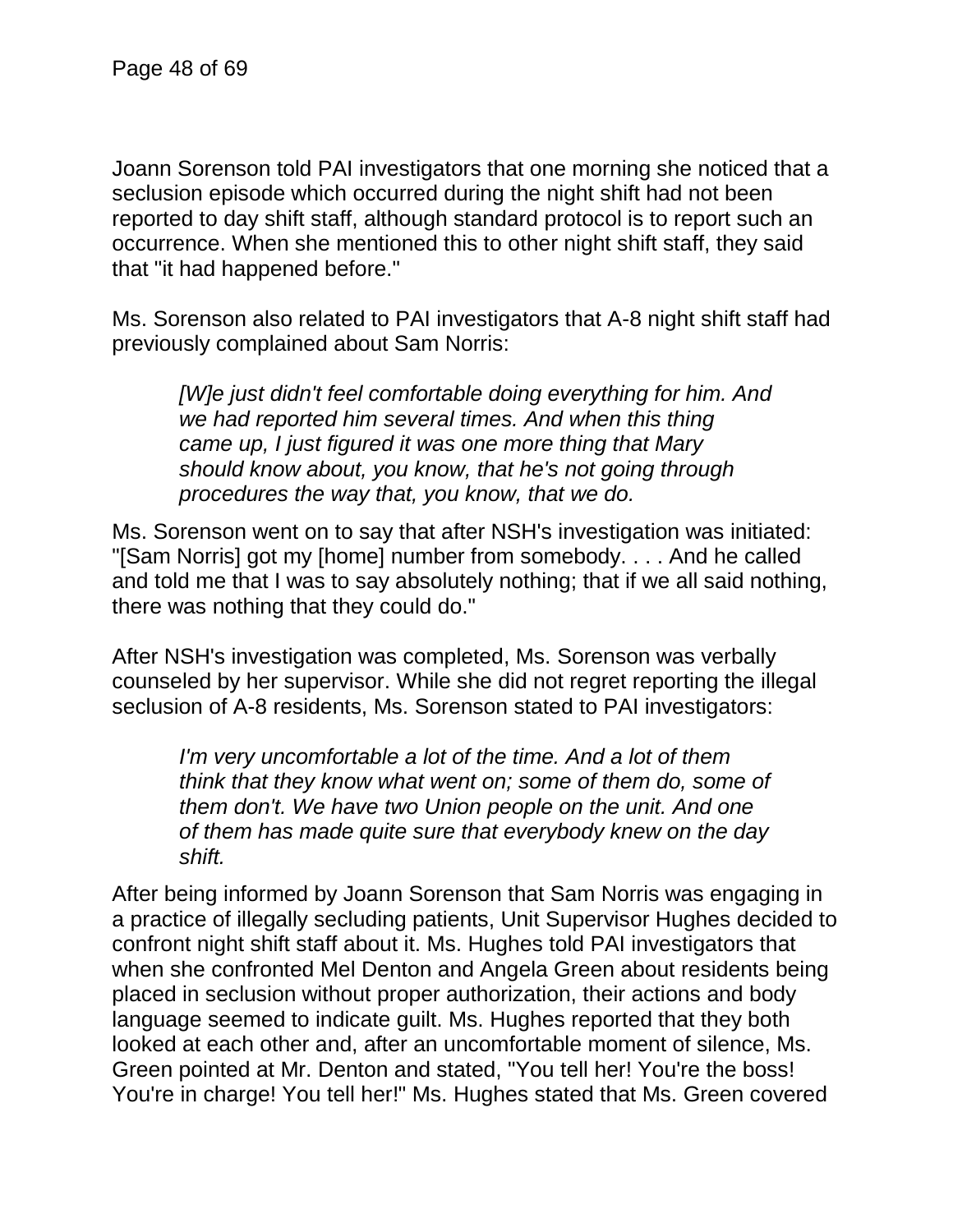her mouth but her eyes were "smiling," while Mr. Denton's face "turned red. . . . And neither of them could look at me."

PAI investigators were told that Mel Denton received a formal letter of reprimand for his involvement in the illegal seclusion of A-8 residents. This type of letter remains in an employee's personnel file for three years. Mr. Denton also declined to be interviewed by PAI investigators.

Angela Green stated to PAI investigators that she had previously complained to Mary Hughes about Sam Norris, but:

> *[Mary] felt that he was doing his job. And that she wasn't going to do anything about him. And, basically, as a parttimer, I had to just deal with it. She came and she said that she apologize[d] for not listening to me that it should have raised a red flag when I came to talk to her. And she apologized in that she was aware that Sam had -- or, someone told her that Sam was locking patients up or something. And I told her I didn't know about it, and she had to talk to the guy who had been working with me on that unit. . . .*

Ms. Green denied ever having been present or participating in conversations with other night shift staff about how they should handle the investigation. Ms. Green told PAI investigators that she felt other staff were making her the scapegoat.

*We had never talked about Sam. They knew I didn't like him, or didn't get along with him. . . . I would not cover for Sam. . . . I was singled out because I was going to Mary and complaining about my involvement with the unit, and different things on the unit, and Sam. And I was kind of singled out because I was a part-timer and just worked, you know -- and I didn't work consistent [sic]. So I didn't have a good relationship with anyone that I worked with on that night shift. . . . I didn't like the way he approached patients. I didn't like the way he approached me. And I went to Mary about it.*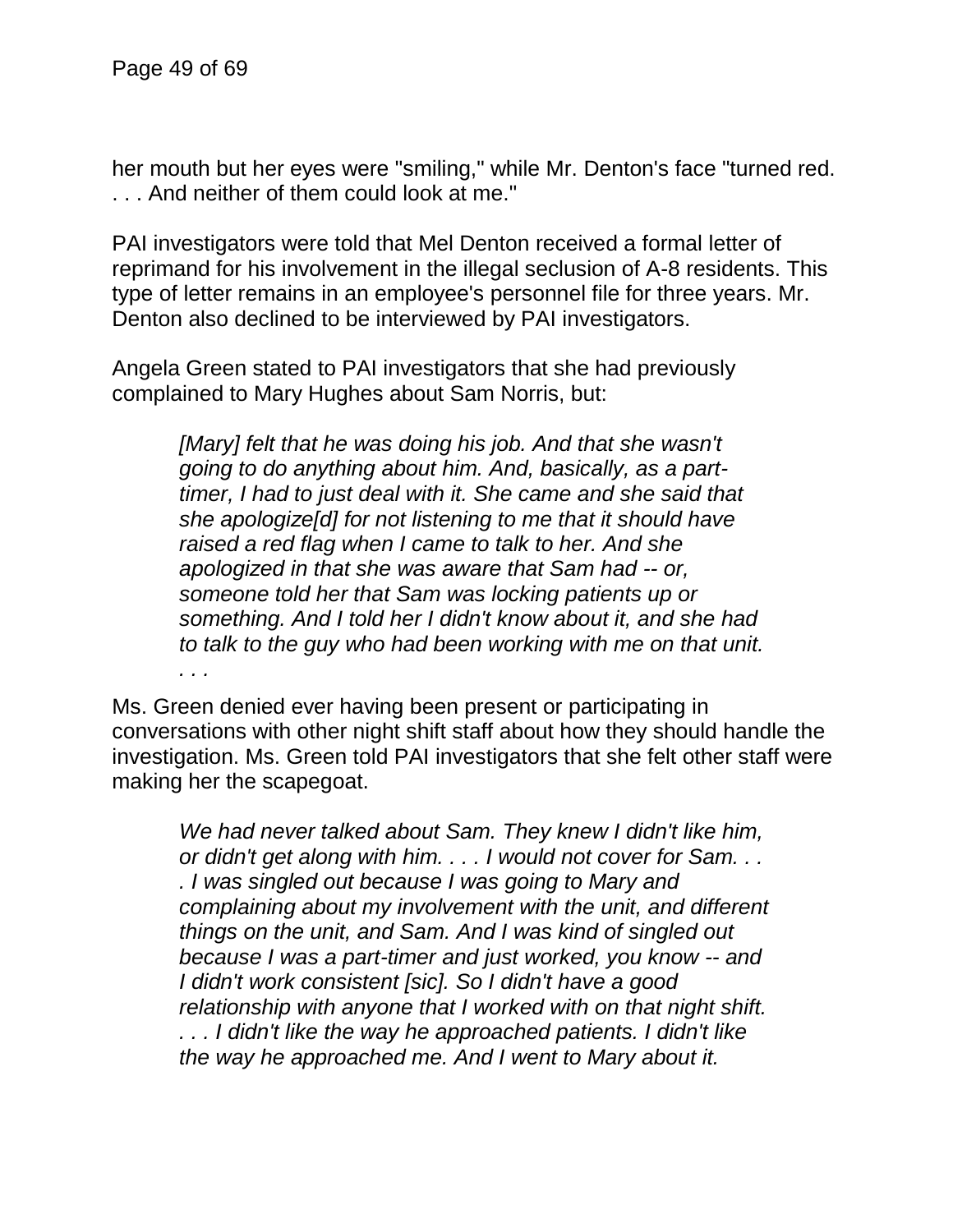After NSH's investigation was complete, Ms. Green received a formal letter of reprimand, which will remain in her personnel file until the end of 1998.

Mark Anderson stated to PAI investigators that he first became aware of Sam Norris' practice of illegally placing people in seclusion when Sam Norris "asked [him] to go down and clean up a room, to go and let the patient out of the room."

Mr. Anderson also told PAI investigators that he had directly observed Sam Norris place residents into the seclusion room and lock the door, without having obtained proper authorization. "I saw him doing it more and more frequently. . . . And I started to question him about it . . . he just sort of blew me off. . . . I told the staff members that this needed to stop, this was a research unit, and that this would have ramifications on patient care. I also talked to Sam. . . . He told me he was going to stop it. . . ."

Mr. Anderson stated to PAI investigators that when the complaint regarding the illegal seclusion practices finally surfaced, he was taken by surprise "because [he] thought it had all ended." As Mr. Anderson reported to PAI investigators, the night shift staff:

*[T]alked amongst each other. And Angela Green scared the living Jesus out of us. . . . And she said that this process that was now going to occur with Sam was going to involve everybody and that . . . it was going to threaten our licenses directly, we'd all be pulled down with Sam, this is going to be an incredible mess. . . .*

According to Mr. Anderson, following this discussion, night shift staff decided they "were going to just deny everything happened, just deny it, and that it would go away."

Mr. Anderson told PAI investigators that Sam Norris called him repeatedly during NSH's investigation and pressured him for information regarding the progress of the investigation. Mr. Anderson further stated to PAI investigators that he decided he "could no longer lie for Sam Norris," explaining: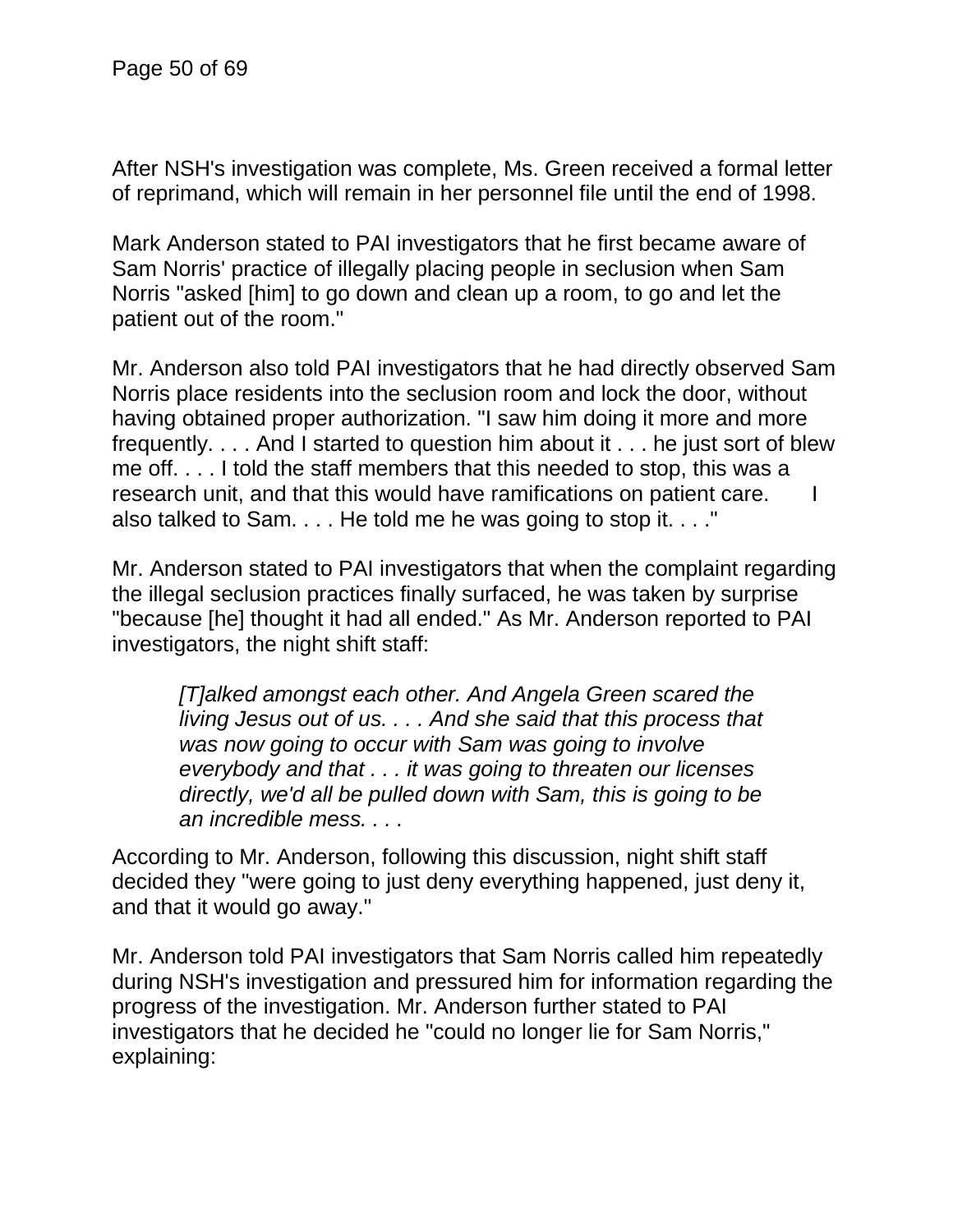*I couldn't live with the fact that this guy would come back on the unit. And the possibility was real strong that this might start reoccurring with him again.*

*Now I had heard he's got a past history of doing this before on other units. And, by god, I wasn't going to let it happen. And so I talked to Joann about it . . . and she said that you might want to talk with the Investigator again. So I wrote a letter to the Investigator.*

Mr. Anderson told PAI investigators that, because he broke the code of silence and reported the abuse, he experienced threats of retaliation from other staff.

*A [psychiatric technician] shop steward took me to the side and told me that his Union was going to pursue further punishment against me because of the fact that I was an R.N. and -- and it appeared to him and his constituency within their Union that these people [the other night shift staff], because they were psych techs, somehow were given harsher punishment than myself. He told me that he had complete access and had read all information regarding this case, which shocked the hell out of me. Because I was told specifically by the Investigator that everything, I mean everything, that I had shared with him would be kept in the strictest confidentiality. This shop steward works on my ward.*

As a result of his involvement in the illegal seclusion of A-8 residents, Mr. Anderson received a counseling letter, which remained in his personnel file for one year. Mr. Anderson told PAI investigators: "Angela was right -- right to some degree. This thing has gone on and on and on and on and on and on."

### **B. RAMIFICATIONS OF ILLEGAL USE OF SECLUSION ON UNIT A-8**

The illegal seclusion practices on Unit A-8 during the night shift violated the residents' right to be free from abuse and neglect and likely constituted dependent adult abuse. The abusive practices had other ramifications, including interference with the residents' rights to individualized treatment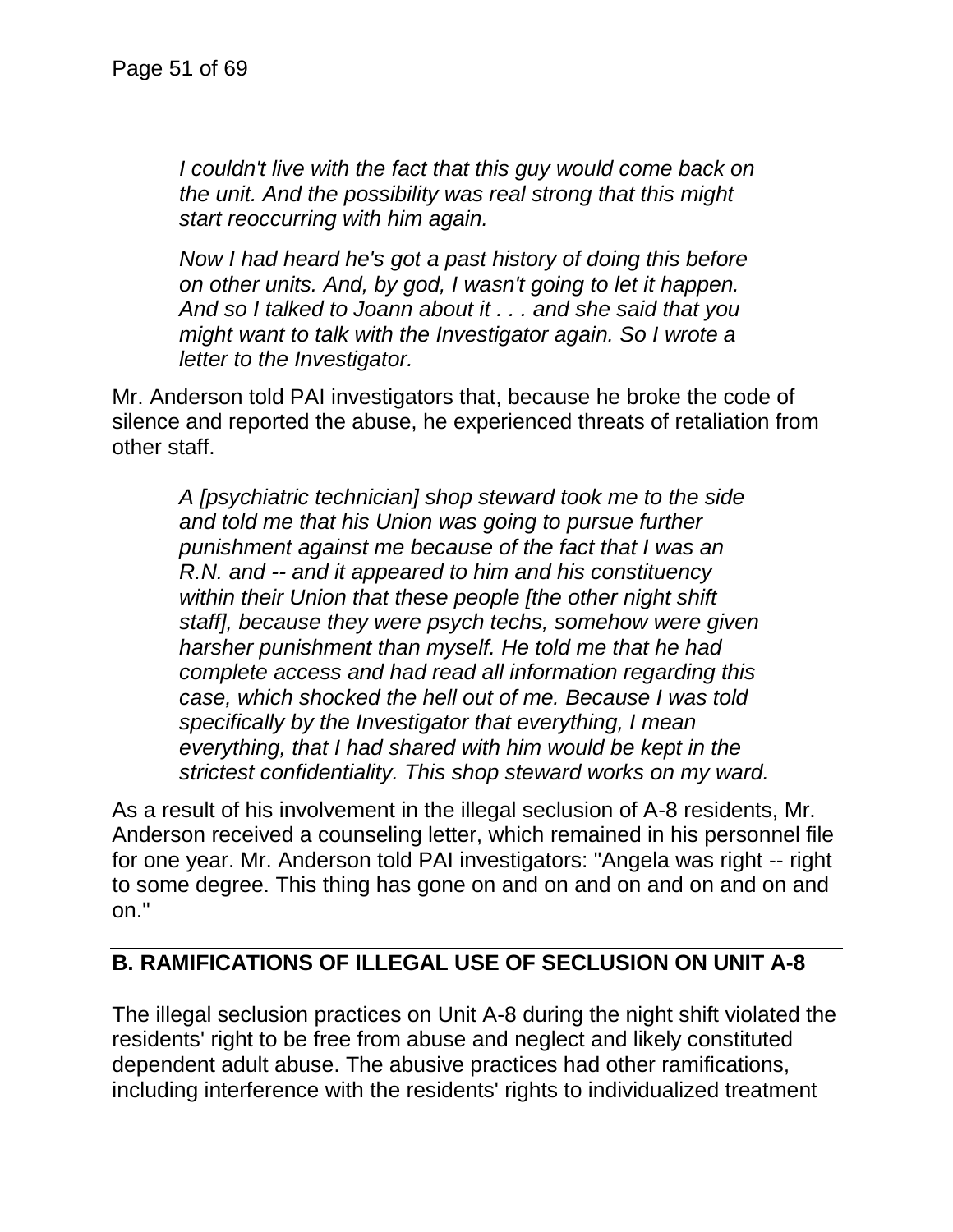and client-directed services, and, in one resident's situation, possibly compromised medication research protocol.

### - **INTERFERENCE WITH TREATMENT AND THE "TEAM" PROCESS**

According to NSH's Directory of Services, treatment of every NSH resident requires that:

*[M]embers of each client's Interdisciplinary Team meet with the client to develop a treatment/program plan designed to meet the specific, individual needs. Once developed, the plan is reviewed regularly by the Interdisciplinary Team in order to assess the client's progress, and to revise the plan as appropriate.*

The use of unauthorized seclusion interfered with this "team" process and with the development and implementation of the residents' individualized treatment plans. Having no knowledge that residents were being repeatedly subjected to seclusion -- which is a highly significant event -- other clinical staff on the "team" could not accurately assess the treatment needs of those residents. Furthermore, in carrying out the abusive seclusion practices, the most important member of the "team" -- the resident -- was left out. (As indicated earlier, none of the victims discussed in this report were able to protect themselves from the abusive use of seclusion.) These illegal seclusion practices also specifically interfered with the residents' opportunity to have "a working alliance with their treatment teams and to have optimal participation in the team decision making process," as required by NSH's Directory of Services.<sup>10</sup>

 $10$  In Mr. Batista's case, even a simple care plan to address his recurrent insomnia did not exist until two months after Mr. Norris' illegal seclusion practices were finally reported.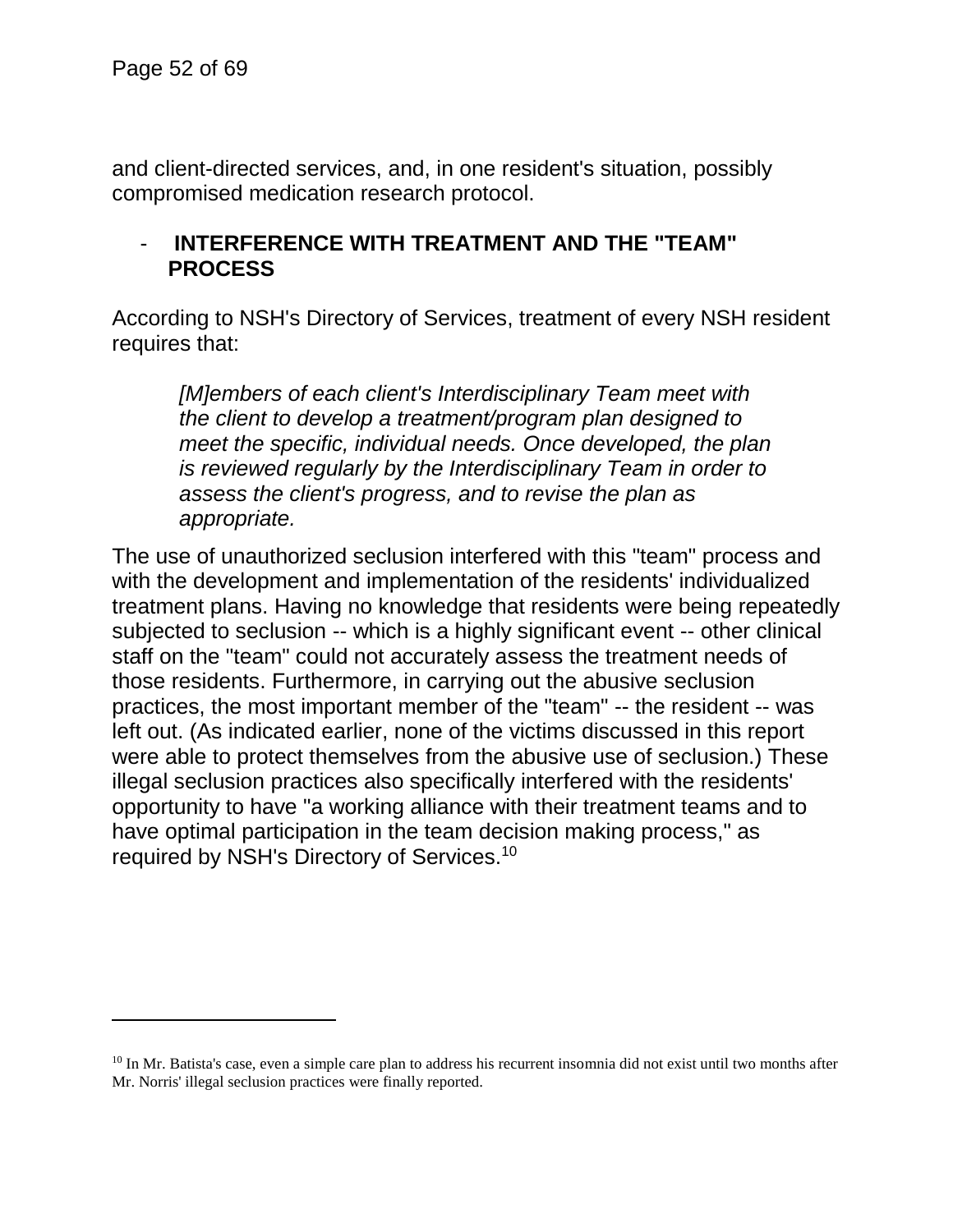### - **POTENTIAL INTERFERENCE WITH MEDICATION RESEARCH PROTOCOL**

As previously stated, some A-8 residents are involved in research protocols, including the pre-market testing of medications. Mr. Batista was participating in a comparison study of the effectiveness of Haldol, a wellknown antipsychotic medication, with Olanzapine, a newer psychiatric medication.

One of the challenges of medication studies, such as the Olanzapine study, is the existence of many variables which contribute to the patient's response to the medication. The more variables, the harder it is to determine which variable caused, contributed, or correlated with a particular finding. The use of a powerful behavioral intervention such as seclusion, especially in the unauthorized and unmonitored way that it was used on Unit A-8, introduced a different variable to the Olanzapine study.

Pharmaco International, Incorporated (Pharmaco) sponsored the Olanzapine study for Eli Lilly and Company, a major drug company. Pharmaco is a contract research organization specializing in full drug development programs; all phases of clinical research; biostatistics and data management; and bioanalytical laboratory research.

Pharmaco field monitors overseeing the Olanzapine study did not respond to multiple phone calls or the facsimile transmittal from PAI investigators regarding (1) whether the unauthorized seclusions were reported to them; or (2) what implications, if any, such unauthorized seclusions may have had on the research.

PAI investigators question whether and how the Olanzapine study researchers could reliably evaluate the effectiveness of the medication protocol when Mr. Batista was being subjected to illegal seclusion.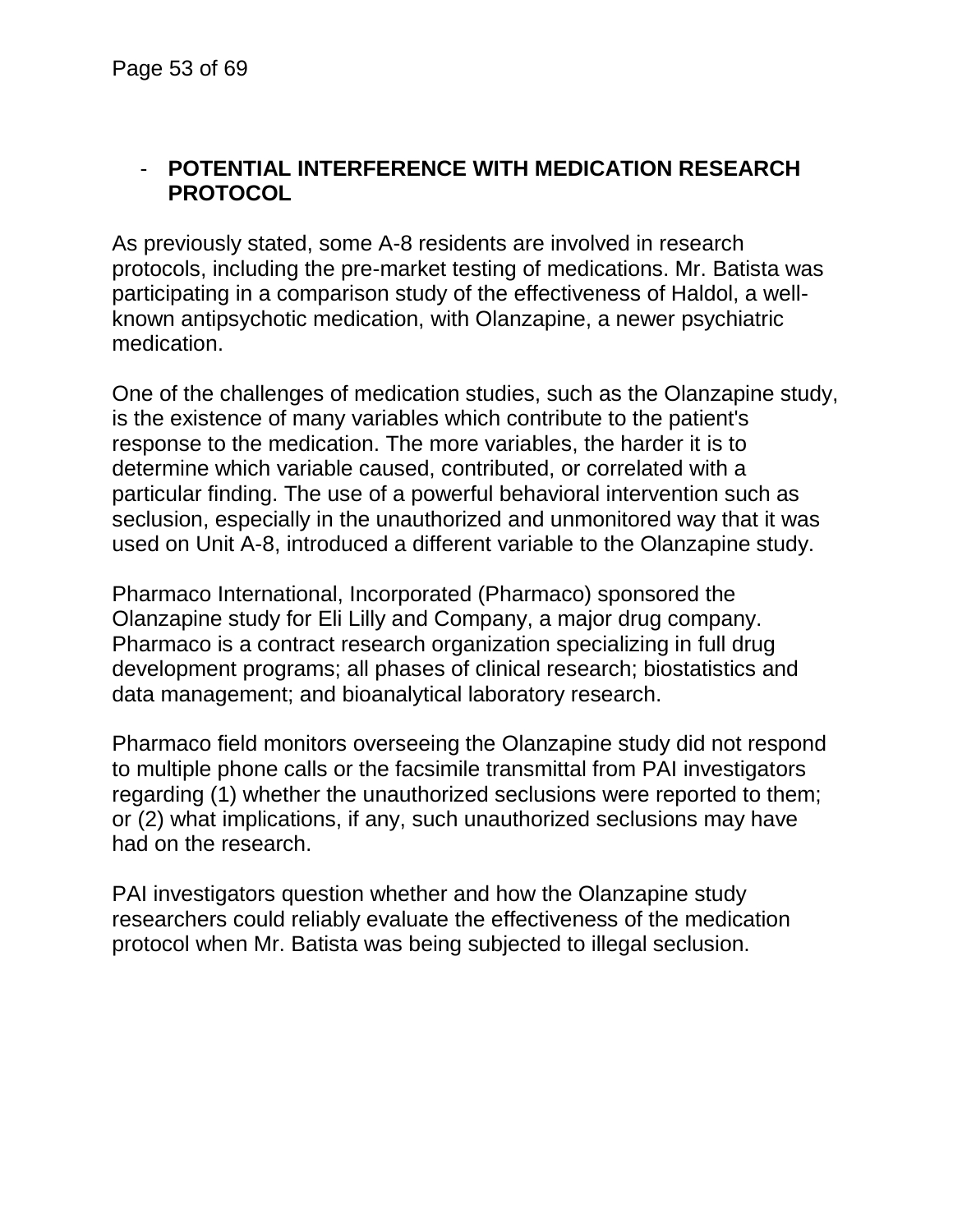# **IX. OTHER SECLUSION AND RESTRAINT VIOLATIONS AT NAPA STATE HOSPITAL DURING 1995 AND 1996**

Following is a brief summary describing a series of improper seclusion and restraint practices which occurred at Napa State Hospital (NSH) during 1995 and 1996 on units other than A-8.

# **A. ILLEGAL SECLUSION ON UNIT A-2**

On December 29, 1995, Mr. Robert Jackson {PSEUDONYM} was secluded during the night shift without a physician's order. Ironically, this unauthorized seclusion incident bore striking similarities to the A-8 incidents, and in fact occurred while NSH Program 4 management was developing and implementing the Plan of Correction in response to the A-8 illegal seclusion incidents. Much like the victim residents on A-8, Mr. Jackson also has severe difficulty communicating. This unauthorized seclusion incident also occurred during the night shift. Furthermore, just two weeks prior to this incident, the psychiatric technician who carried out this illegal seclusion had signed a roster indicating that she was aware of NSH policies and procedures regarding the use of seclusion and restraint. She had also recently participated in a training regarding seclusion and restraint, which was conducted as part of a corrective measure in response to the pattern of abusive seclusion incidents on Unit A-8.

According to SSI Coleman's Report, Loretta Reyes {PSEUDONYM} told SSI Coleman that she was doing one-to-one supervision with another resident when Mr. Jackson swung at her with a clenched fist and then ran to his room. She followed him and discovered that he had messed up his room and was disturbing his roommates. He followed her command to go into the seclusion room and she then locked the door.

SSI Coleman's report stated:

*When asked if she was aware of the Policy and Procedure for putting patients in seclusion, why she didn't follow it. She replied, 'I was doing a one to one and couldn't leave.' She stated she didn't think about calling for help or reporting to Yvette about putting Robert in seclusion. . . . [She] stated that the patient was locked in the room for approximately 30 minutes until [Yvette Hall] came down the hall. . . . She said she knew she needed a Doctor's Order to put a patient in*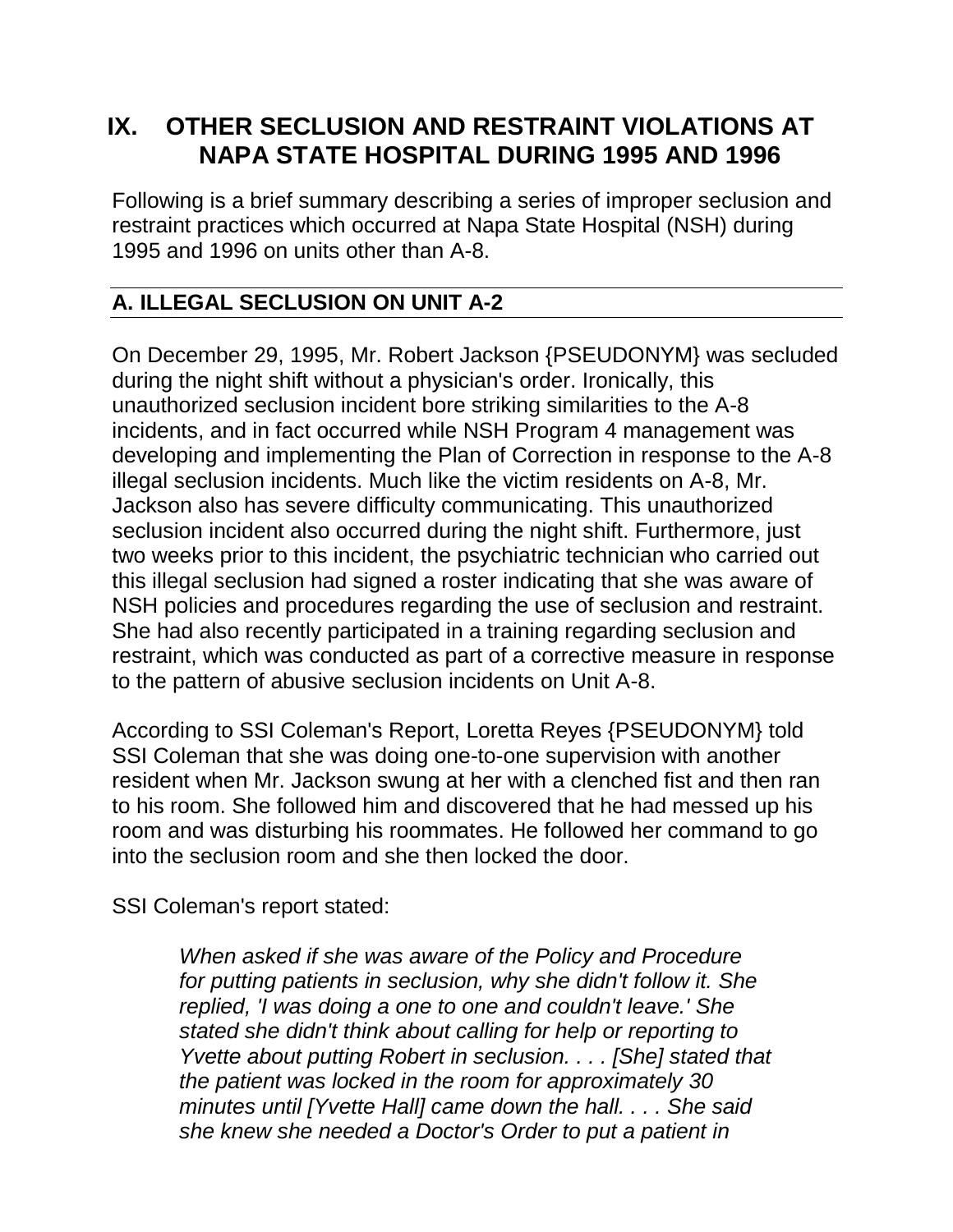*seclusiona [sic] and her reason for not getting a doctor's order was because she was doing a one to one and would be unable to leave that area and report to [Yvette] that the patient was put in seclusion. She stated several times that she left the decision up to [Yvette] because [Yvette] was Acting Shift Lead. . . .*

Yvette Hall, P.T. {PSEUDONYM}, discovered Mr. Jackson in seclusion after she relieved Loretta Reyes from providing one-to-one supervision to another resident. According to Ms. Hall, she twice "heard a noise behind her like shuffling of feet," but no one was around:

*[A]t this point she got up and looked into the seclusion room and turned on the light in the room. She stated that Mr. Jackson was just standing in his nightgown and the bedding was on the floor. Ms. Hall said she immediately unlocked the door and led Mr. Jackson back in his bed in the dorm. Ms. Hall stated when employee Loretta Reyes came back, she asked Loretta why Robert Jackson was locked in seclusion and Loretta said 'because he was bothering me.'*

In conclusion, SSI Coleman wrote in his Investigator's Report:

*Employee Loretta Reyes has admitted to putting patient Robert Jackson in seclusion without a doctor's order and without following the Policy and Procedure outline for putting patients in seclusion. She has admitted to being aware of the policy and could not give an explanation, other than the fact that she was doing a one to one, as to why she did not follow the Policy and Procedure.*

Licensing's annual survey, conducted at NSH in January of 1996 regarding this incident, found that:

*Record review of patient #9 reveals diagnoses of Schizophrenia, Chronic; Congestive Pulmonary Disease, and Kyphosis. Review also reveals that patient #9 has a*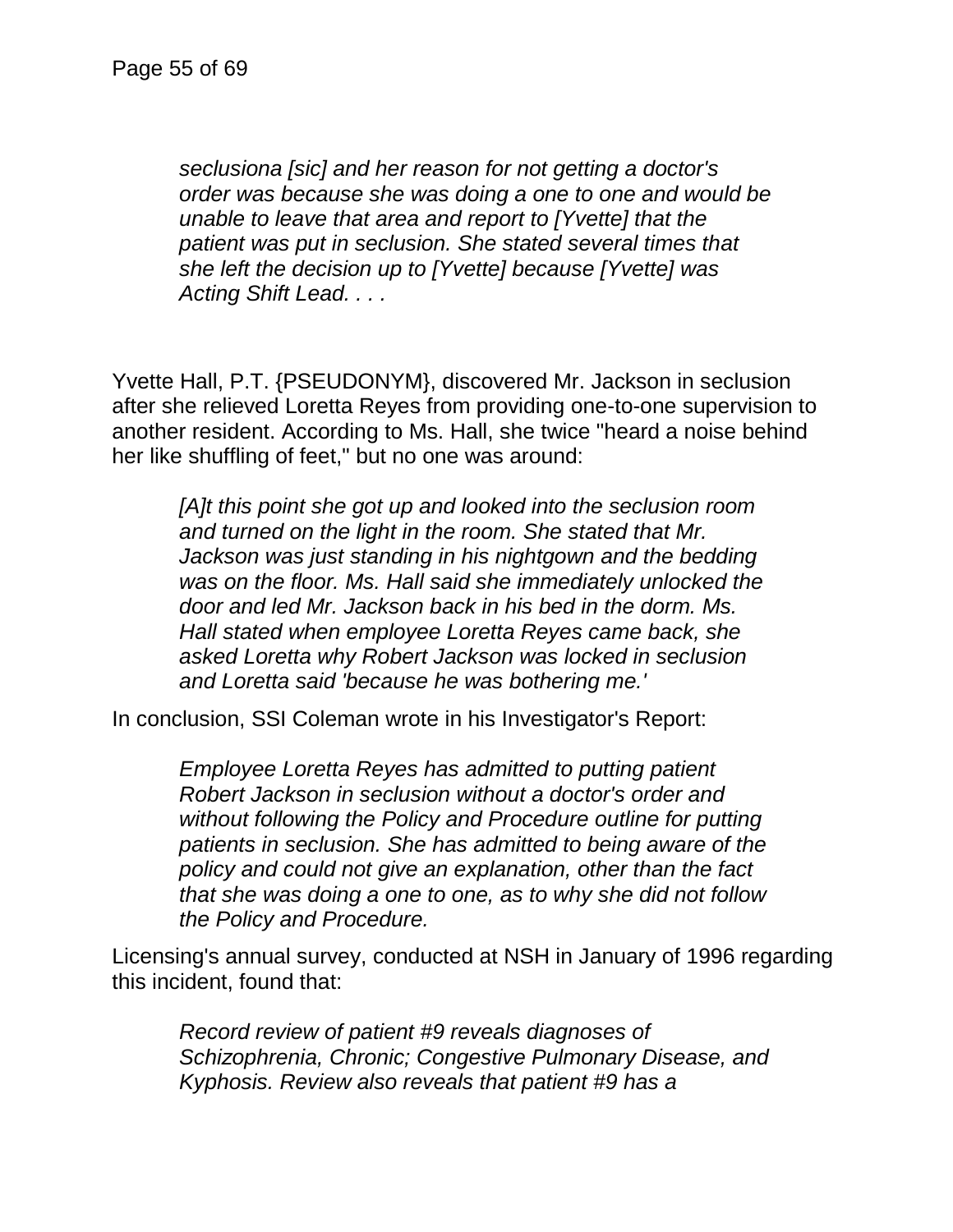*communication deficit, as he refuses to speak at this time. Further review of patient #9's record revealed that in the early AM hours of December 29, 1995 staff A locked patient #9 in a seclusion room, on the unit, without a Doctor's Order. This was observed and noted by staff B who let resident #9 out of the seclusion room. No orders for patient #9 to be locked in a seclusion room were noted in the record. Staff A stated the reason Patient #9 was locked in the room was that 'he bothers me.' Staff B reported this to Staff C.*

### **B. UNSAFE AND INAPPROPRIATE USE OF RESTRAINT ON UNIT A-1**

On April 1, 1995, a deaf male resident with multiple physical disabilities died after being improperly restrained to a chair with a Velcro waist belt. Although the nursing notes indicate that he was "quiet" after receiving medication, he was nonetheless restrained throughout the night for at least six hours thereafter. A physician's standing order written two weeks prior to the resident's death stated the intended use of waist restraints was "to prevent falls."

The only documented contacts that night shift personnel had with the male resident were at 11:15 PM, 12:15 AM, 1:30 AM, and 5:30 AM. Licensing records indicate that staff failed to carry out required circulation checks or to periodically release the resident from restraint. Later that morning, at 7:00 AM, a day shift employee noticed that the resident was reclining sideways in his chair and that "his hands were on the floor and it looked as if he was trying to push the chair."

According to Licensing, documentation received from the facility stated: "Color of the face and hands was ashen and the lower extremities was [sic] flushed pink in color, eyes dilated."

A staff witness indicated that the Velcro waist restraint around the resident's waist was restrictive and twisted unusually tight. Shortly after being removed from restraints, the resident "ceased breathing" and died. The autopsy findings included "abdominal skin compression and hemorrhage of the abdominal muscles"; the cause of death was listed as "cerebral and cerebellar hypoxia, undetermined cause."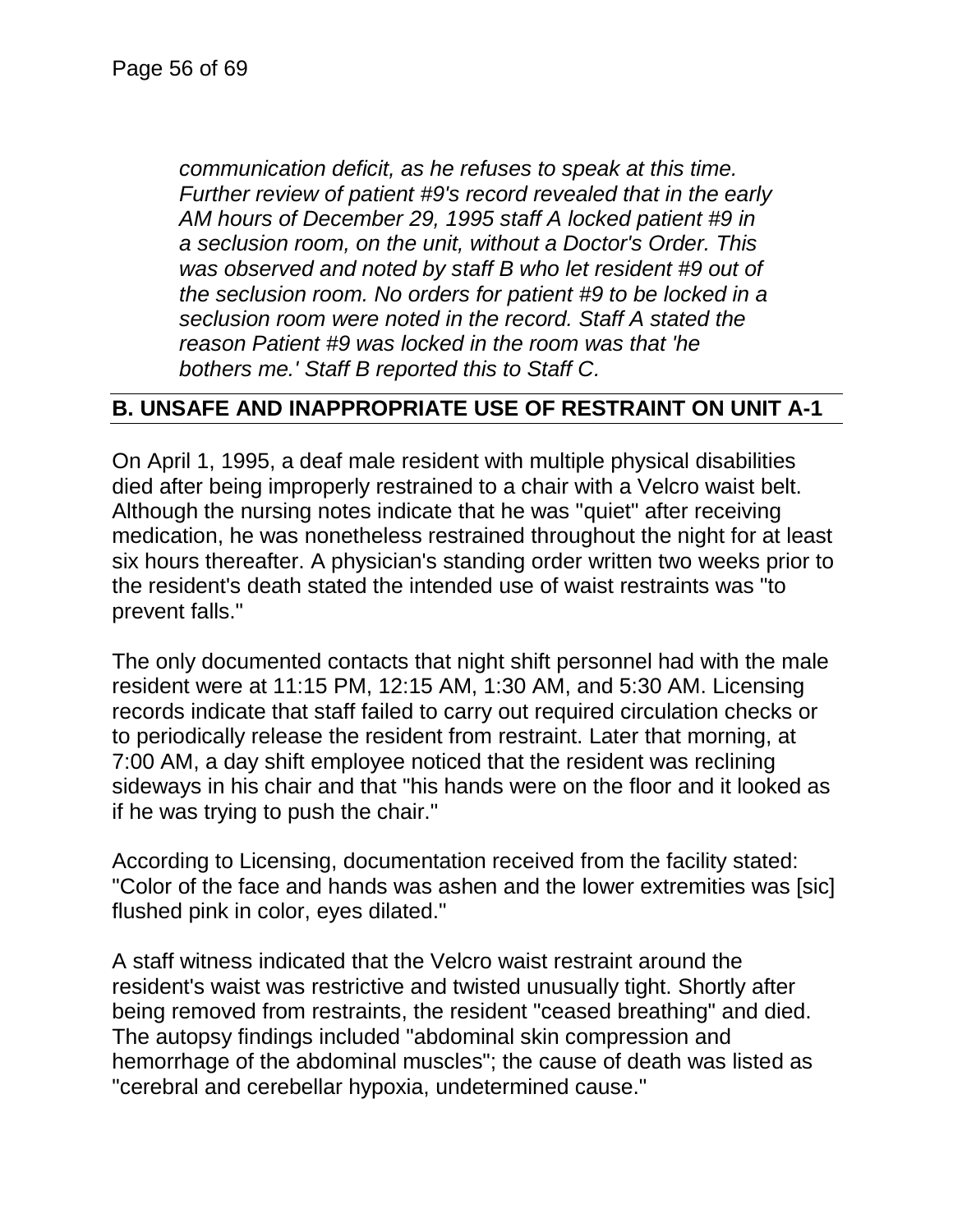As stated in a citation issued by Licensing, the facility's failure to provide adequate supervision presented "an imminent danger to the patient and was a direct proximate cause of death of the patient."

On February 1, 1996, less than one year after the restraint-related death described above, Licensing surveyors again cited the facility for improperly restraining and inadequately supervising restrained residents on Unit A-1. According to Licensing:

*[NSH] failed to provide sufficient numbers of nursing personnel on a 24-hour basis to ensure nursing care to all residents in accordance with the residents' plans of care and to ensure that residents are free from physical restraints used for discipline or staff convenience in the absence of staff.*

During 1996, over half of the citations Licensing issued to NSH were for subjecting residents to abuse. All but one of those incidents occurred on the Intermediate Care Units (such as Unit A-8). PAI investigators note that NSH was also repeatedly cited for physical assault incidents during 1995 and 1996.

An October 28, 1996 letter from Licensing to NSH, regarding the Intermediate Care Units, noted an increase in the number of citations issued for violations of California Code of Regulations, Title 22, Section 73315(b), which requires that "each patient shall be treated as an individual with dignity and respect and shall not be subjected to verbal or physical abuse of any kind."

### **C. ILLEGAL SECLUSION, RESTRAINT, AND PATIENT ABUSE ON UNIT M-5**

On the evening of September 6, 1995, Gerald Grant {PSEUDONYM} restrained and/or secluded three hearing-impaired children without a physician's order -- two of those children were restrained to their beds while the other child was placed in a "soiled linen closet." According to NSH, Mr. Grant had recently received training on the proper procedure for restraining residents. Mr. Grant admitted that he knew it was "illegal" to restrain the children without a physician's order, but that he had "had it with these kids."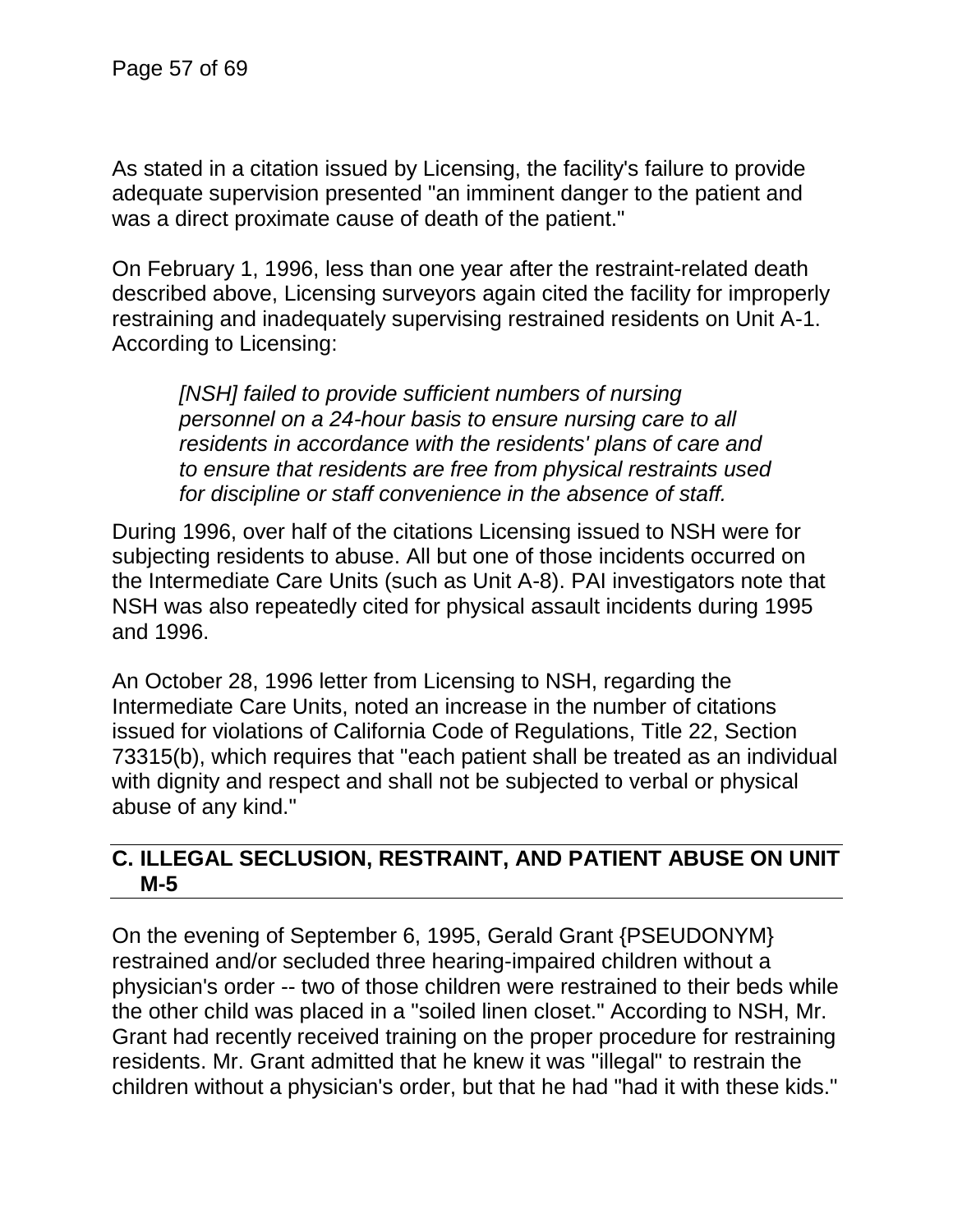Following discovery of these abusive acts, Mr. Grant was allowed to leave the facility and was not arrested. A Licensing investigation revealed that when NSH staff had complained to management about Mr. Grant prior to this incident, no additional training was conducted to improve his job performance.

One month after the Senior Special Investigator completed his report regarding these criminal incidents, NSH made a referral to the Napa County District Attorney's Office. On November 2, 1995, the District Attorney's Office filed four misdemeanor charges against Mr. Grant, charging him with two counts of cruelty to a child by inflicting injury, and two counts of cruel punishment in state hospitals.

After learning that Mr. Grant had an extensive criminal history, had served two years in state prison, and had a warrant pending for his arrest, PAI investigators became extremely concerned for the safety of other individuals with disabilities who might come into contact with Mr. Grant. Consequently, on March 26, 1996, PAI investigators referred documents to and registered a complaint with the California Department of Consumer Affairs, Board of Vocational Nurses and Psychiatric Technicians. Within seven working days following PAI's referral, Mr. Grant was arrested by a Consumer Affairs investigator.

According to Napa County Municipal Court File No. CR25520, the District Attorney reduced the four misdemeanor counts to a single count of battery, to which Mr. Grant pled "no contest." He was sentenced on February 3, 1997 and ordered to pay a restitution fine of \$100.00, serve two days in jail (with credit for time served), and provide two days' community work through the "Work Program" in the county where he resided.

Another M-5 psychiatric technician subjected residents to abuse and seclusion without a physician's order -- apparently, once in 1995 and again in August 1996. According to yet another investigation by Licensing, the 1996 incident was observed and reported not by NSH staff, but by visitors who observed the male psychiatric technician lock a 17-year-old male resident "in the seclusion room without a physician's order and did not allow him to eat breakfast or other food until at least 11:15 a.m." Additionally, the visitors observed that the same psychiatric technician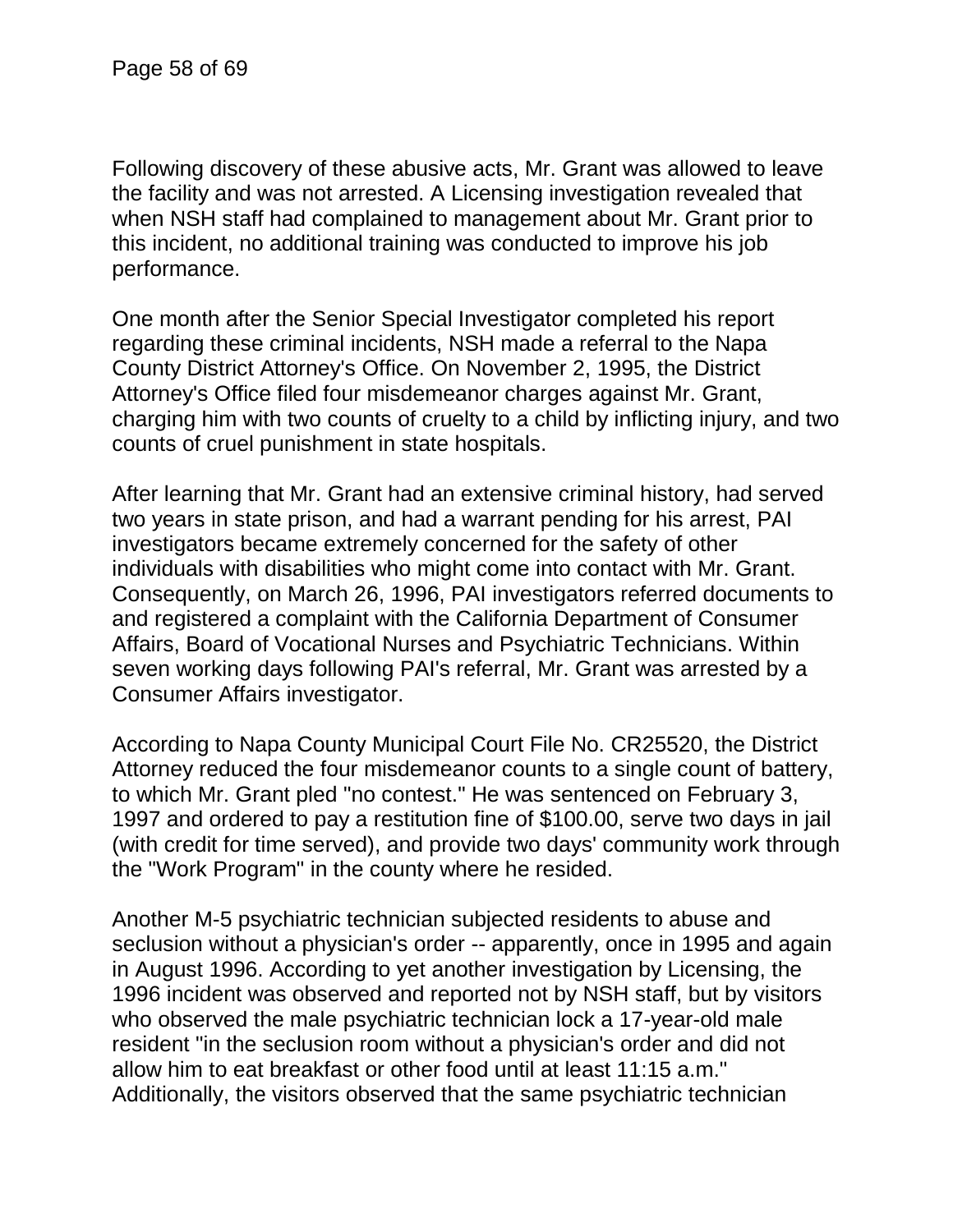picked up a 13-year-old female resident and forcefully "slammed her down on the couch as hard as he could."

The investigation by Licensing, which included the review of relevant personnel records, revealed that this psychiatric technician had a history of abusing children at NSH, as well as other documented performance problems.

*While his 1995 annual clinical performance evaluation was not available, both his 1994 and 1996 evaluations indicated on-going problems with excessive lateness, excessive use of sick leave and documentation deficiencies. On September 11, 1995, he received a Memorandum of Instruction from the facility for lifting an eight year old patient by the arm, secluding him without a physician's order and not documenting the incident. (Emphasis added.)*

## **D. DELIBERATE INSTIGATION OF SECLUSION ON UNIT T-4**

On December 22, 1995, according to Licensing documents, a staff member reported that she had observed a co-worker "deliberately agitate" a resident "to the point of requiring seclusion." This same staff member also stated that it "was not the first time" she had seen the co-worker deliberately goad residents into becoming agitated, in order to justify the use of seclusion. She failed, however, to report the previous incidents.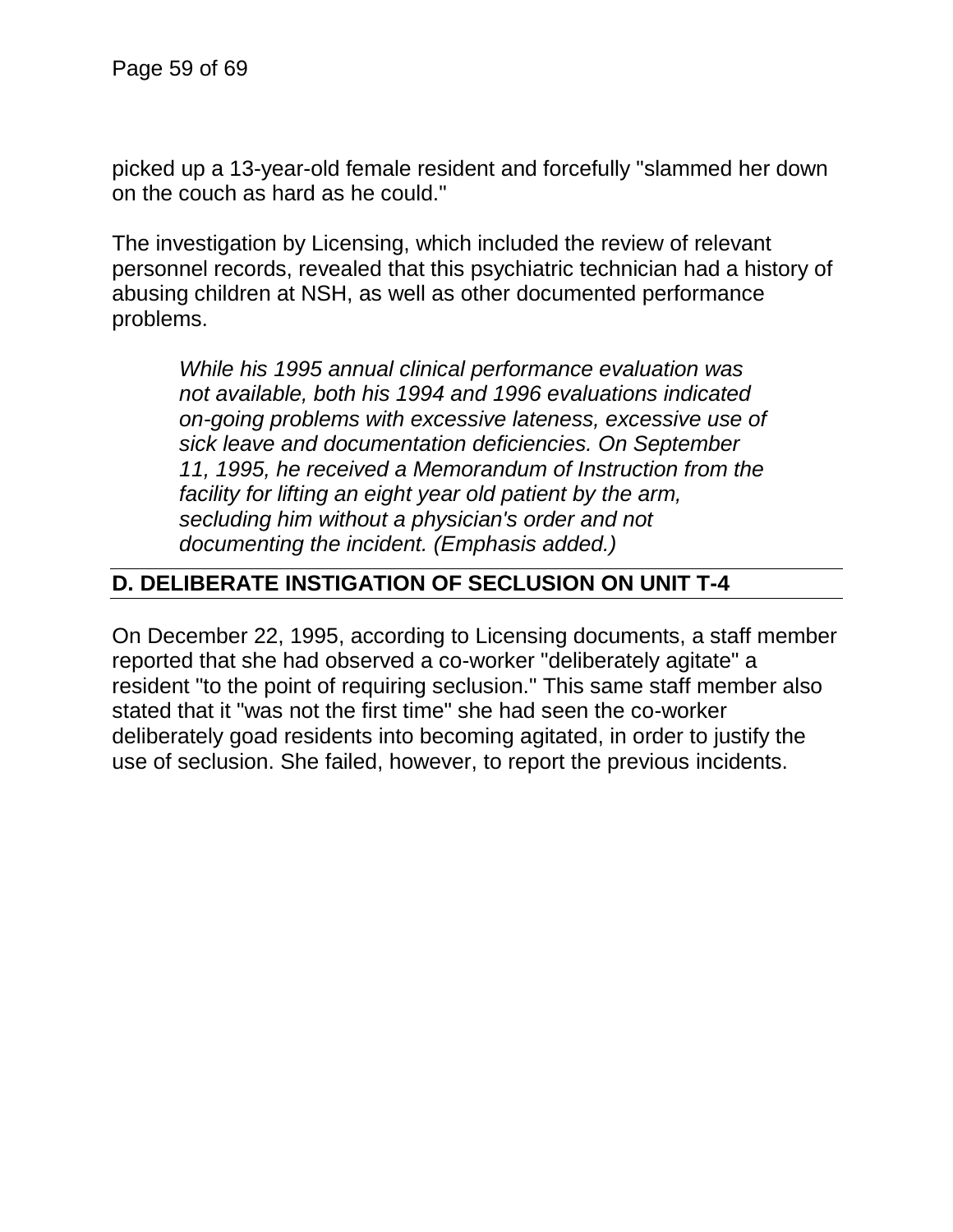# **X. POSSIBLE CRIMINAL CONDUCT RESULTING FROM THE SECLUSION AND RESTRAINT INCIDENTS**

The Senior Special Investigator -- most often the resident's only available law enforcement -- is responsible for fully investigating incidents of alleged abuse and possible criminal misconduct on the part of Napa State Hospital (NSH) staff, and for making formal referrals to the District Attorney's Office, when appropriate. The events chronicled in this report indicate that both felonies and misdemeanors may have been committed by NSH employees. A felony is a "crime which is punishable with death or by imprisonment in the state prison." Every other crime or public offense is a misdemeanor except those offenses that are classified as infractions. Cal. Penal Code § 17(a).

# **- ASSAULT**

Assault is defined as an "unlawful attempt, coupled with a present ability, to commit a violent injury on the person of another." Cal. Penal Code § 240. Each of the unjustified, and unauthorized incidents of seclusion on Unit A-8 potentially constituted separate and distinct acts of criminal assault by involved staff.

The restraint and/or seclusion of three hearing-impaired children on Unit M-5, carried out by a psychiatric technician without a physician's order, also may have constituted acts of criminal assault -- two of the children were restrained to beds while the third child was placed in a "soiled linen closet."

Assault is punishable by a fine of up to \$1,000.00 and/or imprisonment in county jail up to six months. Cal. Penal Code § 241.

# **- BATTERY**

The California Penal Code defines battery as "any willful and unlawful use of force or violence upon the person of another." Cal. Penal Code § 242. The unauthorized seclusion of patients on Unit A-8 were intentional acts on the part of staff and thus may have constituted criminal batteries of the patients involved.

The inappropriate use and inadequate monitoring of restraints that likely led to the death of a resident on Unit A-1 may have also constituted criminal battery. Staff's conduct may have involved the unlawful use of force on the resident. According to Licensing, NSH documentation stated that staff had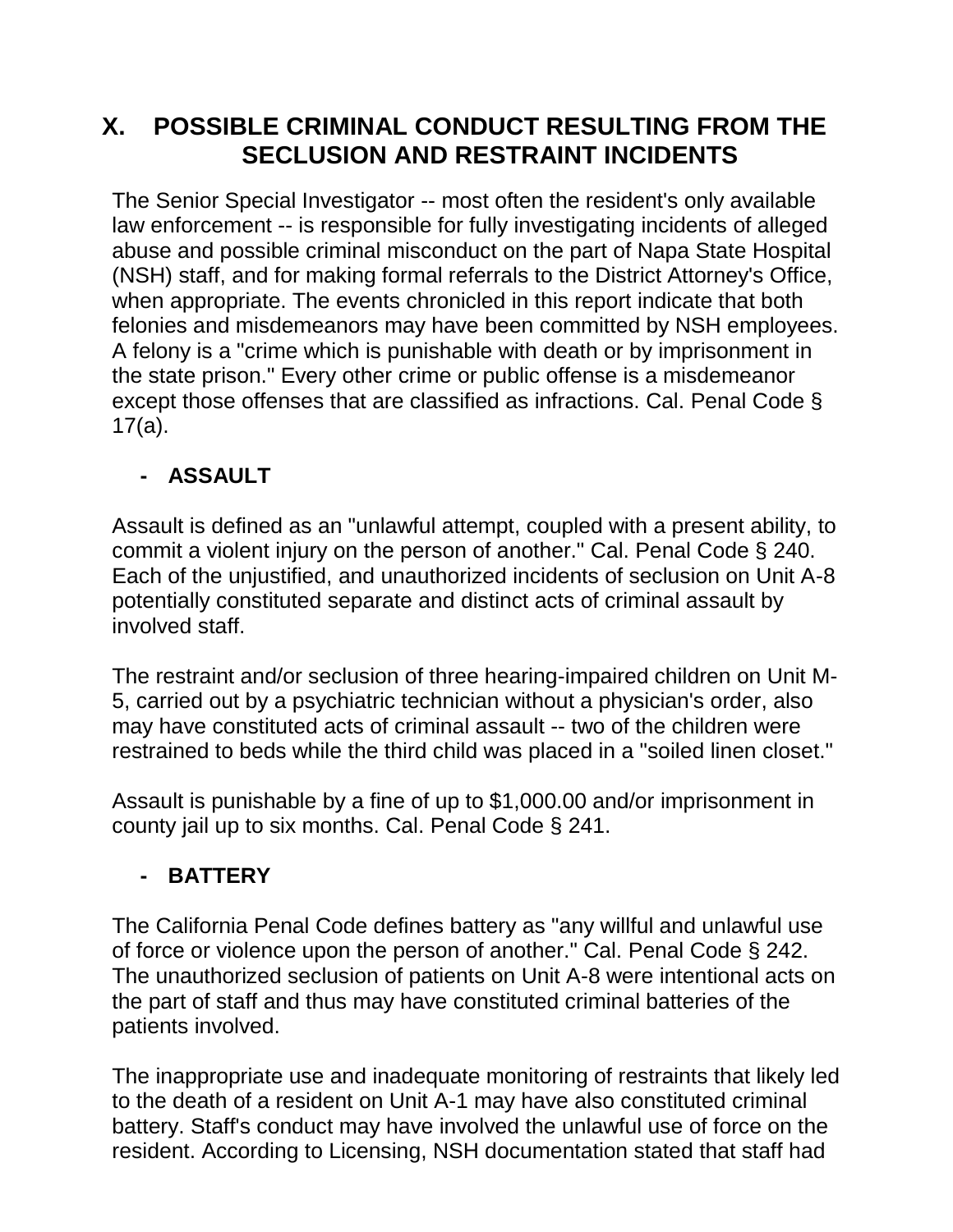restrained the resident in an unusually tight and restrictive manner, with no indication in the records that night shift staff periodically conducted circulation checks or periodically released the patient from restraint, as is required.

The unauthorized seclusion and restraint of the three hearing-impaired children on Unit M-5 may have also constituted criminal batteries. The M-5 technician restrained and secluded the children without an order or apparent justification, which is illegal.

A battery is punishable by imprisonment in county jail for up to six months and/or a fine of up to \$2,000.00. Cal. Penal Code § 243(a). If the battery results in serious bodily injury, the crime may be punishable by imprisonment for not more than one year in county jail, or for two to four years of confinement in state prison. Cal. Penal Code § 243(d).

## **- FALSE IMPRISONMENT**

False imprisonment is any "unlawful violation of the personal liberty of another." Cal. Penal Code § 236. The series of unauthorized seclusion incidents on Unit A-8 may have been acts of false imprisonment, as the residents were unlawfully deprived of their freedom of movement.

The restraining and secluding of the children on Unit M-5 may have also constituted criminal acts of false imprisonment. The children's liberty was unlawfully violated as a result of the abusive actions of the psychiatric technician. Two of the hearing-impaired children were restrained to beds without authorization or justification and a third child was secluded in a "soiled linen closet."

The seclusion of a Unit A-2 resident by night shift staff may have also constituted criminal false imprisonment. The psychiatric technician locked the patient in a seclusion room without authorization from a physician and, apparently, without legal justification.

False imprisonment is punishable by a fine not to exceed \$1,000.00 and/or imprisonment in the county jail for up to one year. If the false imprisonment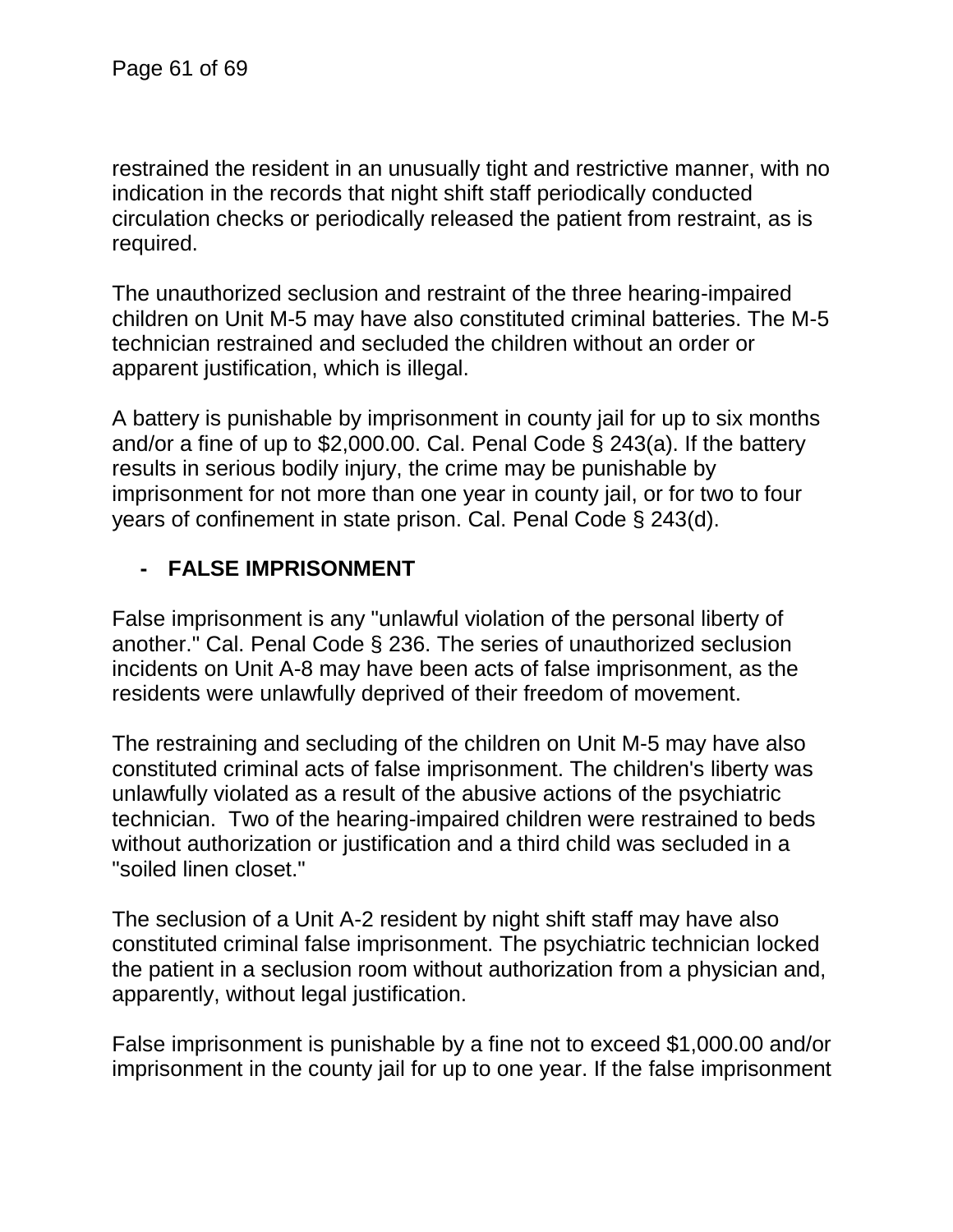was effected by violence, menace, fraud, or deceit, the punishment allows for imprisonment in the state prison. Cal. Penal Code § 237.

## **- CRIMINAL CONSPIRACY**

The California Penal Code states that criminal conspiracy exists where "two or more persons conspire to commit any crime." Cal. Penal Code § 182(a)(1).

The misconduct of staff members on Unit A-8 suggests criminal conspiracy. A-8 night shift staff intentionally worked together to illegally seclude residents and took deliberate measures to conceal those illegal acts. During the first investigation conducted by NSH's Senior Special Investigator, they also engaged in a cover-up to hide the truth regarding their misconduct. The evidence suggests A-8 night shift staff may have conspired to abuse, assault, batter, and falsely imprison the patients by subjecting them to unauthorized seclusion and by intentionally failing to report those incidents of seclusion, as required by abuse reporting laws.

Under existing criminal law, if the conspiracy is to commit a felony, it is punishable in the same manner and to the same extent as the felony; and if the conspiracy is to commit a misdemeanor, the punishment is imprisonment in the county jail for up to one year and/or a fine not to exceed \$10,000.00. Cal. Penal Code § 182.

### **- CHILD ENDANGERMENT**

Under circumstances which are not likely to produce great bodily harm or death to a child, it is a misdemeanor for any person to "willfully cause[] or permit[] any child to suffer, or inflict[] thereon unjustifiable physical pain or mental suffering, or having the care or custody of any child, willfully cause[] or permit[] the person or health of that child to be injured, or willfully cause[] or permit[] that child to be placed in a situation where his or her person or health may be endangered." Cal. Penal Code § 273a(b). The restraint and seclusion of the three hearing-impaired children on Unit M-5 by involved staff likely was child endangerment. Seclusion in a "soiled linen closet" and restraint to a bed without authorization or justification likely inflicted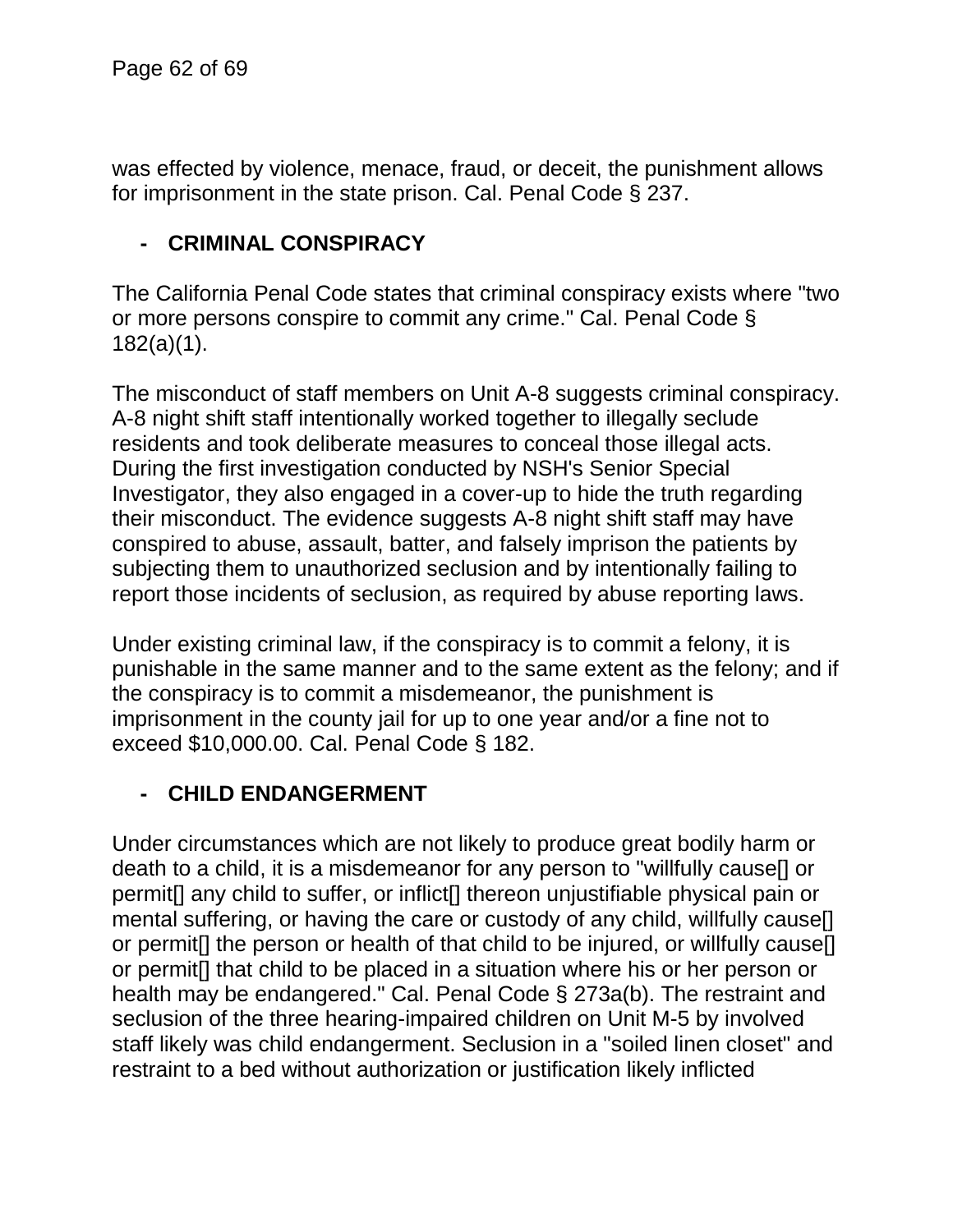unnecessary pain and mental suffering on those children and put their health in danger.

## **- CORPORAL PUNISHMENT OF A CHILD**

It is a felony for anyone to "willfully inflict[] upon a child any cruel or inhuman corporal punishment or injury resulting in a traumatic condition." Cal. Penal Code § 273d(a). The incident involving the abuse of the hearingimpaired children on Unit M-5 may have also implicated this statute. Punishment may be imprisonment in the state prison for two, four or six years, or in the county jail for up to a year and/or a fine not to exceed \$6,000.00. Cal. Penal Code § 273d(a).

## **- ABUSE OF DEPENDENT ADULTS AND ELDERS**

A dependent adult is "any person who is between the ages of 18 and 64, who has physical or mental limitations which restrict his or her ability to carry out normal activities or to protect his or her rights," and includes any person "who is admitted as an inpatient to a 24-hour health facility." Cal. Penal Code § 368(e). An elder is defined as any person who is 65 years of age or older. Cal. Penal Code § 368(d).

It is a misdemeanor for any person to "willfully cause[] or permit[] any elder or dependent adult, with the knowledge that he or she is an elder or dependent adult, to suffer or inflict[] thereon unjustifiable physical pain or mental suffering" on an elder or dependent adult, or for any person having the care or custody of any elder or dependent adult to "willfully cause[] or permit[] the person or health of the elder or dependent adult to be injured or . . . to be placed in a situation such that his or her person or health may be endangered." Cal. Penal Code § 368(b).

The repeated use of unauthorized seclusion on Unit A-8 may have been criminal dependent adult abuse. The repeated unauthorized use of seclusion by involved staff endangered the health of those patients subjected to it, and may have also involved the infliction of unjustifiable mental suffering.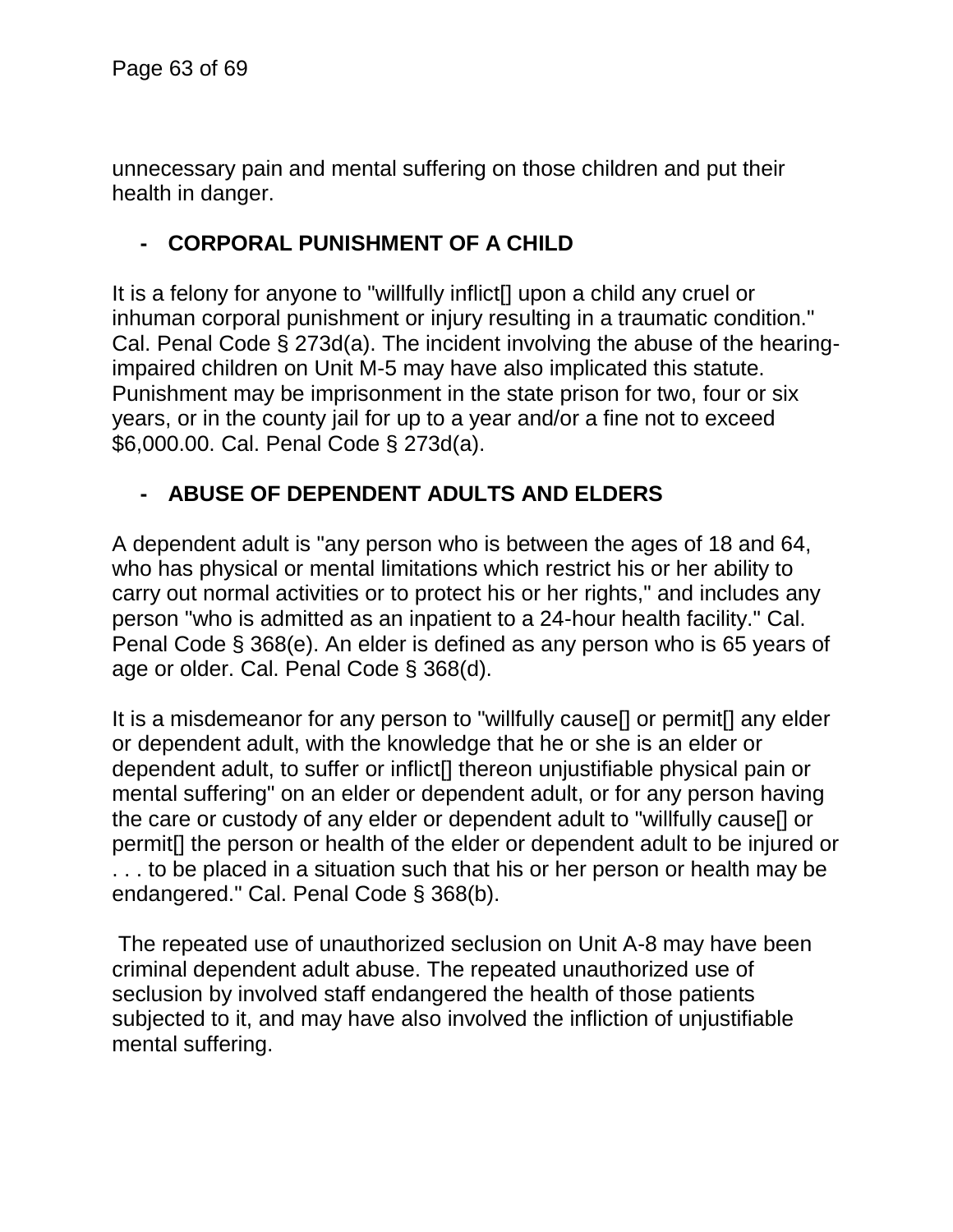The death of the resident on Unit A-1, which involved the unsafe and inappropriate use of restraints, may have also been criminal abuse of a dependent adult. Licensing documentation indicates that staff, by not conducting appropriate checks, permitted the patient to be placed in danger and to ultimately sustain restraint-related injuries which likely caused his death.

Furthermore, the alleged deliberate instigation of seclusion on Unit T-4 may have also constituted dependent adult abuse, as the goading of patients by staff could be shown to have been an infliction of unjustifiable mental suffering and/or endangerment to the patients' health.

Finally, the unauthorized seclusion of a patient by shift staff on Unit A-2 night may have also constituted abuse of a dependent adult, as the seclusion could be found to have inflicted unjustifiable mental suffering.

## **- REPORTING REQUIREMENTS FOR HEALTH PRACTITIONERS**

Any care custodian of a dependent adult (which includes psychiatric technicians and registered nurses) is obligated under state law to report suspected or alleged physical abuse of the elder or dependent adult. As noted earlier, the unauthorized seclusion of a patient constitutes physical abuse and must be reported to the Senior Special Investigator (i.e., local law enforcement) and to Child Protective Services, if the victim is a minor. See, e.g., Welf. & Inst. Code § 15630(b)(2).

Health practitioners employed in health facilities such as NSH must make a report to local law enforcement (i.e., the Senior Special Investigator at NSH or, in his absence, the hospital police) of "any person suffering from any wound or other physical injury inflicted upon the person where the injury is the result of assaultive or abusive conduct." Cal. Penal Code § 11160(a)(2). This Penal Code provision also requires that a telephone report be made immediately, or as soon as practically possible, and a written report prepared and sent to local law enforcement within two working days. Cal. Penal Code § 11160(b). Assaultive or abusive conduct includes, but is not limited to: manslaughter, battery, child abuse or endangerment, dependent adult abuse, or an attempt to commit any of these crimes. Cal. Penal Code § 11160(d). This provision specifically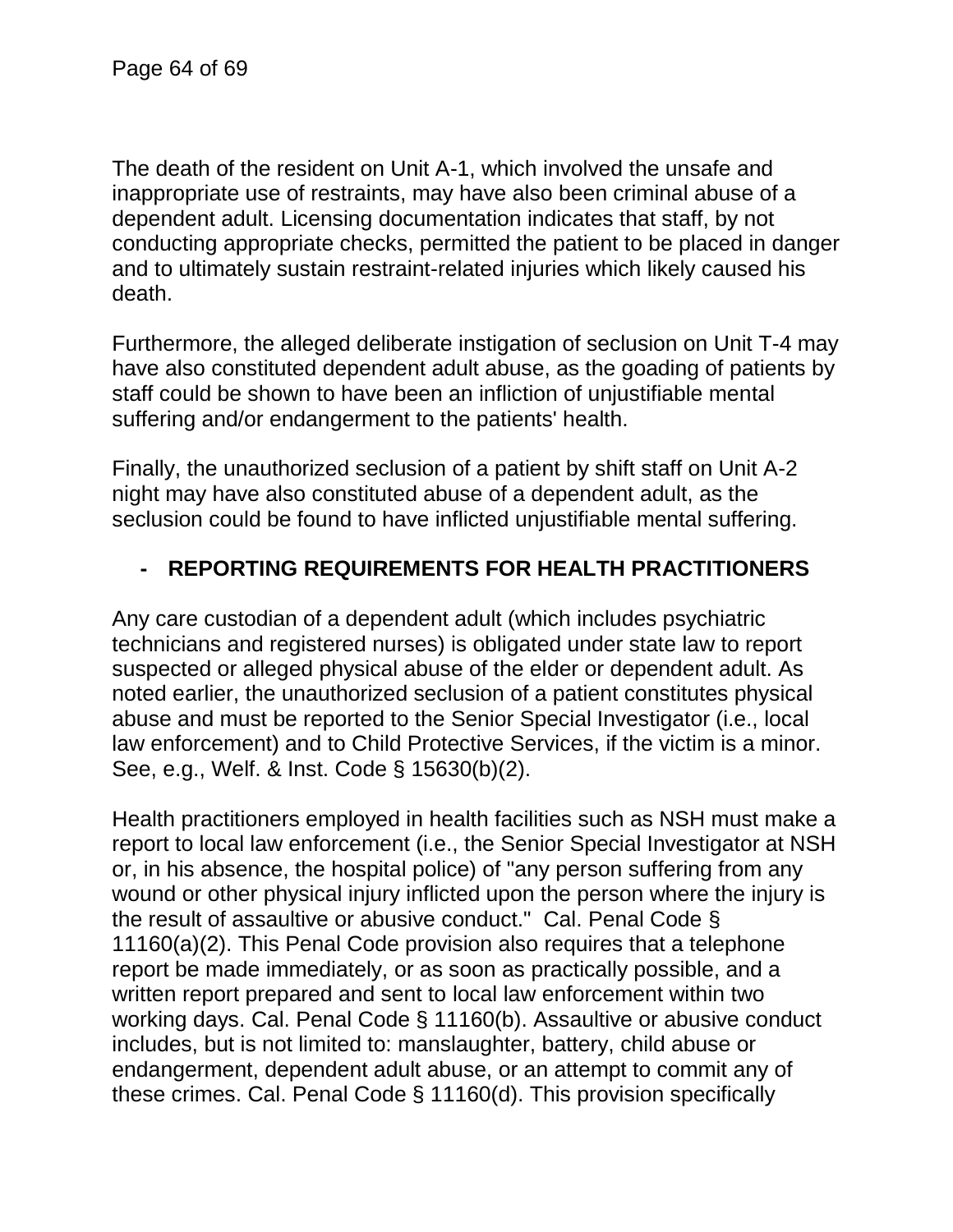forbids a supervisor or administrator, such as the A-8 night shift lead, from impeding or inhibiting the reporting of abuse, and prohibits any sanctions whatsoever against persons reporting under this section. Cal. Penal Code § 11160(g). The failure of Unit A-8 staff to report the unauthorized acts of unlawful seclusion also likely violated this provision.

Violating this provision is a misdemeanor, punishable by up to six months in county jail and/or a fine not to exceed \$1,000.00. Cal. Penal Code § 11162.

As summarized above in this report, from 1994 through August of 1996, a series of abusive and potentially criminal acts were committed against NSH residents by NSH employees. However, PAI's investigation into the pervasive use of unauthorized seclusion by night shift staff on Unit A-8 and NSH's failure to properly investigate that abuse indicates that all levels of NSH management staff, as well as the Senior Special Investigator, have yet to fully appreciate the criminal misconduct potentially involved in such staff-to-resident abuse.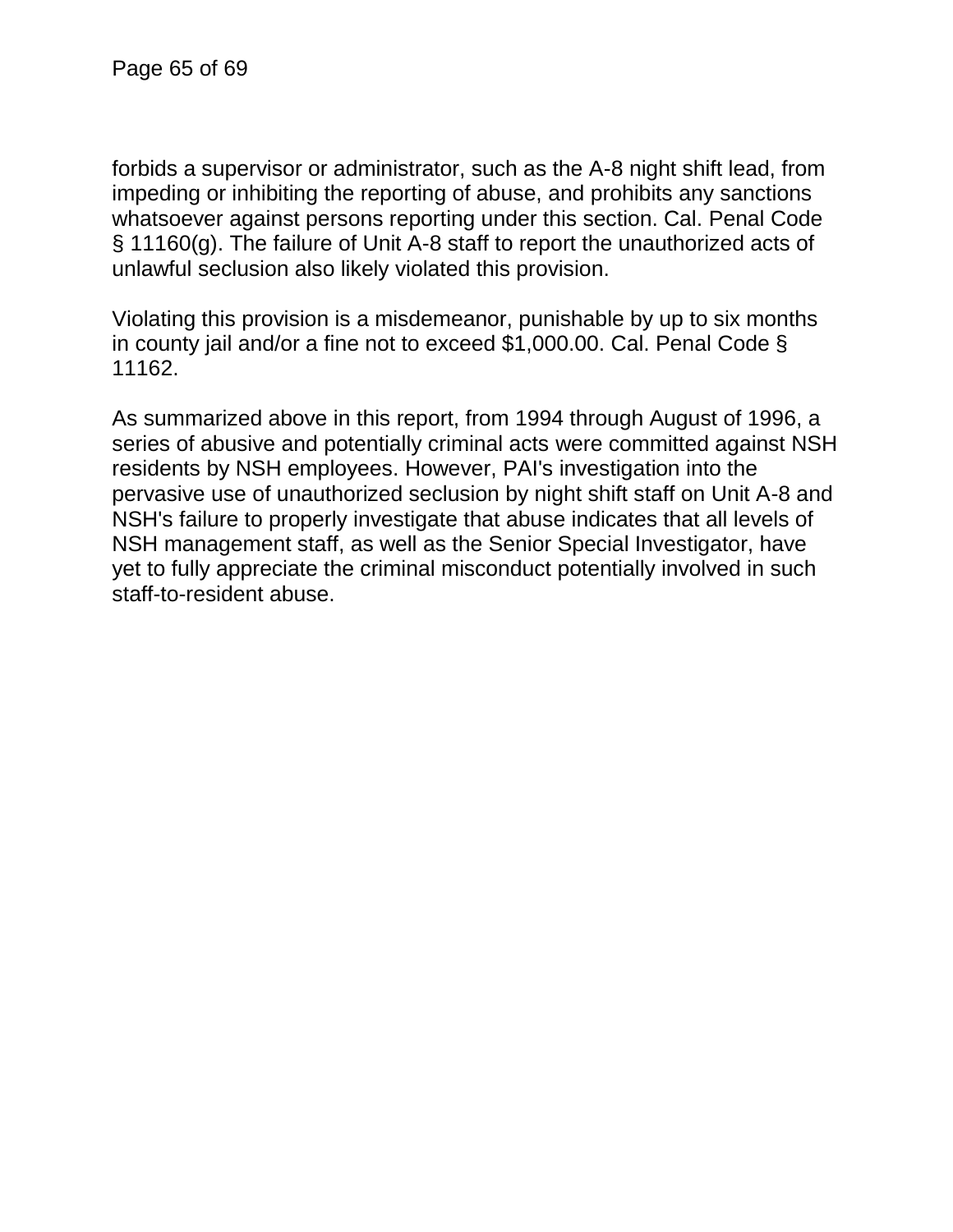# **XI. FINDINGS AND CONCLUSIONS**

#### **- NAPA STATE HOSPITAL STAFF AT ALL LEVELS FAILED TO TAKE TIMELY AND APPROPRIATE ACTION TO PROTECT RESIDENTS FROM ABUSIVE SECLUSION AND RESTRAINT PRACTICES.**

The events chronicled in this report suggest a culture of tolerance towards the mistreatment of people with disabilities at Napa State Hospital (NSH) and the failure of leadership to take timely and needed action to address it. Staff involved in the abusive seclusion and restraint practices on Unit A-8 - which was the primary focus of PAI's investigation -- were fully aware of the policies and procedures prohibiting their misconduct, but intentionally disregarded them. In addition, the night shift supervisor (a member of management) was the instigator of the unauthorized seclusion practices. Consequently, until leadership at NSH and the Department of Mental Health fully evaluate the nature and extent of this culture of abuse and indifference, and take necessary steps to confront and correct it, residents will remain at unnecessary risk of abuse by the very staff who are employed to protect and care for them.

PAI's investigation into abusive seclusion and restraint practices on Unit A-8 involved the unauthorized seclusion of four residents during the night shift. These abusive seclusion practices reportedly occurred as many as two or three times per week over a period of one and a half years during 1994 and 1995. In addition to night shift staff's carrying out these abusive practices at the direction of the Unit's night shift lead, night shift staff tried to hide such unauthorized seclusion by cleaning up the seclusion rooms, returning residents to their bedrooms prior to the arrival of the day shift, and failing to document the seclusion in the clinical records. Furthermore, during the SSI's first investigation, staff engaged in a cover-up, lied, and colluded in an effort to prevent the abusive practices from being exposed. In addition, from September of 1995 through August of 1996, NSH officials received reports of residents being subjected to the intentional misuse of seclusion and/or restraint by direct care staff on two other units. However, prior to November 1996, NSH leadership continued to respond to the abusive seclusion and restraint practices in a reactive manner, addressing each incident on a case-by-case basis.

Though long overdue, facility leadership has begun to identify and implement appropriate proactive measures to address patient abuse. PAI supports the initial efforts of the Multi- disciplinary Management Action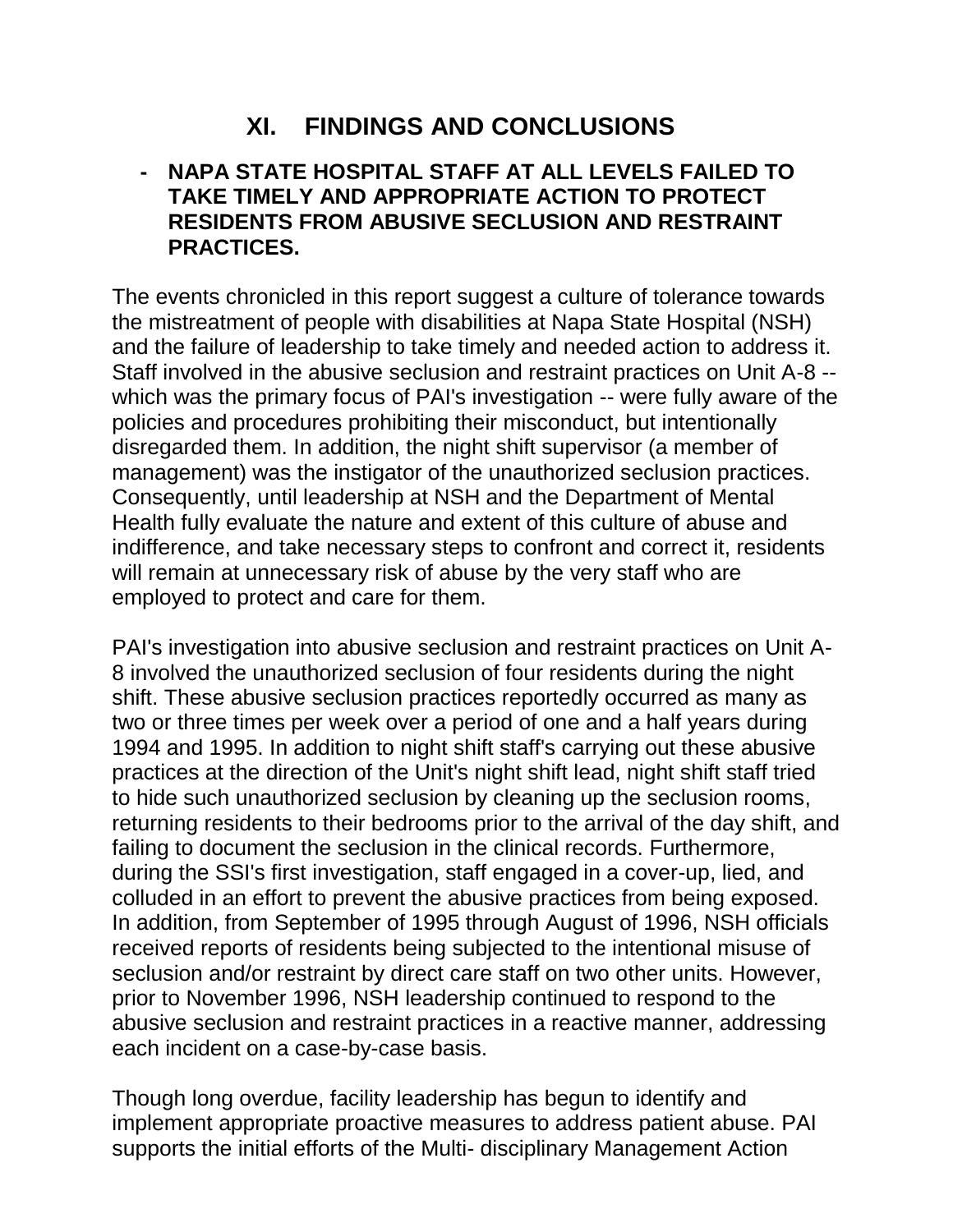l

Team which has begun taking a systemic approach to help prevent, identify, monitor, and report incidents of abuse. These corrective measures include, but are not limited to the comprehensive collection and analysis of relevant abuse and "special-incident"-related data so that a root cause analysis of sentinel events can be conducted.

#### **- THE INVESTIGATIONS CONDUCTED BY NAPA STATE HOSPITAL'S SENIOR SPECIAL INVESTIGATOR CONCERNING THE ABUSIVE SECLUSION PRACTICES ON UNIT A-8 WERE INADEQUATE.**

The series of unauthorized seclusion incidents of vulnerable A-8 residents may have constituted dependent adult abuse and implicated a number of other penal statutes (see, Section X, at pp. 54-59), thus warranting a thorough criminal investigation. Instead, the Senior Special Investigator - who is charged with the law enforcement responsibility of investigating the abuse of NSH residents by facility employees -- conducted a superficial investigation which failed to meet minimum standards of investigatory competence. For example, the Senior Special Investigator failed to collect and analyze basic and readily available documentary evidence; failed to appropriately evaluate the witness statements of involved staff; attempted to interview only one of four identified victims; failed to retain, for a reasonable period of time, key evidence that he actually did collect; and failed to make a formal referral to the local district attorney. This raises serious questions regarding the residents' reasonable access to competent law enforcement and prosecutorial services.<sup>11</sup>

 $<sup>11</sup>$  Inadequate internal investigations of patient abuse in state facilities run by the California Department of Mental</sup> Health appear to be a systemic problem which warrants comprehensive analysis. DMH has been notified that PAI has begun such an analysis.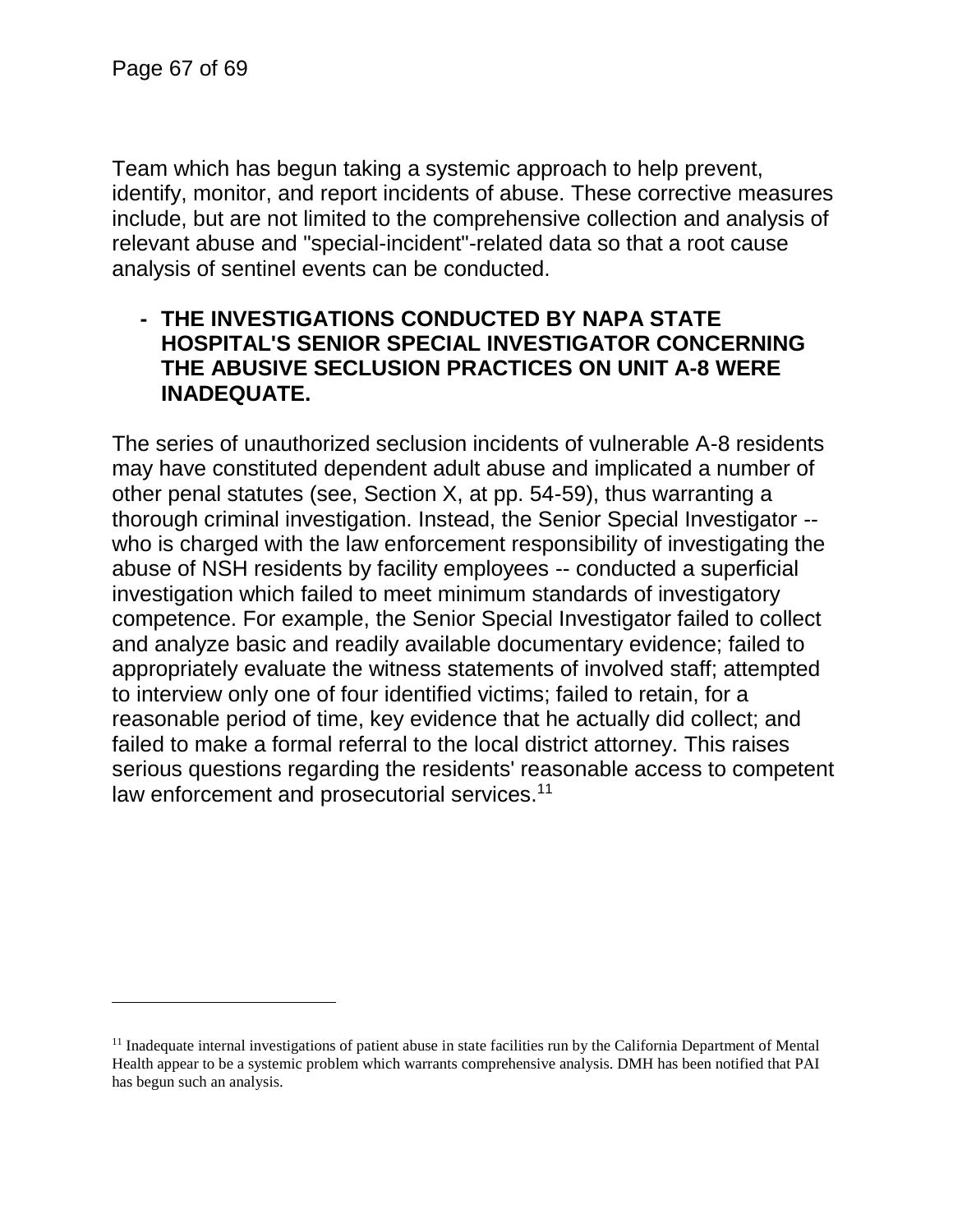# **XII. RECOMMENDATIONS**

#### **- THE STATE DEPARTMENT OF MENTAL HEALTH SHOULD BE ACCOUNTABLE AND ENSURE THAT ALL OF ITS HOSPITALS FULLY IMPLEMENT A PROACTIVE SYSTEMS APPROACH TO ABUSE-RELATED SPECIAL INCIDENTS.**

The Department of Mental Health (DMH) should provide needed leadership, oversight, and support to: (1) ensure that Napa State Hospital (NSH) fully implements an ongoing, effective proactive system for identifying, preventing, responding, and reporting patient abuse; and (2) ensure that all facilities under its jurisdiction do the same. This will involve, among other corrective measures, an overhaul of DMH's special incident reporting system. DMH should implement an effective, uniform, state-wide data retrieval system for identifying, tracking, and responding to abuse.<sup>12</sup> NSH has undertaken a critical initial step in identifying appropriate proactive, corrective measures and assigning responsible staff to carry them out. However, full implementation of a new proactive system and ongoing effective quality assurance review of actual abuse prevention and response practices demand painstaking planning and leadership by management at NSH and accountability by DMH.

Moreover, DMH and NSH leadership at all levels should set appropriate expectations and ensure that needed corrective and disciplinary action is taken when abuse occurs, including the termination of employees and referral for prosecution, when warranted. Additionally, DMH and NSH should implement effective measures to protect, from retaliation, staff who break the code of silence and report abuse. DMH and NSH management should also ensure that patient care staff at all levels are provided with ongoing active and direct supervision and support so that leadership expectations, once effectively established (i.e., zero tolerance of abuse of residents and zero tolerance of retaliation against staff who report abuse), are internalized by staff and thus more likely to be carried out as a matter of routine practice.

 $12$  The Department of Developmental Services is in the process of implementing a state-wide uniform special incident data base system. DMH should assess the need for implementing this or another comparable, uniform special-incident data system, as identifying and tracking the trends and patterns of abuse is critical to the success of any proactive abuse prevention system.